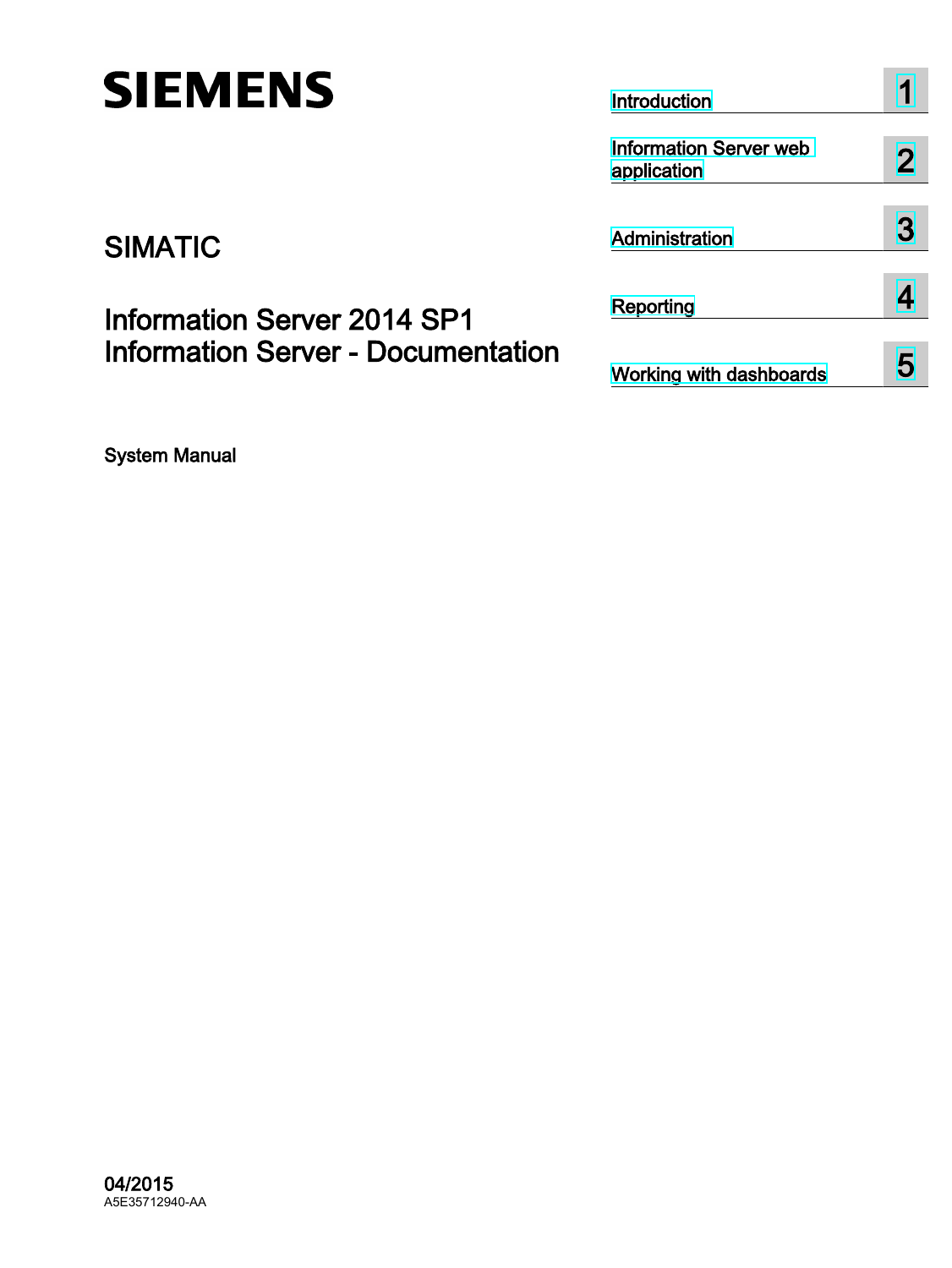#### Legal information

#### Warning notice system

This manual contains notices you have to observe in order to ensure your personal safety, as well as to prevent damage to property. The notices referring to your personal safety are highlighted in the manual by a safety alert symbol, notices referring only to property damage have no safety alert symbol. These notices shown below are graded according to the degree of danger.

#### DANGER

indicates that death or severe personal injury will result if proper precautions are not taken.

#### **A** WARNING

indicates that death or severe personal injury may result if proper precautions are not taken.

#### **A** CAUTION

indicates that minor personal injury can result if proper precautions are not taken.

#### **NOTICE**

indicates that property damage can result if proper precautions are not taken.

If more than one degree of danger is present, the warning notice representing the highest degree of danger will be used. A notice warning of injury to persons with a safety alert symbol may also include a warning relating to property damage.

#### Qualified Personnel

The product/system described in this documentation may be operated only by **personnel qualified** for the specific task in accordance with the relevant documentation, in particular its warning notices and safety instructions. Qualified personnel are those who, based on their training and experience, are capable of identifying risks and avoiding potential hazards when working with these products/systems.

#### Proper use of Siemens products

Note the following:

#### WARNING

Siemens products may only be used for the applications described in the catalog and in the relevant technical documentation. If products and components from other manufacturers are used, these must be recommended or approved by Siemens. Proper transport, storage, installation, assembly, commissioning, operation and maintenance are required to ensure that the products operate safely and without any problems. The permissible ambient conditions must be complied with. The information in the relevant documentation must be observed.

#### **Trademarks**

All names identified by ® are registered trademarks of Siemens AG. The remaining trademarks in this publication may be trademarks whose use by third parties for their own purposes could violate the rights of the owner.

#### Disclaimer of Liability

We have reviewed the contents of this publication to ensure consistency with the hardware and software described. Since variance cannot be precluded entirely, we cannot guarantee full consistency. However, the information in this publication is reviewed regularly and any necessary corrections are included in subsequent editions.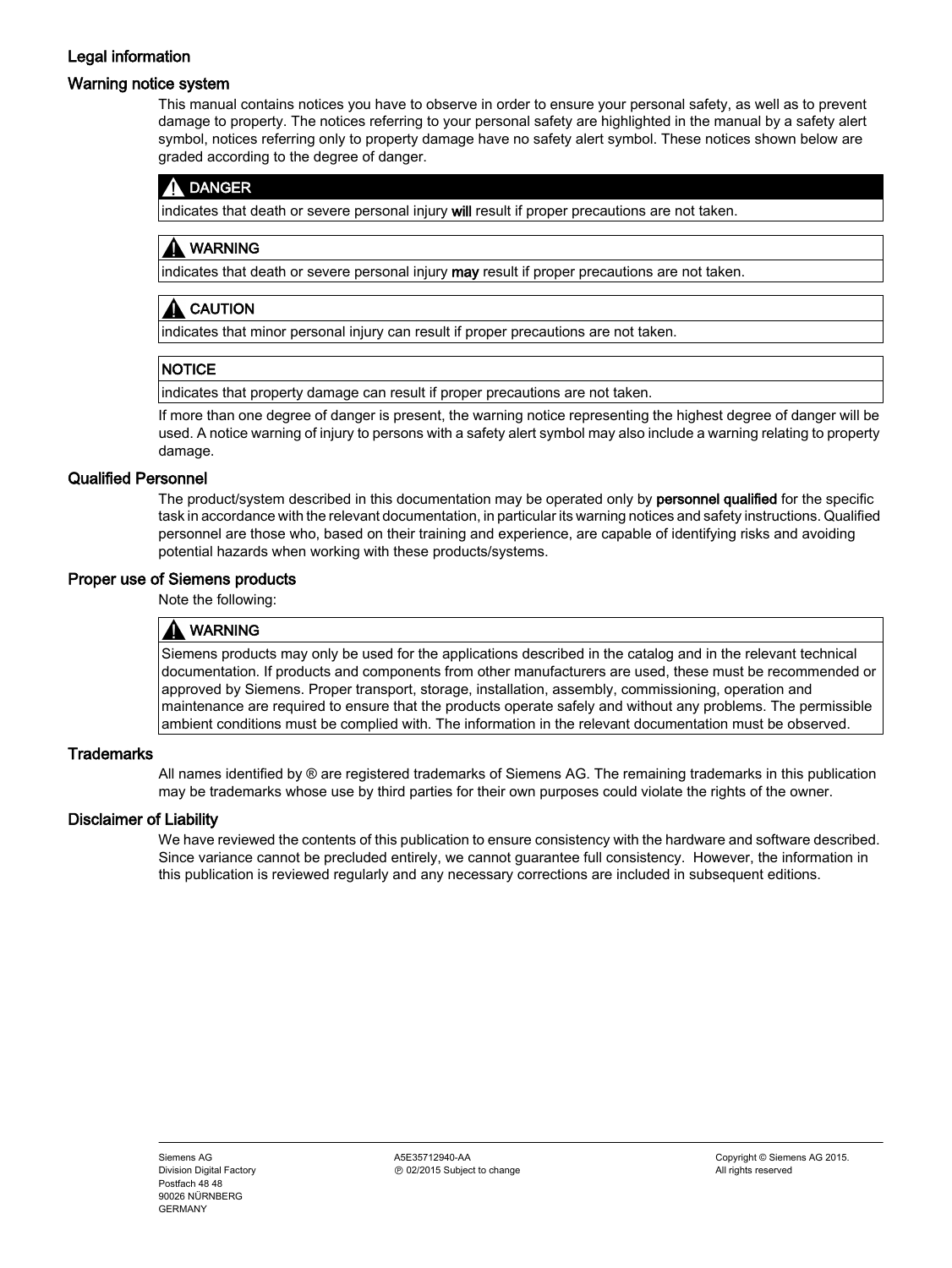## **Table of contents**

| 1                                                                                                                                                                                 |  |
|-----------------------------------------------------------------------------------------------------------------------------------------------------------------------------------|--|
| $\mathbf{2}$                                                                                                                                                                      |  |
| 3                                                                                                                                                                                 |  |
| 3.1                                                                                                                                                                               |  |
| 3.2                                                                                                                                                                               |  |
| 3.3                                                                                                                                                                               |  |
| 3.4                                                                                                                                                                               |  |
| $\overline{\mathbf{4}}$                                                                                                                                                           |  |
| 4.1<br>4.1.1<br>4.1.2<br>4.1.3<br>4.1.4<br>4.1.5<br>4.1.6<br>4.2<br>4.2.1<br>4.2.2<br>4.2.3<br>4.2.3.1<br>4.2.3.2<br>4.2.4<br>4.2.4.1<br>4.2.4.2<br>4.2.4.3<br>4.2.4.4<br>4.2.4.5 |  |
| 4.3<br>4.3.1<br>4.3.2<br>4.3.3<br>4.3.4<br>4.3.5<br>4.3.6<br>4.3.6.1<br>4.3.6.2<br>4.3.6.3<br>4.3.6.4<br>4.3.6.5<br>4.3.6.6<br>4.3.6.7                                            |  |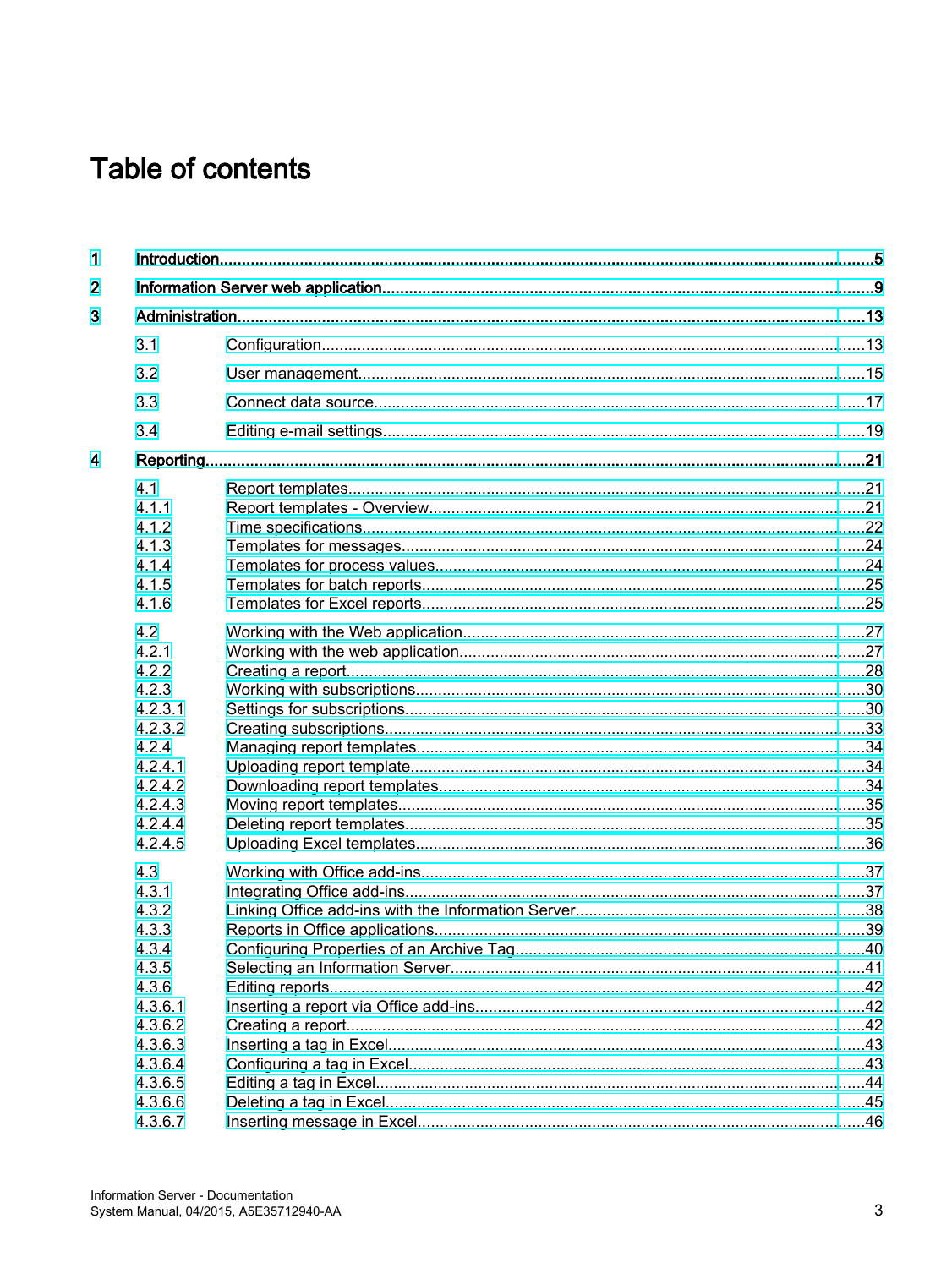|   | 4368     |  |
|---|----------|--|
|   | 4.3.6.9  |  |
|   | 4.3.6.10 |  |
|   | 437      |  |
|   | 4.3.8    |  |
|   | 4381     |  |
|   | 4382     |  |
|   | 439      |  |
| 5 |          |  |
|   |          |  |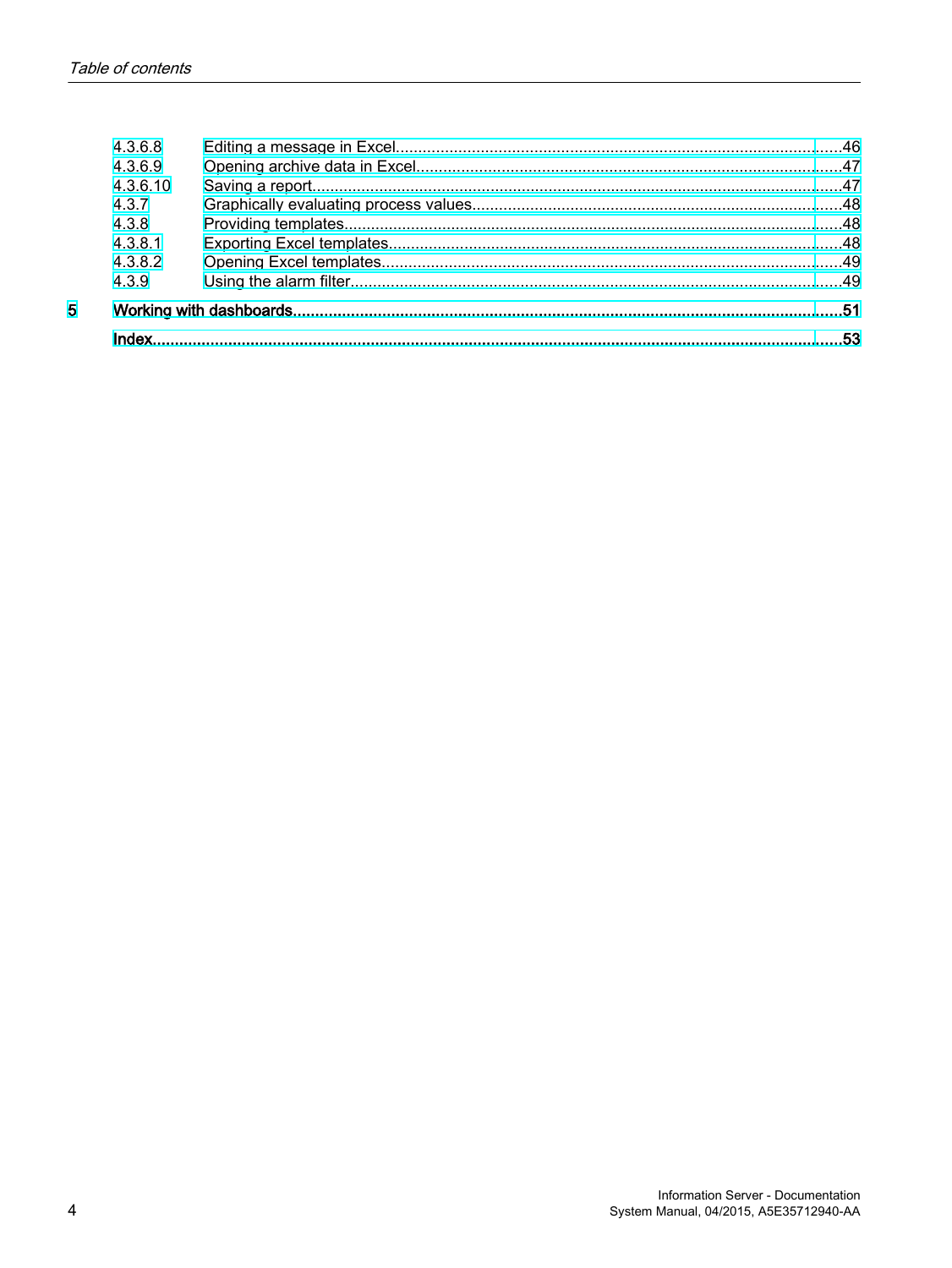# <span id="page-4-0"></span>Introduction **1996**

The SIMATIC Information Server is a reporting system that uses the Microsoft Reporting Services and accesses historic data of a process control system.

The SIMATIC Information Server can be used to compile, evaluate and visualize the process values, messages and recipe data of a process control system in graphics or tables.

The Process Historian server, WinCC stations and PCS 7 OS can be used as data sources. A network connection is required for access.

You can access the web application of the Information Server with commonly available web browsers. You also use the web interface to administer the Information Server.

The following applications are available for creating reports:

- Information Server web application
- Office add-ins for Microsoft Excel, Word and PowerPoint

#### Starting requirements

Configure a connection to the Process Historian in the web browser or to a PCS 7 or WinCC OS. The Information Server web application runs in browsers that support HTML5, for example:

- Microsoft Internet Explorer
- Mozilla Firefox
- Google Chrome

#### Requirements for the Information Server

You can find detailed information on the requirements for the Information Server and licensing in the Installation Notes.

#### Access rights

When you are connected to a Process Historian server or a PCS 7 OS/ WinCC OS, you can access the archived data of projects for which you have been granted access rights. The access rights required for this must be configured in the respective project.

The access rights are linked to the folder where the data is stored on the Information Server:

● Public

This folder is available to any user of the Information Server.

● Private Data stored in the "Private" folder is only available to the user logged on at given time.

#### Reporting

A variety of report templates are available for creating reports. You may use external applications to define further custom report templates.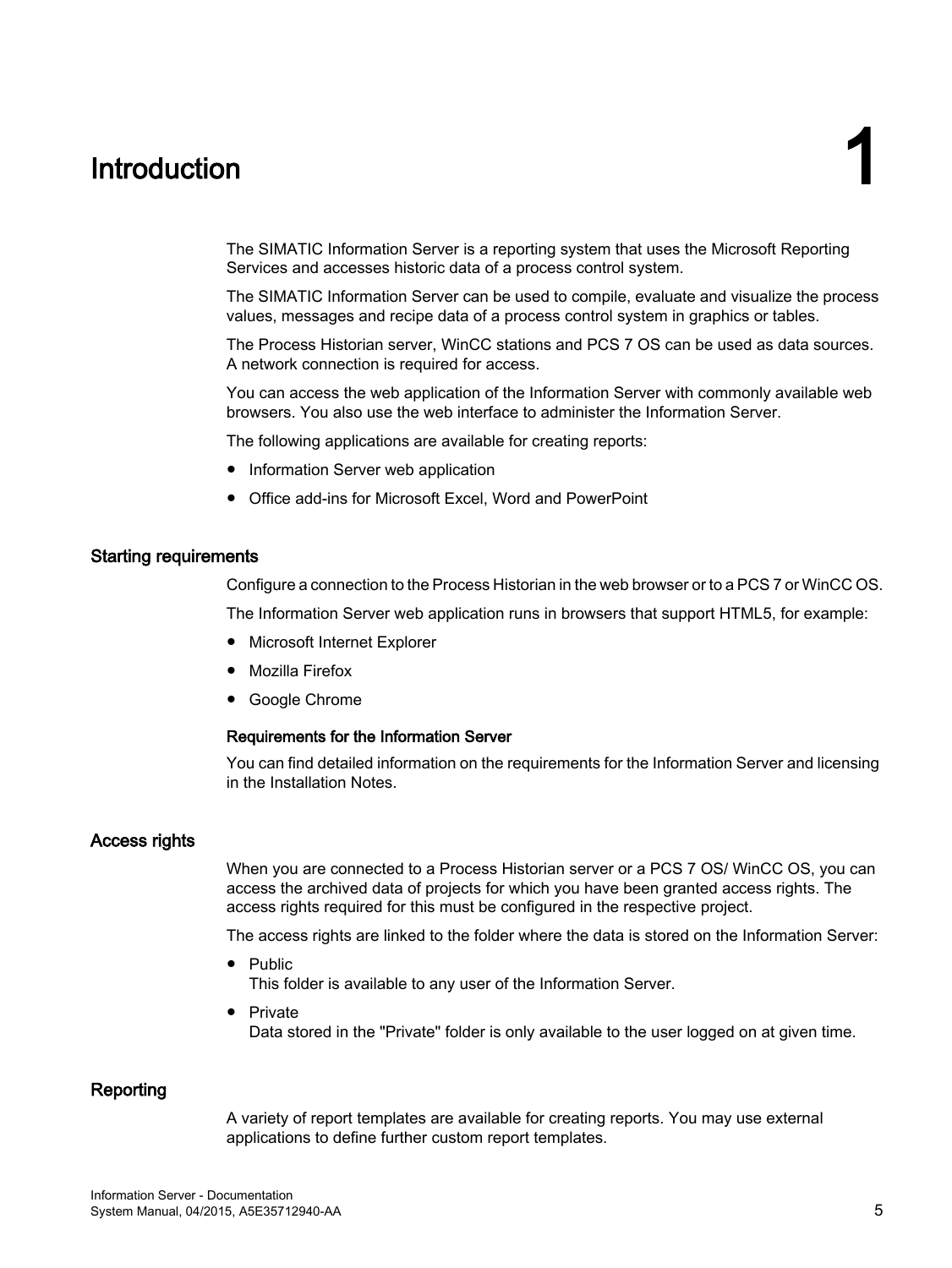The reports and report templates are created by means of the web application or Office addins. Use the same report templates in both applications.

You can parameterize a report template, for example, by selecting a tag that contains the start and end time of the necessary monitoring period. The parameters you set define the report content.

The selected report template determines the way the queried information is displayed. The results of the respective query are visualized in the report as tables or charts.

#### Evaluated data

The Information Server provides report templates for the following data:

- Process values
- Messages
- Batch logs (recipes) of SIMATIC BATCH
- Process data analysis of the SIMATIC WinCC / Performance Monitor. The SIMATIC WinCC / Performance Monitor makes its own report templates available during installation. Additional information is available in the documentation of the Performance Monitor.

#### Note

For more information about the report templates, refer to '[Report templates](#page-20-0) (Page [21](#page-20-0))'.

#### Report layout

The Information Server can visualize the queried data in various forms. You can output and save reports online or export them to a local drive.

The Information Server offers various options for creating, editing and viewing a report:

● Preview

Use the "Preview" menu entry to parameterize a report template that you can use to generate a report. This report is displayed in a preview window and is not saved. You can configure frequently used report templates to suit your requirements and store these along with these settings as "Presets" on the report server.

#### ● Saved report

You can create reports in the following formats and save them on the: Information Server:

- PDF
- XML
- HTML
- MS Word
- MS Excel

#### ● Export

You can export the saved reports to a local drive for further processing.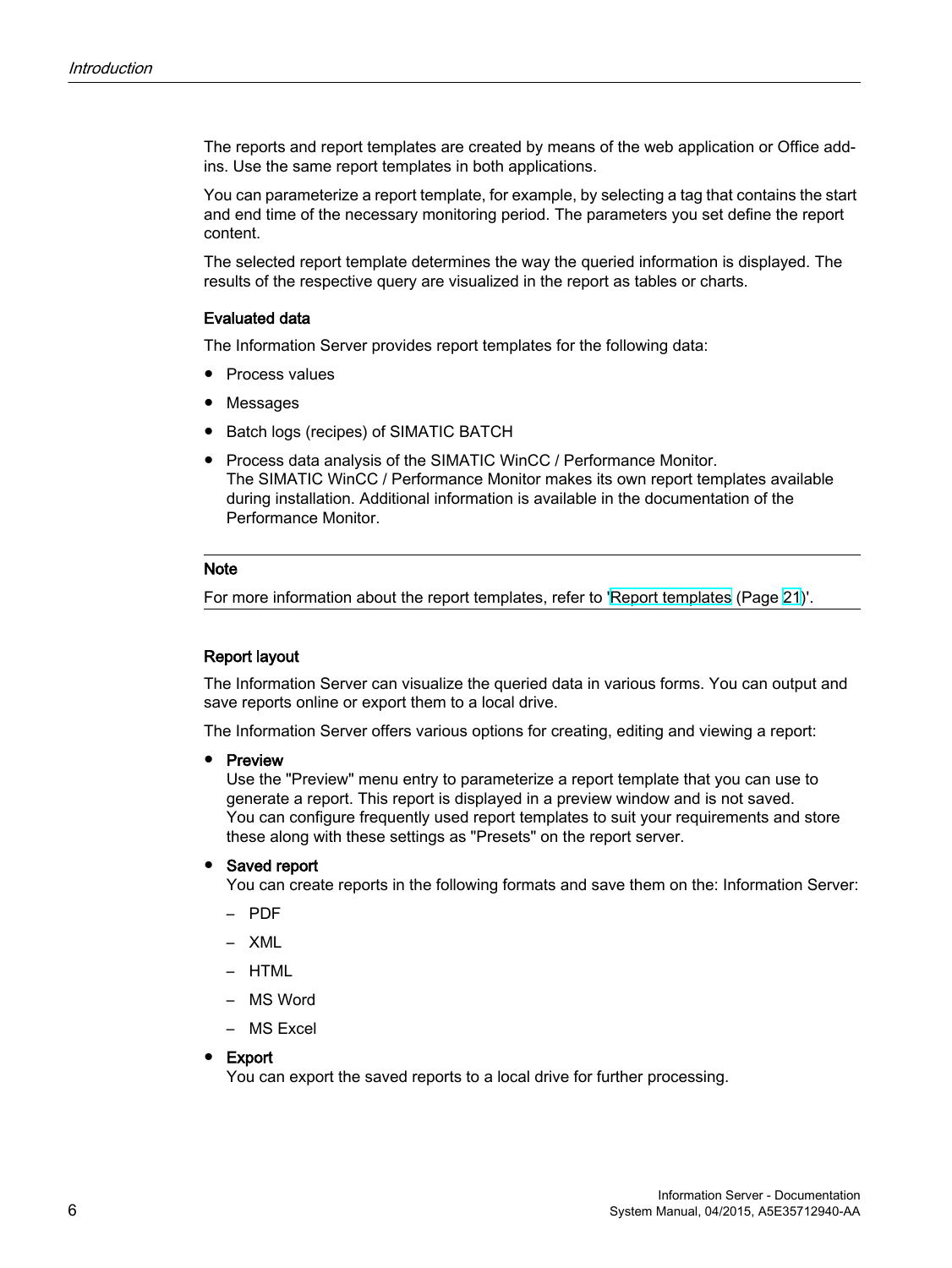#### ● Dashboard pages

You can create your own dashboard pages for the presentation in the browser. A variety of layouts are available for this purpose.

To design the dashboards, use the provided widgets, for example, for displaying a report or explanatory text.

The displayed reports are updated when the dashboard is loaded and displayed as a snapshot.

#### ● Office add-ins

You can create and view reports in Word or PowerPoint.

Excel offers more options for processing the report data.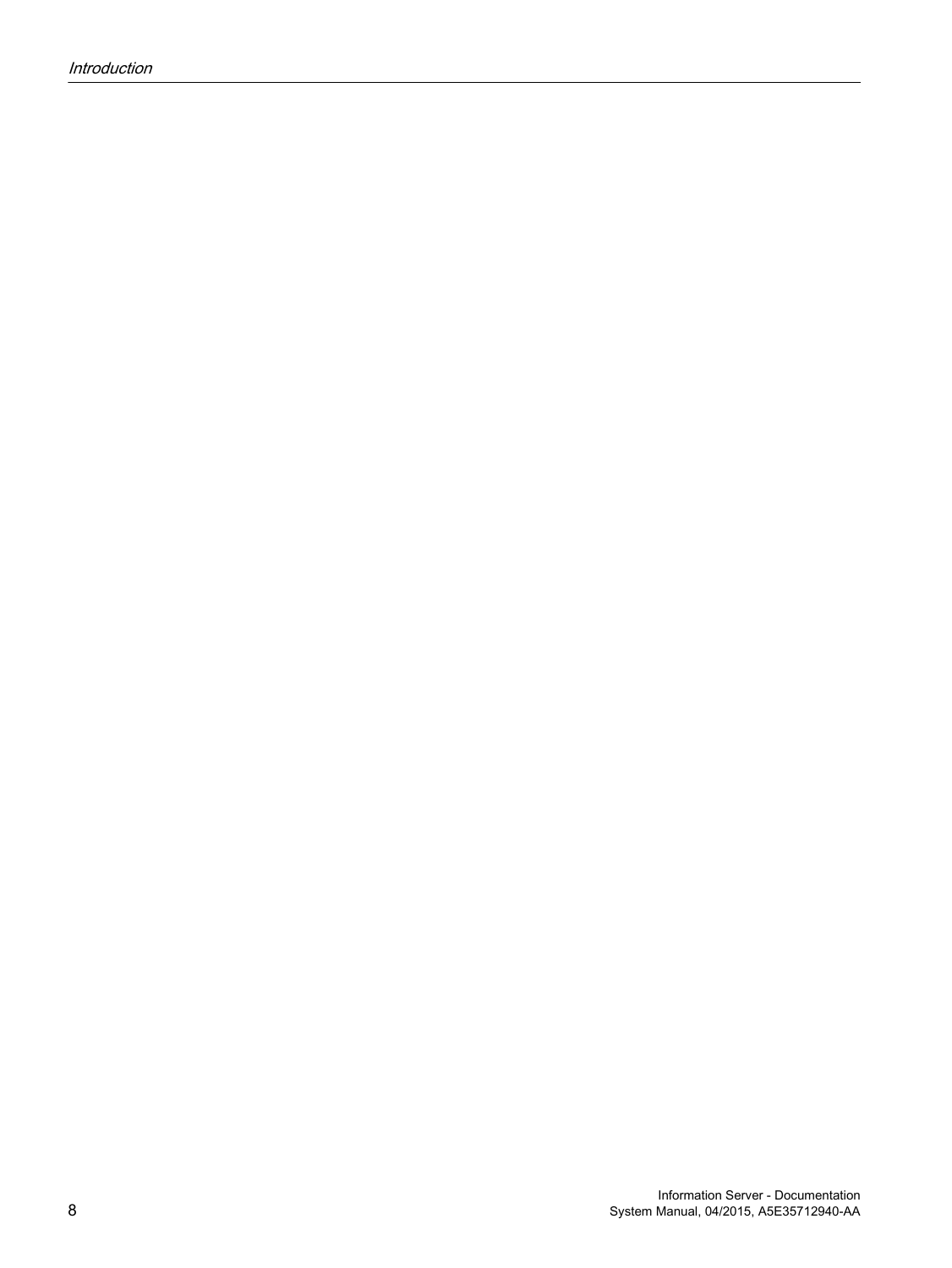## <span id="page-8-0"></span>Information Server web application **2**

The Information Server web application is the main editor for administration and management of report templates and subscriptions.

The homepage of the web application provides access to the work and task areas of the Information Server, the portal.

Use the menu navigation at the left to navigate between these areas:

- Starting page (home)
- Dashboard
- Reporting
- Download
- Administration

The menu navigation of the selected portal is displayed as title path in the header area of the frame.

#### **Note**

#### Releasing licenses by logging off from the web application

Use the "Logoff" link to log off from the web application.

If you close the browser without logging off, the client license remains in use until the session closes.

| Object/ Menu  | Area                     | <b>Use</b>                                                        |  |
|---------------|--------------------------|-------------------------------------------------------------------|--|
| Frame:        | ٠                        | On all pages of the web application:                              |  |
| Navigate up   |                          | Current user, interface language<br>$\bullet$                     |  |
|               |                          | Log out, (arrow to right)<br>$\bullet$                            |  |
|               |                          | Breadcrumb bar to navigate within an Information Server<br>portal |  |
| Frame:        | $\overline{\phantom{a}}$ | Information Server portal:                                        |  |
| Navigate left |                          | Homepage                                                          |  |
|               |                          | Dashboard                                                         |  |
|               |                          | Reporting<br>$\bullet$                                            |  |
|               |                          | Download                                                          |  |
|               |                          | Administration                                                    |  |

#### Structure of the web application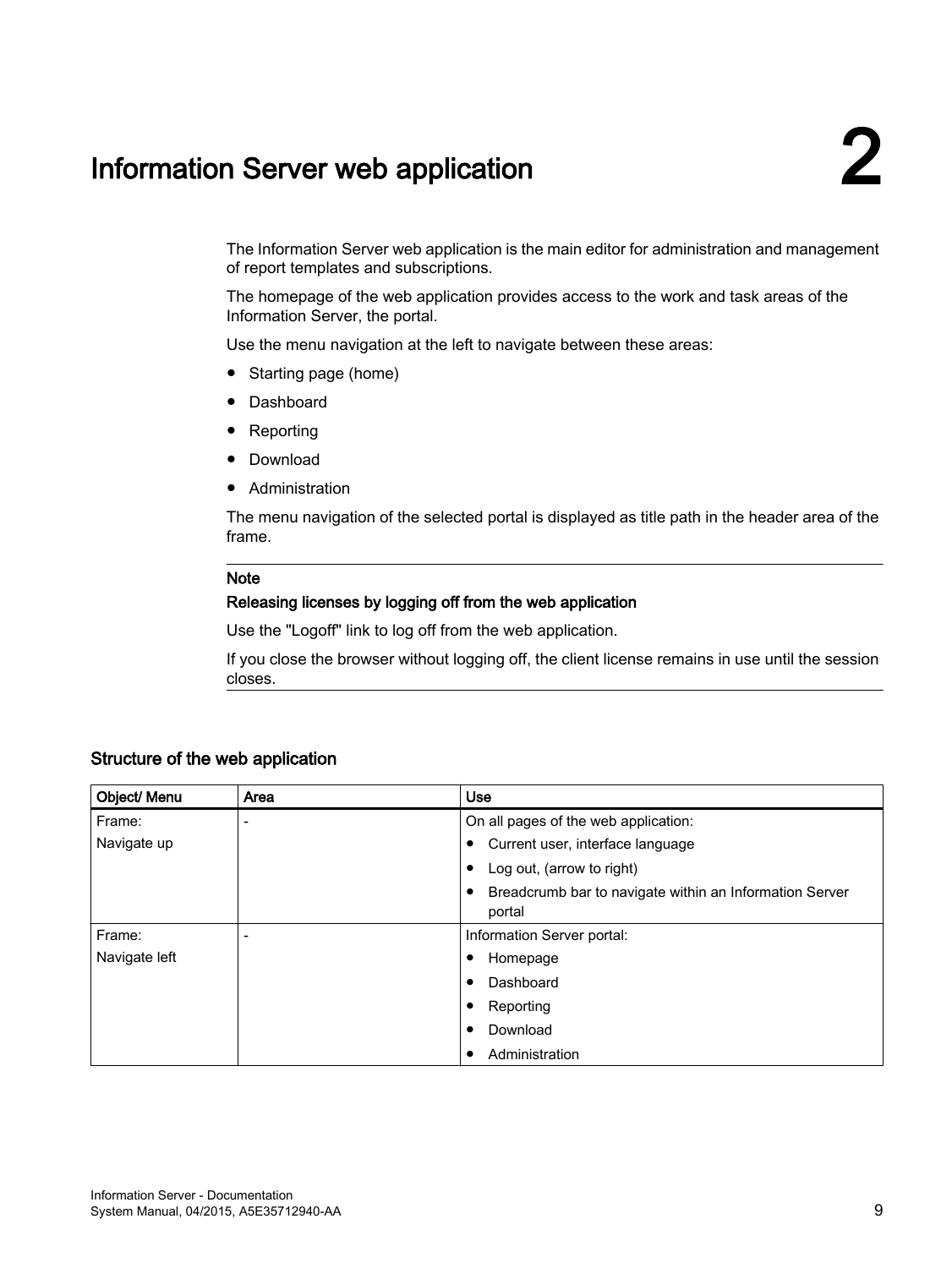| Object/ Menu | Area                     | Use                                                                       |  |
|--------------|--------------------------|---------------------------------------------------------------------------|--|
| Homepage     | L,                       | Overview of portal:                                                       |  |
|              |                          | Dashboard<br>$\bullet$                                                    |  |
|              |                          | Reporting:<br>$\bullet$                                                   |  |
|              |                          | Reporting                                                                 |  |
|              |                          | Subscriptions                                                             |  |
|              |                          | Download:                                                                 |  |
|              |                          | Office add-ins<br>$\overline{\phantom{m}}$                                |  |
|              |                          | Administration:<br>$\bullet$                                              |  |
|              |                          | Configuration<br>$\qquad \qquad -$                                        |  |
|              |                          | E-mail settings<br>$\qquad \qquad -$                                      |  |
|              |                          | Licensing<br>$\qquad \qquad -$                                            |  |
|              |                          | Security settings (user management)<br>$\overline{\phantom{0}}$           |  |
| Dashboard    | $\blacksquare$           | Creation and viewing of dashboards                                        |  |
| Reporting    | $\overline{\phantom{a}}$ | List of report templates for process values, messages and recipe<br>data: |  |
|              |                          | Report templates:<br>٠                                                    |  |
|              |                          | Display details                                                           |  |
|              |                          | Select and configure or select the preset                                 |  |
|              |                          | Save as preset<br>$\overline{\phantom{m}}$                                |  |
|              |                          | Reports:<br>$\bullet$                                                     |  |
|              |                          | Create                                                                    |  |
|              |                          | Display                                                                   |  |
|              |                          | Edit                                                                      |  |
|              |                          | Download                                                                  |  |
|              |                          | Delete                                                                    |  |
|              |                          | Subscriptions:<br>٠                                                       |  |
|              |                          | Create                                                                    |  |
|              |                          | Display                                                                   |  |
|              |                          | Edit                                                                      |  |
|              |                          | Delete                                                                    |  |
| Download     | $\overline{\phantom{0}}$ | SIMATIC Information Server add-in for MS Office                           |  |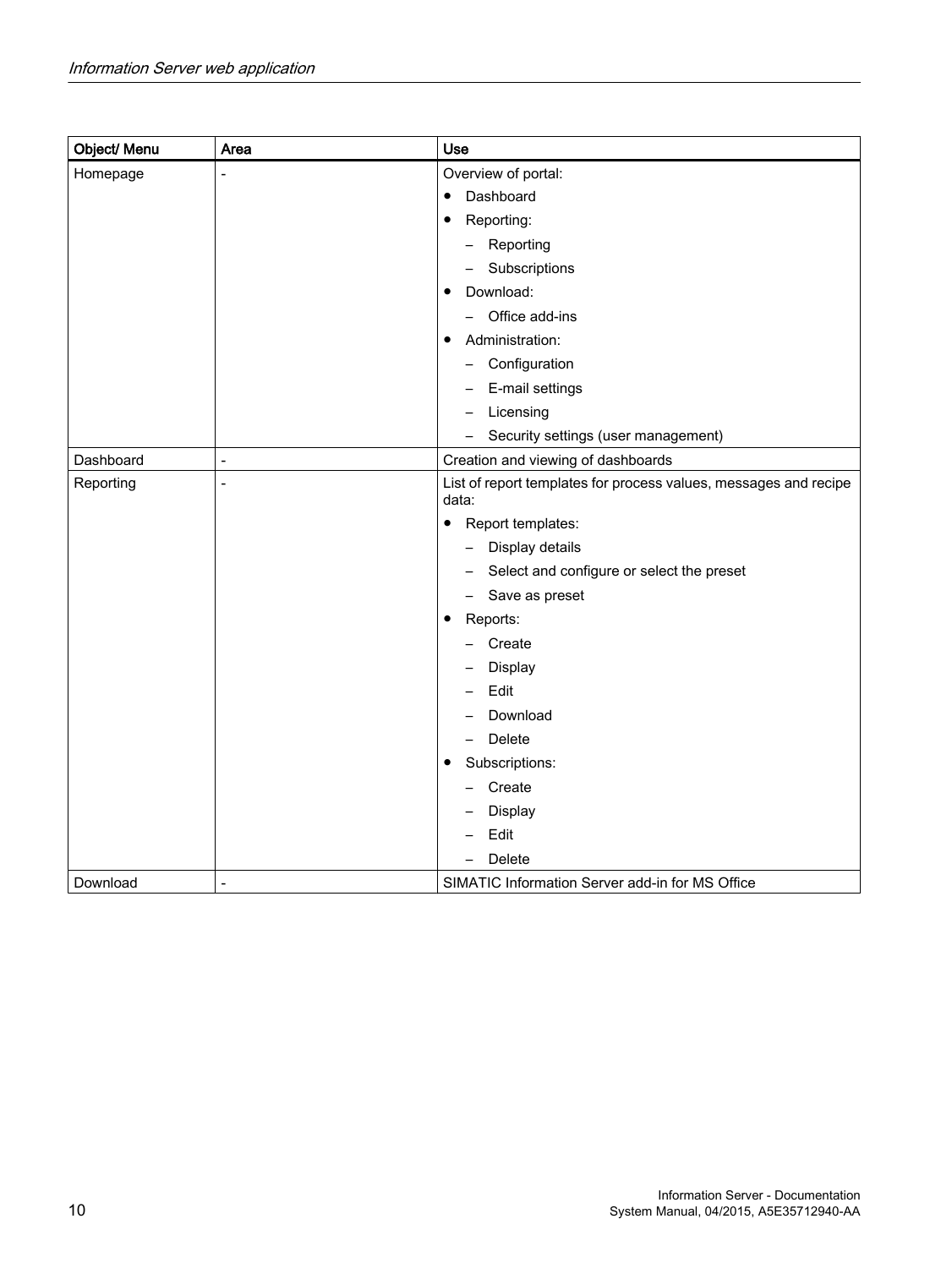| Object/ Menu   | Area                                  | Use                                                                                            |
|----------------|---------------------------------------|------------------------------------------------------------------------------------------------|
| Administration | Configuration:<br>Reporting > Project | Establishing a connection with a Process Historian or PCS 7 or<br>WinCC OS as the data source: |
|                |                                       | Data source                                                                                    |
|                |                                       | Authentication mode                                                                            |
|                |                                       | User and password                                                                              |
|                |                                       | Set a user-defined name for display in the Information Server                                  |
|                |                                       | Folder:                                                                                        |
|                |                                       | Create folder                                                                                  |
|                |                                       | Delete folder                                                                                  |
|                |                                       | Selected access to existing projects:                                                          |
|                |                                       | Show settings                                                                                  |
|                |                                       | Specify authorizations                                                                         |
|                |                                       | Delete project                                                                                 |
|                | Configuration:                        | Management of the report templates:                                                            |
|                | <b>Reporting &gt; Templates</b>       | Create folder                                                                                  |
|                |                                       | Delete folder                                                                                  |
|                |                                       | Import report templates (upload)                                                               |
|                |                                       | Export report templates (download)                                                             |
|                |                                       | Delete report templates                                                                        |
|                |                                       | Move report templates                                                                          |
|                | E-mail settings                       | Specifying settings of the SMTP mail server for sending reports<br>by e-mail:                  |
|                |                                       | Server IP/ name                                                                                |
|                |                                       | Port<br>$\bullet$                                                                              |
|                |                                       | Email address of the sender                                                                    |
|                |                                       | Test connection for verification:                                                              |
|                |                                       | • E-mail address of a recipient for the test e-mail                                            |
|                | Licensing                             | Display the status of licenses, sorted by installed and used licen-<br>ses:                    |
|                |                                       | Server                                                                                         |
|                |                                       | Client access                                                                                  |
|                |                                       | Data source access (WinCC)                                                                     |
|                |                                       | Data source access (PCS 7)                                                                     |
|                | <b>Users</b>                          | List of users that have been created in the Windows groups.                                    |
|                |                                       | The user profile shows the assigned roles under "Permissions".                                 |
|                |                                       | Use "Language" to select the user interface language of the web<br>application.                |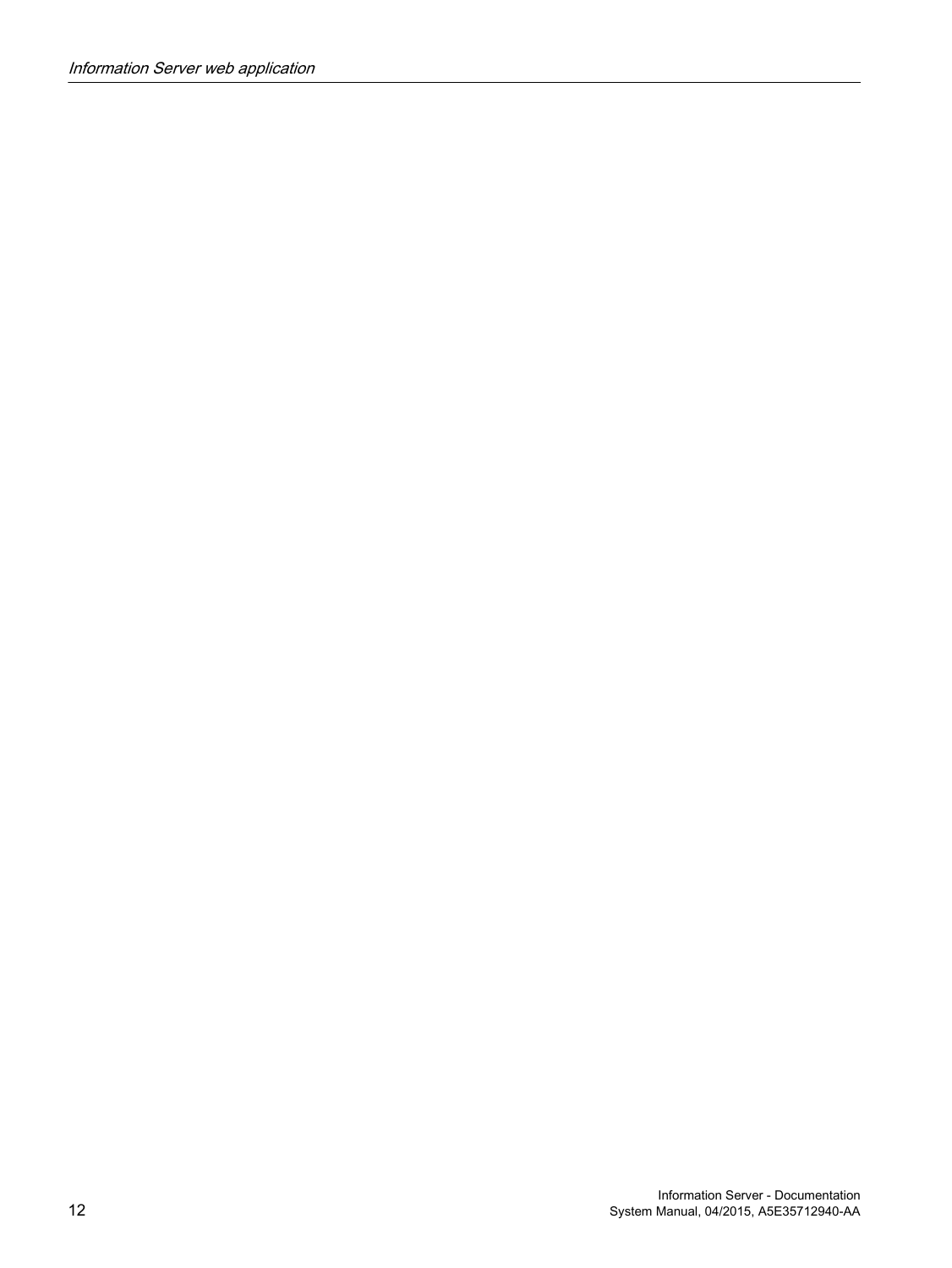# <span id="page-12-0"></span>Administration 3

## 3.1 Configuration

This section describes the configuration of the Information Server.

#### Information Server Configuring the web application

The configuration manager is executed on completion of the setup during the initial start of the operating system. It determines, among other things, the HTTP address via which access is provided to the Information Server.

#### **Note**

#### Configuration of the Internet Information Services (IIS)

The configuration of the Internet Information Services (IIS) may not be changed for the Information Server.

#### Opening the Information Server web application

#### Requirement

● The user must be a member of the user groups "SIMATIC Report" in the Windows computer administration.

For more information about the user groups, refer to ["User management](#page-14-0) (Page [15\)](#page-14-0)".

#### Opening the Information Server website

Enter the address (URL) that corresponds with configuration 1 or 2 in the address bar of browser.

| Page view                                   | $\overline{\phantom{a}}$ IIS Configuration of the operating mode $\overline{\phantom{a}}$ Use |                                   |
|---------------------------------------------|-----------------------------------------------------------------------------------------------|-----------------------------------|
| http://localhost                            | Configuration 1                                                                               | Locally on the Information Server |
| http:// <pc name=""></pc>                   | Configuration 1                                                                               | From the network                  |
| http://localhost/informationserver          | Configuration 2                                                                               | Locally on the Information Server |
| http:// <pc name="">/Informationserver</pc> | Configuration 2                                                                               | From the network                  |

#### Adapting the security settings of the browser

Adapt the security settings in the browser. The procedure described in the example is for the Internet Explorer:

- 1. Open the settings for the "Internet options".
- 2. Open the "Security" tab.
- 3. Deactivate the "Protective mode" setting for the current zone.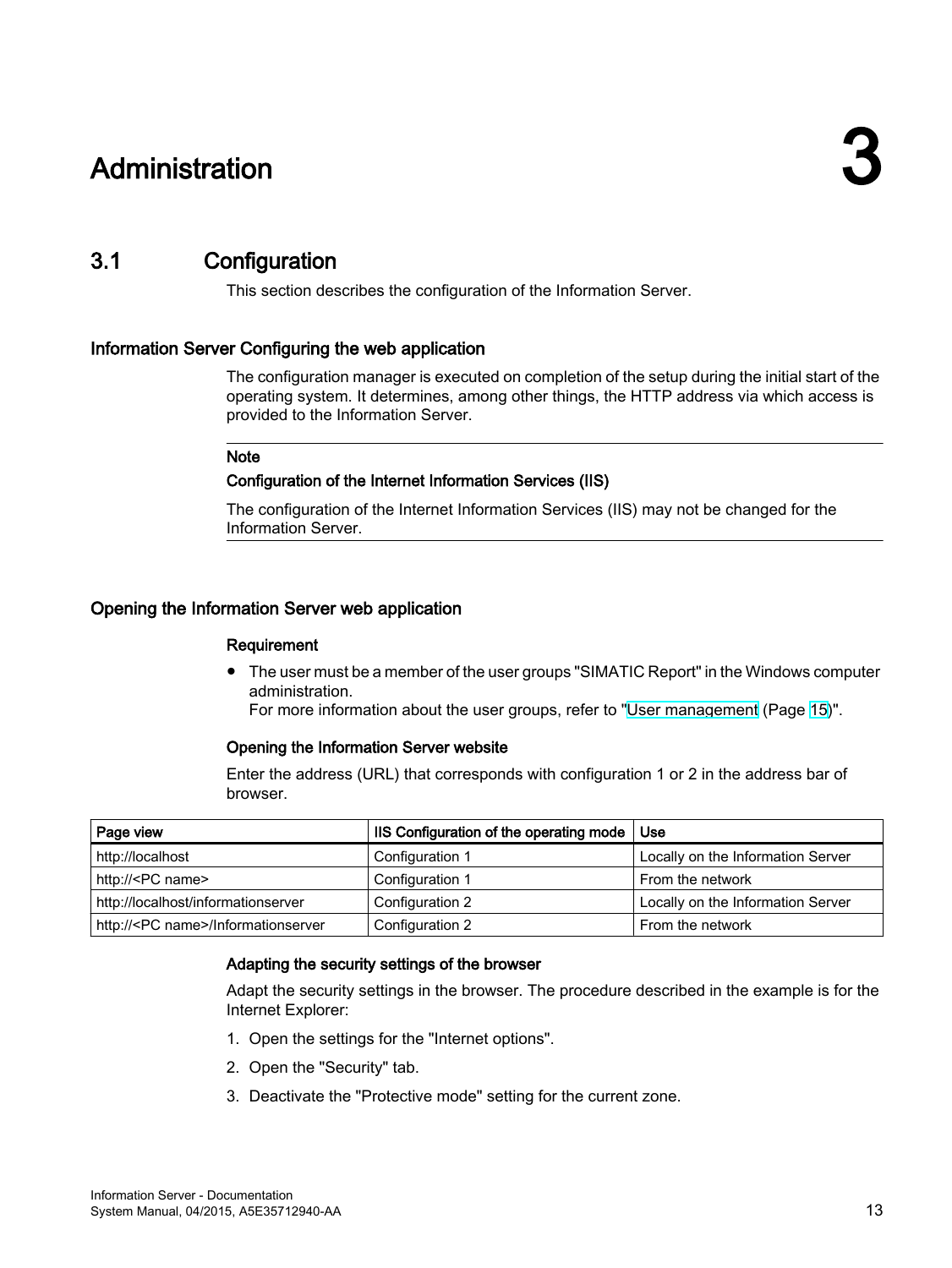3.1 Configuration

- 4. Select the zone "Local intranet" or "Trusted sites". Click on "Sites". Add the following links to the sites.
	- http://<PC name>
	- about:blank
- 5. Deactivate the "Require server verification (https) for all sites in this zone".

#### Note

#### Internet Explorer does not display Information Server

If the Internet Explorer does not display the web application of the Information Server, check the Internet Information Services (IIS), the Reporting Services and the .NET Framework 4.0 installation.

You must confirm the IIS settings after registration of .NET Framework 4.0.

#### Managing folders

You can create new folders and delete existing folders to manage projects and report templates.

#### Requirement

● You are a member of the "SIMATIC Report Administrators" Windows group:

#### Create folder

- 1. Click "Administration > Configuration > Reporting".
- 2. Click "Create Folder" under "Project" or "Templates" in the respective directory.
- 3. Enter the desired name for the folder and confirm with "OK". The folder is created in the list of project folders.

#### Delete folder

- 1. Click "Administration > Configuration > Reporting".
- 2. Click on the folder to be deleted under "Project" or "Templates" in the respective directory.
- 3. Click "Delete Folder".
- 4. Confirm the security prompt. The folder is deleted.

#### See also

[Connect data source](#page-16-0) (Page [17](#page-16-0)) [User management](#page-14-0) (Page [15](#page-14-0))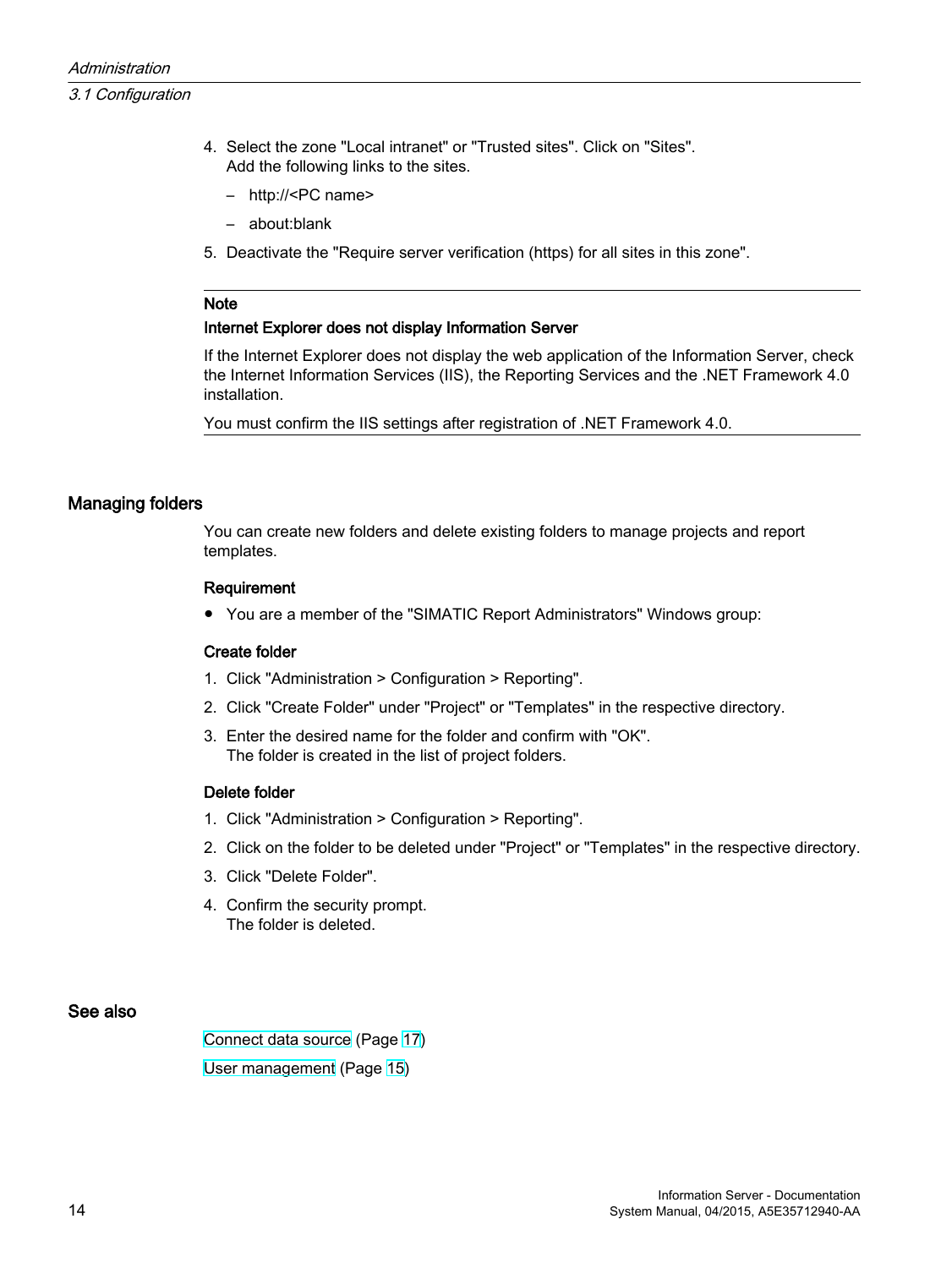## <span id="page-14-0"></span>3.2 User management

Under "Users" in the "Administration" portal, you can see the list of users that have access to the. Information Server.

You can see the details of a user under "Display":

- User name
- Display name
- E-mail address (optional, can be changed)
- Language (language of the web application, can be changed.
- Permissions (assigned Windows user groups)
- To reset user-specific view settings, click "Delete all status data of the application".

Alternatively, the logged on user can open and edit his own user profile. To do this, click on the user name in the header area of the frame.

#### Authorizations

You use the Windows Computer Management for user management and assignment to the Windows user groups.

The Information Server uses the following local Windows user groups:

- SIMATIC Report Administrators: Install and configure the Information Server
- SIMATIC Report Publishers: Create and download reports
- SIMATIC Report Services: Make connections to a data source
- SIMATIC Report Users: View reports
- SIMATIC Report Viewers: Read access to reports under "Public"

#### **Note**

#### Opening the web application locally on the Information Server

If you use an operating system with active user account control, such as Windows 7, Windows Server 2008 or Windows Server 2008 R2, it may also be necessary to start the web application as an Administrator with advanced rights.

#### Rights for the connection to data sources

Connection of PCS 7 projects, WinCC projects or Process Historian archives is made in the Information Server via the "Administration" portal in the "Projects" area.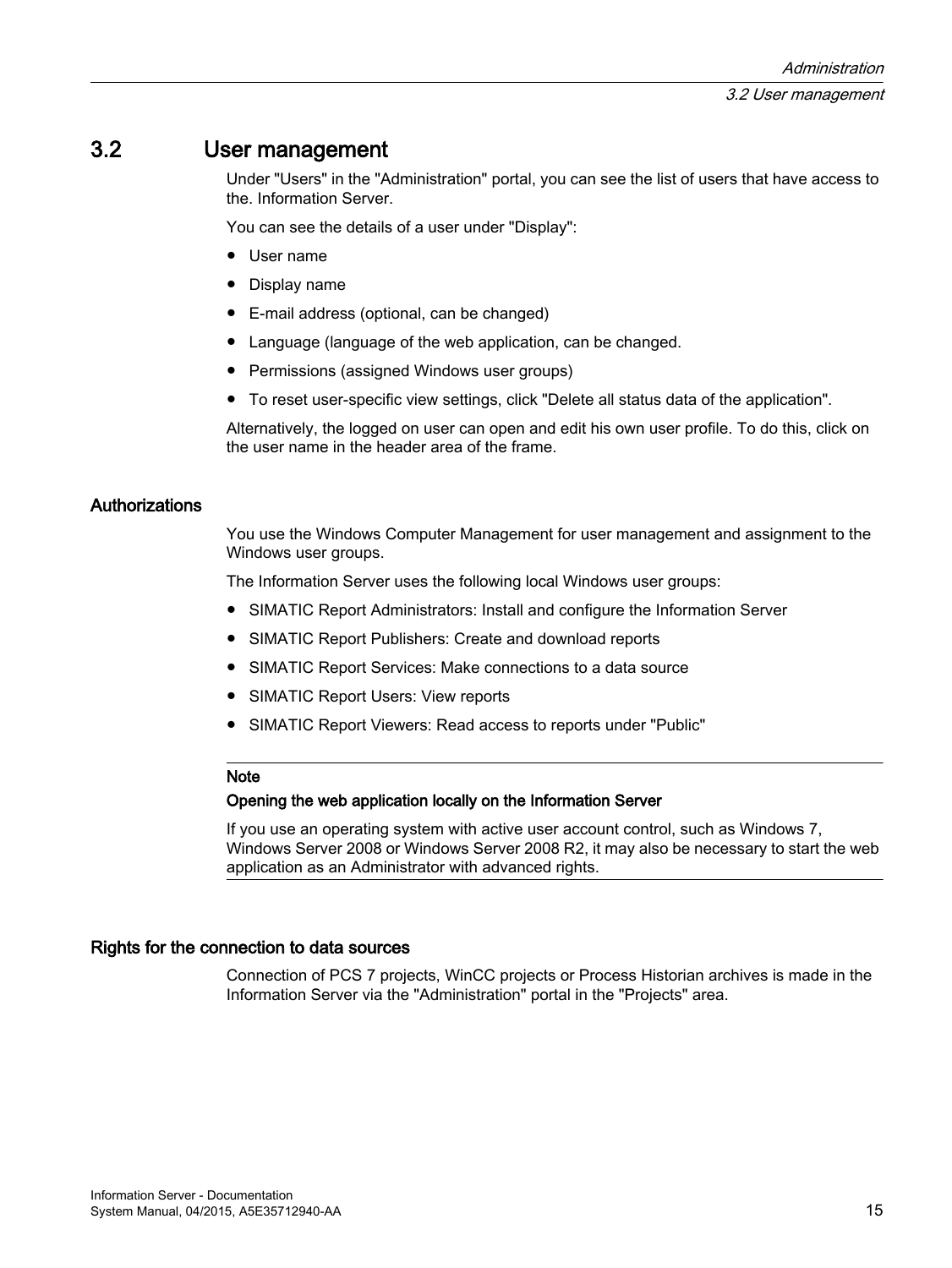#### 3.2 User management

The following rights must be assigned for this process using the roles in the user groups:

- SIMATIC Report Administrators: User who logs on using the web interface and may work in the "Administration" area.
- SIMATIC Report Database Users: User who logs on to the SQL database. This user must exist on both the Information Server and on the PC where the data source is located.

The user must have SIMATIC HMI permissions on the PC with the data source.

#### Note

#### Connecting data sources

For more information about connecting projects, see section ["Connect data source](#page-16-0) (Page [17\)](#page-16-0)".

#### See also

[Configuration](#page-12-0) (Page [13](#page-12-0))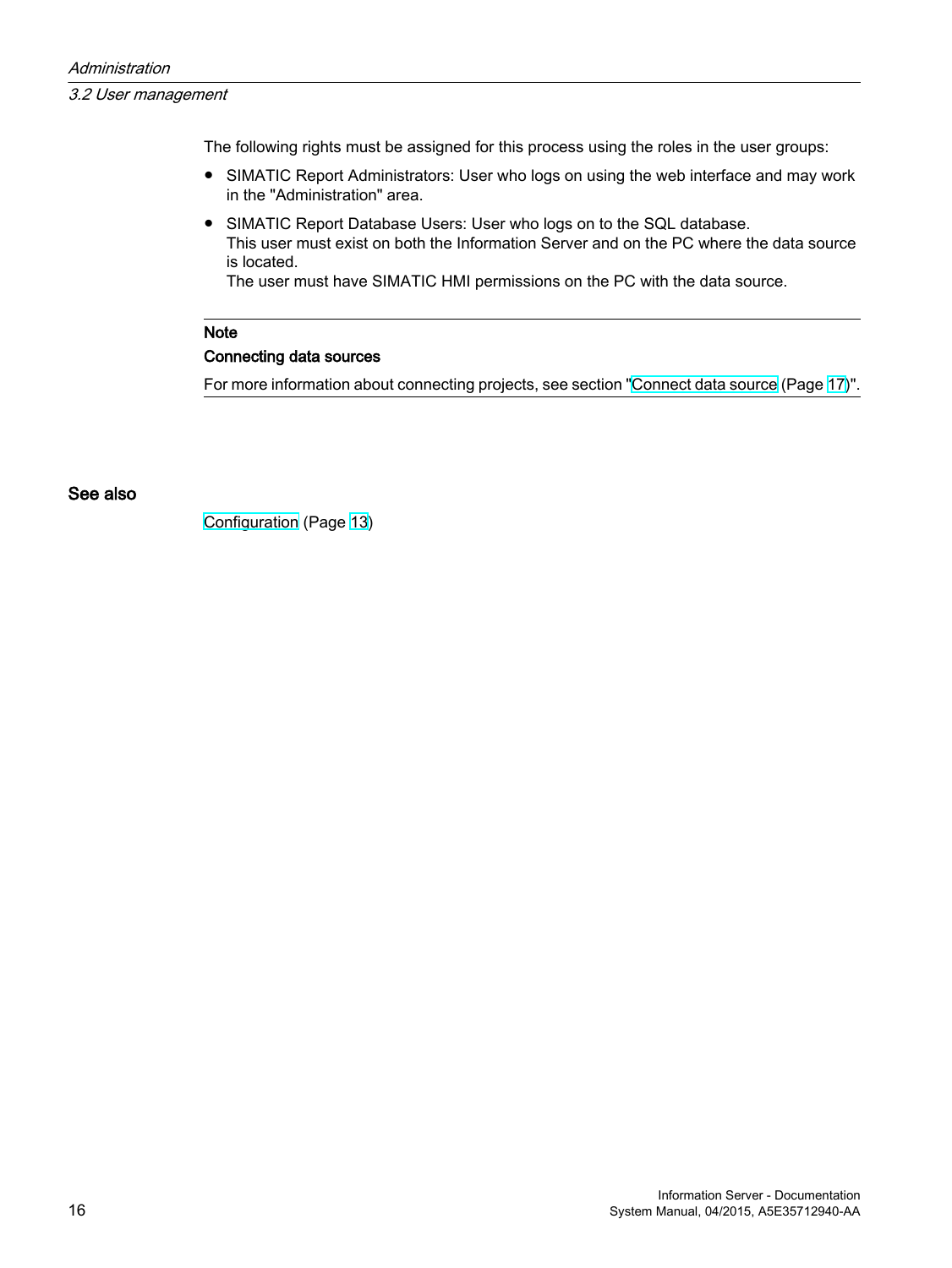## <span id="page-16-0"></span>3.3 Connect data source

To gain access to project data, connect the Information Server to a data source.

You can work with the following data sources:

- PCS 7 project
- WinCC projects
- Process Historian database

### **Note**

#### Project archive

You can create folders to structure projects. Whether an available project is a PCS 7 project is indicated in brackets.

Assign an alias name to projects of the same name.

#### Requirement

- You are logged on to the web application of the Information Server in the role of "Administrator".
- The Information Server has a network connection to the PC on which the data source is located.

#### Procedure

- 1. Select "Administration" in the navigation area.
- 2. Select "Configuration > Reporting". The configuration screen for the reporting is displayed.
- 3. Under "Connect projects" in the "Project" view, enter the server name or IP address in the text box.
- 4. Select the data source under "Type". The data source depends on whether you are using data from a Process Historian archive or from a WinCC or PCS 7 project. The SQL instance is displayed.
- 5. Click "Select projects". The connection to the data source is established. The available projects are displayed.
- 6. Select the desired projects.
- 7. Select "Add" to connect the projects.

#### Result

A connection is established with the selected project.

The data of the project are available for report creation.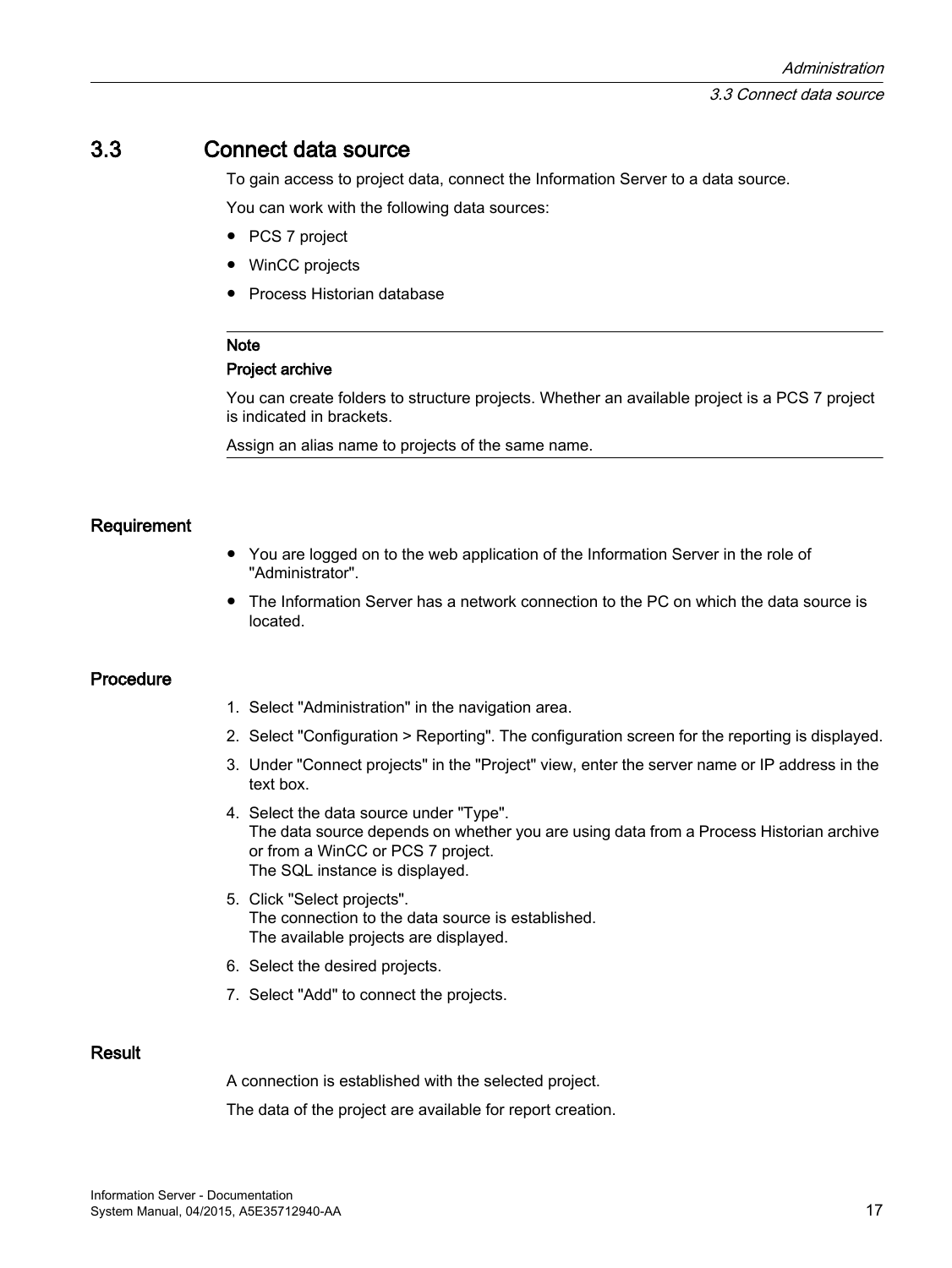Administration

3.3 Connect data source

#### See also

[Configuration](#page-12-0) (Page [13](#page-12-0)) [User management](#page-14-0) (Page [15](#page-14-0))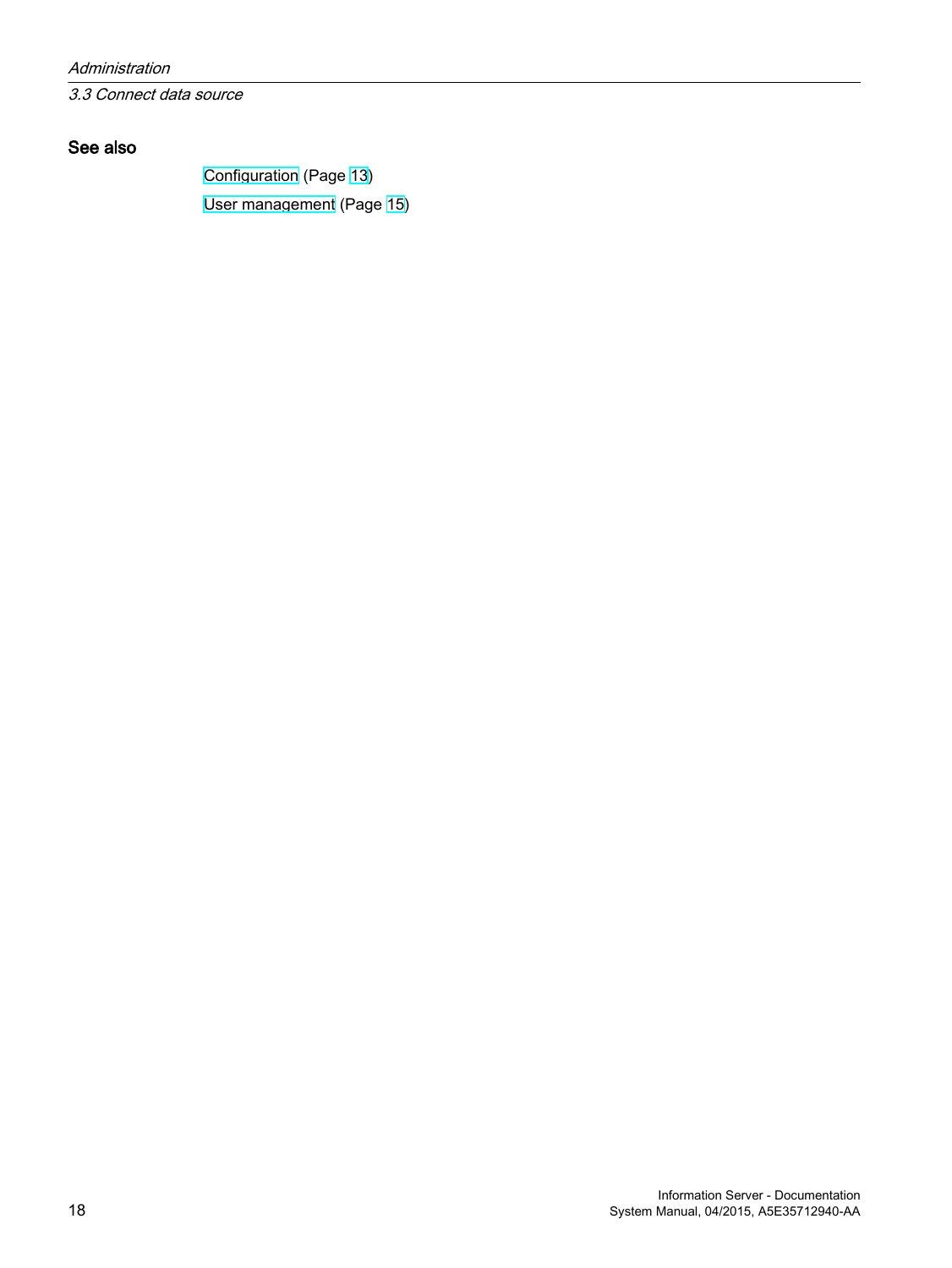## <span id="page-18-0"></span>3.4 Editing e-mail settings

You have to specify the settings of the SMTP mail server to send reports by e-mail.

#### Requirement

● You are logged on to the web application of the Information Server in the role of "Administrator".

#### Procedure

- 1. Select the "E-mail settings" in the "Administration" portal.
- 2. Enter the required data in the 'Settings of the SMTP mail server' area:
	- Server IP/ name
	- Port
	- Email address of the sender
- 3. Click "Apply" to save the settings. Click "Reset" to reset a configuration, if necessary.
- 4. Enter the e-mail address of a recipient in the 'Test connection' area and click "Send" to check the set configuration. A test e-mail is sent.

#### Result

You have changed the e-mail setting of the Scheduler.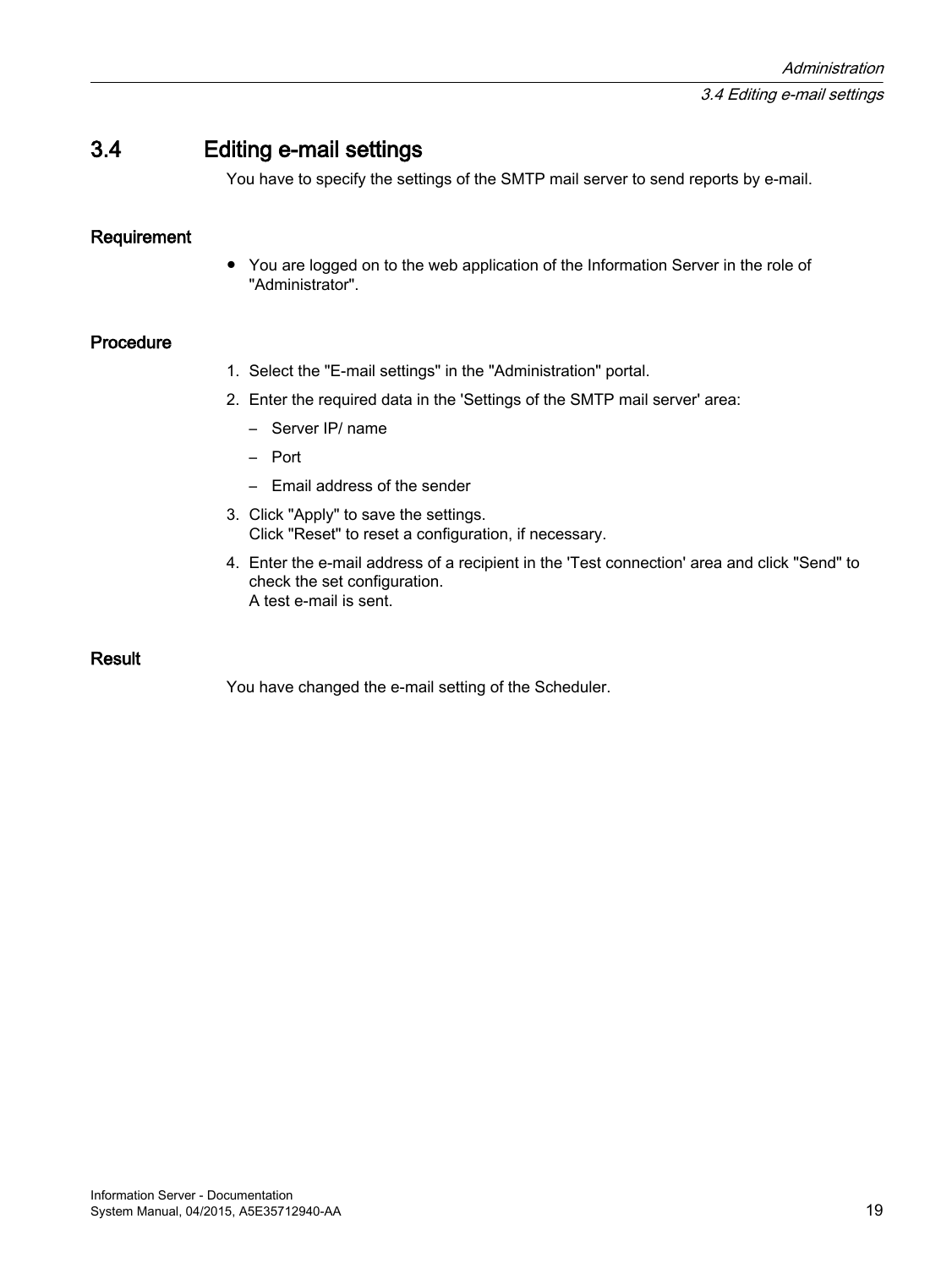Administration

3.4 Editing e-mail settings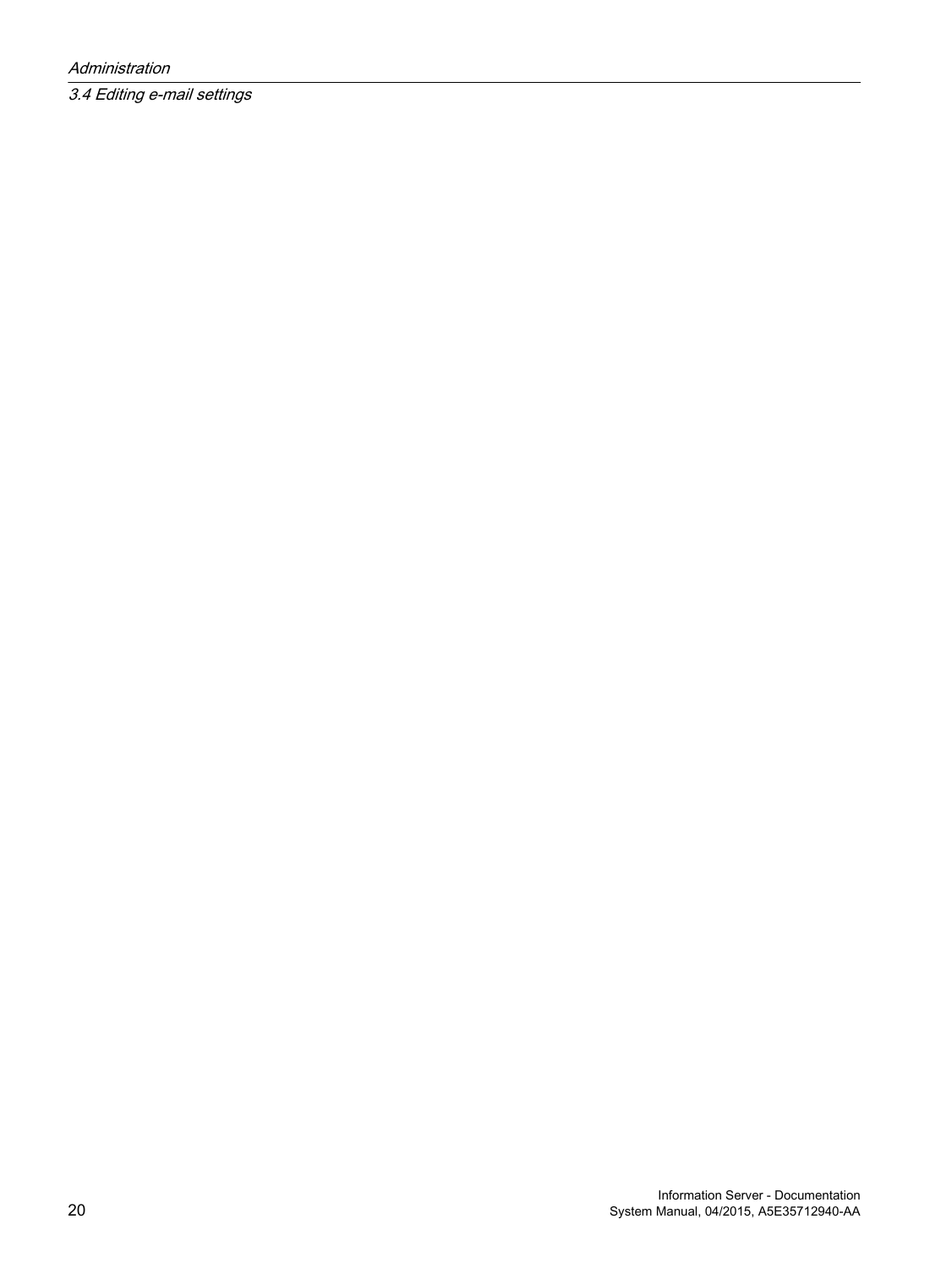# <span id="page-20-0"></span>Reporting  $\sim$  4

## 4.1 Report templates

#### 4.1.1 Report templates - Overview

The Information Server provides report templates for the following data:

- Messages
- Process values
- SIMATIC BATCH logs
- Process data analysis of the SIMATIC WinCC / Performance Monitor. The SIMATIC WinCC / Performance Monitor makes its own report templates available during installation. Additional information is available in the documentation of the Performance Monitor.

#### Configuration of report templates

You can assign different parameters to a report template. The basic parameters for process values and messages include:

- Project name
- Start time
- End time

Time that you can specify as absolute time or relative, for example:

- Absolute time: February 2, 2014, 10:30 AM
- Relative time: The last two hours since the creation time of the respective report.

You may specify additional parameters, depending on the report template you selected.

#### Templates for messages

In templates for messages, you can, for example, specify message classes, the number of displayed values or a source.

#### Templates for process values

In templates for process values, you specify concrete tags that you can select from the following archives:

- Process value archive
- Compressed archive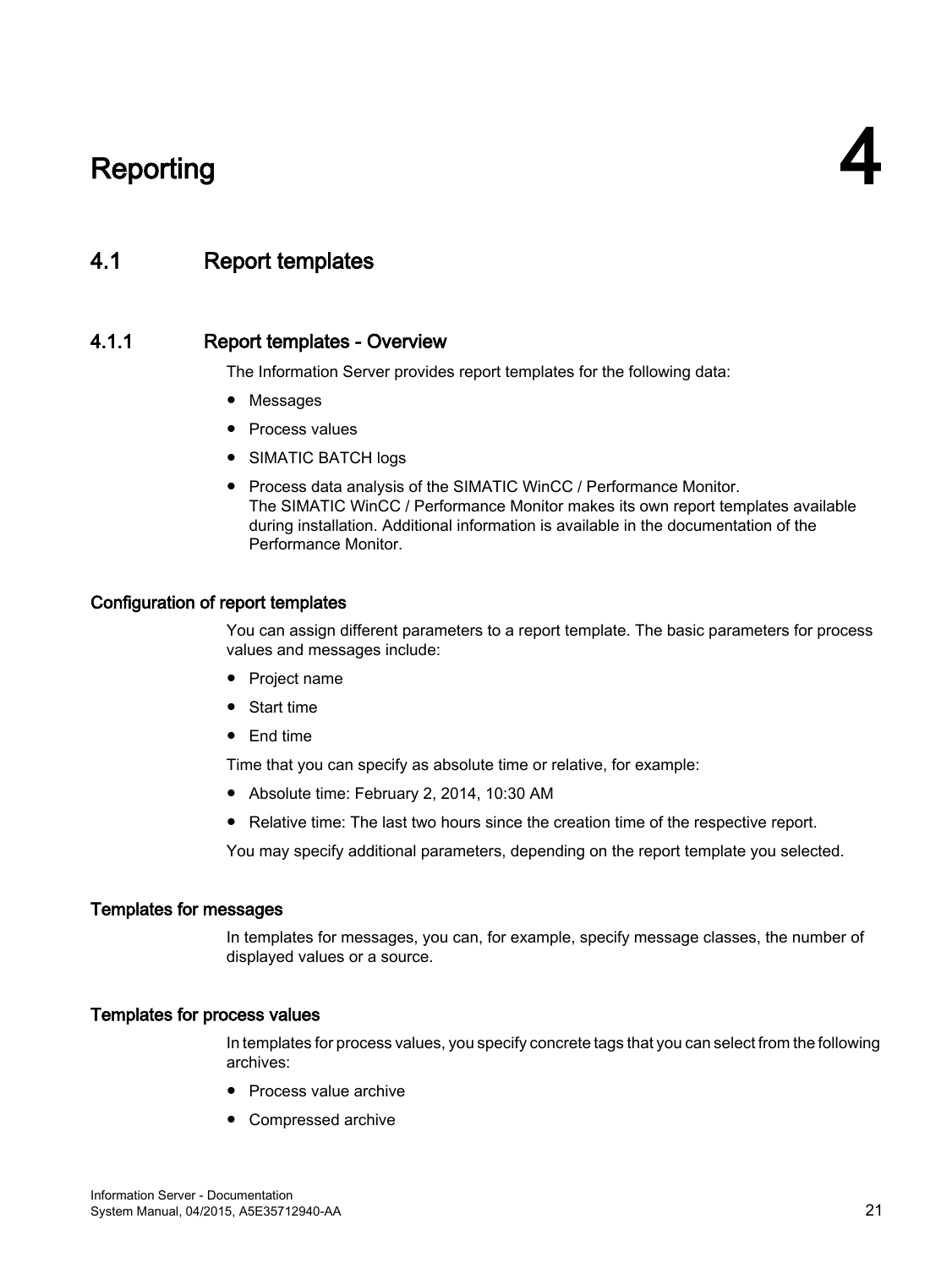You can assign additional parameters such as a statistical calculation method or a relative timestamp.

#### <span id="page-21-0"></span>Templates for Excel reports

Regardless of the type of data processed, you can create specific report templates for MS Excel.

You can use these Excel templates for subscriptions.

#### 4.1.2 Time specifications

#### Relative time specifications

Relative time specifications are placeholders for a time period. The time period has no absolute start or end time. A relative time specification therefore requires a reference time.

The reference time can be absolute or relative. If there is a plus sign before the relative time specification, the time period given is after a reference time.

A leading minus sign indicates that the period is in advance of a reference time.

The following table shows the available relative time specifications:

| Relative time spec-<br>ification | Time unit   | Web application | Office add-ins |
|----------------------------------|-------------|-----------------|----------------|
| s                                | Second      |                 |                |
| m                                | Minute      |                 |                |
| n                                | Hour        |                 |                |
|                                  | Day         |                 |                |
|                                  | Current day |                 |                |
| W                                | Week        |                 |                |
|                                  | Year        |                 |                |

#### Examples for relative time specifications

The following table gives examples of relative time specifications:

| Example                       | Description                                                        |
|-------------------------------|--------------------------------------------------------------------|
| 13.01.2012 10:00:00+1d-2h+30m | 13.01.2012, 10:00 AM plus one day minus 2 hours<br>plus 30 minutes |
| *-24h+30m                     | Now minus 24 hours plus 30 minutes                                 |
| t-3m                          | 12:00 AM of the current day minus three minutes                    |

#### Absolute time specification

An absolute time specification defines a specific time.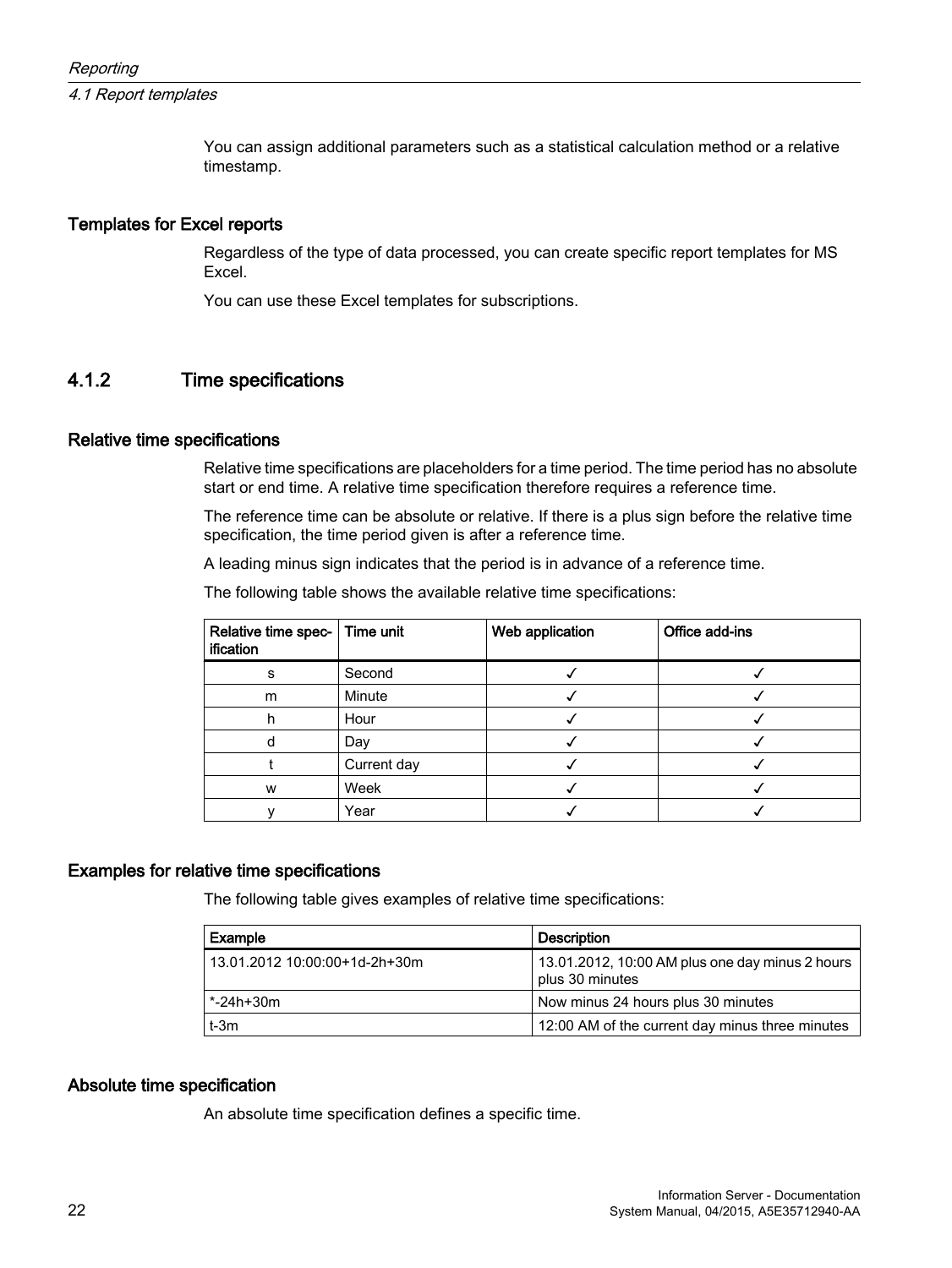The following table shows the possible absolute time specifications:

| Absolute time<br>specification | Time unit                         | Web application | Office add-ins |
|--------------------------------|-----------------------------------|-----------------|----------------|
| ⊧dd.mm.yyyy<br>hh:mm:ss        | Date with time speci-<br>fication |                 |                |

#### Examples for absolute time specifications

The following table gives examples of absolute time specifications:

| Example             | Description                   |
|---------------------|-------------------------------|
| 12.08.2012          | Specified date                |
| 10.03.2009 14:00:00 | 2:00 PM on the specified date |

#### Combined time specifications

A combined time expression is a specific reference time followed by a relative time expression.

The following table gives examples of combined time specifications:

| Combined time specification | <b>Description</b>                          |
|-----------------------------|---------------------------------------------|
| l *-2d+10h                  | Current time minus two days, plus ten hours |
| l t+32s                     | Current day, midnight plus 32 seconds       |

#### **Note**

#### Times in different time zones

If different time zones are set on the Information Server and Information Server client, the local time zone of the server is displayed in the reports.

#### Times in MS Excel

Timestamps entered in cells are read during configuration of tags in Excel.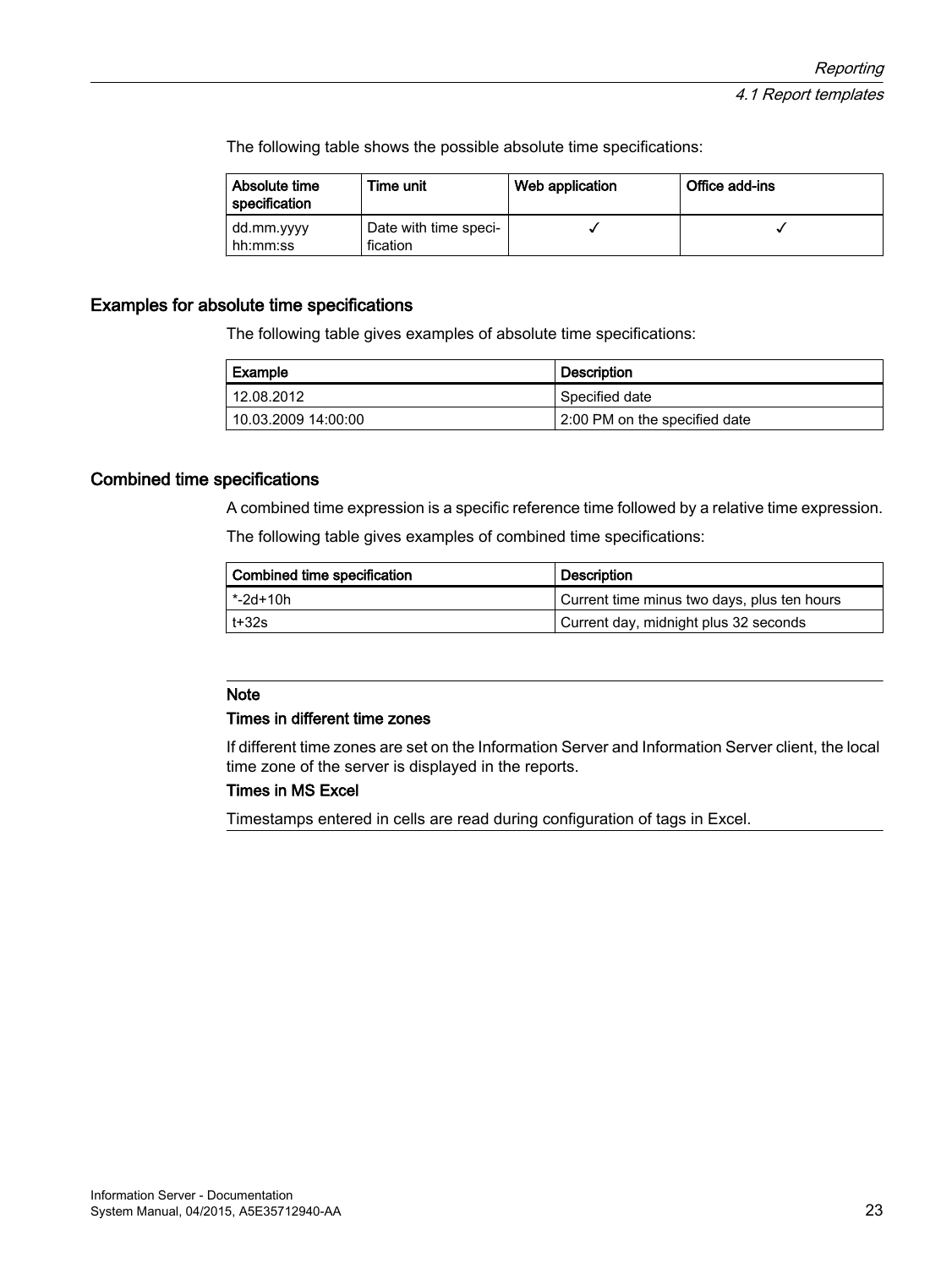#### <span id="page-23-0"></span>4.1.3 Templates for messages

The Information Server has the following report templates for messages:

| Template                                 | <b>Description</b>                                                                                                                                                                                                                                                                      |
|------------------------------------------|-----------------------------------------------------------------------------------------------------------------------------------------------------------------------------------------------------------------------------------------------------------------------------------------|
| Acknowledgment duration                  | Frequency distribution chart: Number of messages within a defined time<br>interval requiring acknowledgment, sorted by acknowledgment duration<br>(duration from occurrence of message until acknowledgment).                                                                           |
| Messages per day                         | Bar chart: Number of messages requiring acknowledgment per day, clas-<br>sified by message class.                                                                                                                                                                                       |
| Messages by origin                       | Bar chart: Number of messages by origin, sorted in descending order.<br>Only messages requiring acknowledgment are considered.                                                                                                                                                          |
| Messages by priority                     | Bar chart: All messages by priority (messages requiring acknowledg-<br>ment).                                                                                                                                                                                                           |
| Messages per 10 minute<br>period         | Histogram: Number of messages per 10 minute period as time-related<br>measure. According to EEMUA, more than 10 messages within a 10 mi-<br>nute period indicate the start of a message burst during which messages<br>are displayed faster than they can be processed by the operator. |
| Messages by priority                     | Pie chart: Number of messages requiring acknowledgement by priority.                                                                                                                                                                                                                    |
| Average acknowledgment<br>duration       | Bar chart: Number of messages by average acknowledgment duration of<br>messages within a time interval.                                                                                                                                                                                 |
| Messages filtered by mes-<br>sage class  | Table: All messages of a selected message class.                                                                                                                                                                                                                                        |
| Messages sorted by priority              | Table: All messages sorted by priority.                                                                                                                                                                                                                                                 |
| Messages sorted by time-<br>stamp        | Table: All messages sorted by timestamp.                                                                                                                                                                                                                                                |
| Commented messages                       | Table: All commented messages.                                                                                                                                                                                                                                                          |
| Quantity by message class                | Bar chart: Number of messages for all message classes.                                                                                                                                                                                                                                  |
| Total duration until acknowl-<br>edgment | Bar chart: Hit list of messages requiring acknowledgment sorted by total<br>duration until acknowledgment. All acknowledgment durations are totaled<br>individual acknowledgment durations: Time period from "came" to "ac-<br>knowledged".                                             |
| Total duration until gone                | Bar chart: Hit list of messages requiring acknowledgment sorted by total<br>duration until acknowledgment. All acknowledgment durations are totaled<br>individual acknowledgment durations: Time period from "came" to "gone".                                                          |

| Table 4-1 | Messages/ alarms |  |
|-----------|------------------|--|
|-----------|------------------|--|

#### 4.1.4 Templates for process values

The Information Server has the following report templates for process values:

| Template          | Type           | Unit | <b>Description</b>                                                                   |
|-------------------|----------------|------|--------------------------------------------------------------------------------------|
| Aggregation trend | Trend<br>chart |      | Defined time interval   Aggregated tags within a <i>defined timer inter-</i><br>val. |
| Trend             | Trend          |      | Defined time interval   Tags within a <i>defined timer interval</i> .                |

Table 4-2 Process values/ tags

chart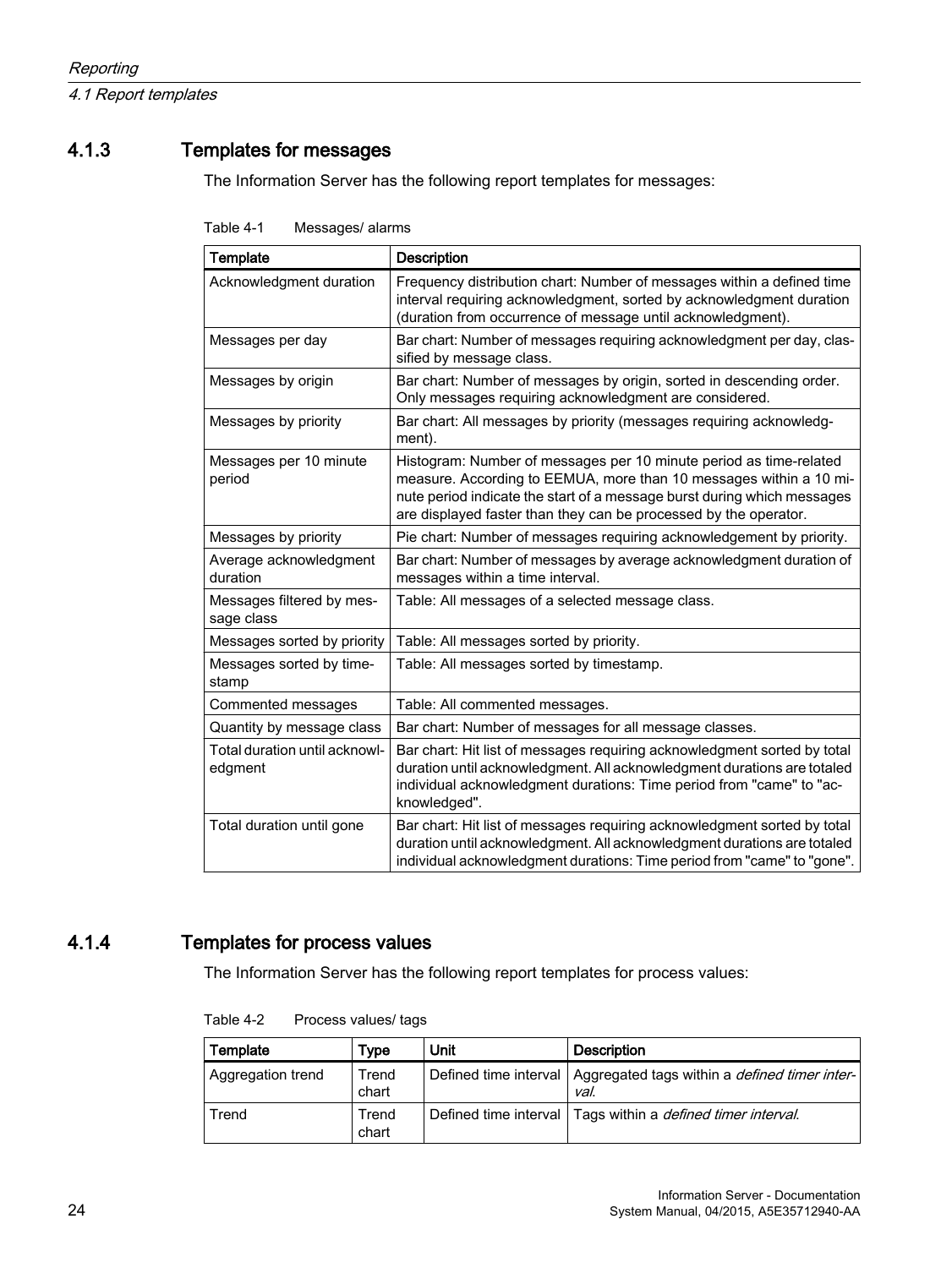<span id="page-24-0"></span>

| Template                       | Type  | Unit                        | <b>Description</b>                                                                     |
|--------------------------------|-------|-----------------------------|----------------------------------------------------------------------------------------|
| Aggregation matrix             | Table | Defined time interval       | Compiled tags within a <i>defined timer inter-</i><br>val in columns.                  |
| Matrix                         | Table | Defined time interval       | Tags within a <i>defined timer interval</i> in col-<br>umns.                           |
| Aggregation table              | Table | Defined time interval       | Compiled tags within a <i>defined timer inter-</i><br>val in continuous sequence.      |
| Table                          | Table | Defined time interval       | Tags within a <i>defined timer interval</i> in contin-<br>uous sequence.               |
| Archive configuration          | Table | Selected tags               | Archive configuration of <i>selected tags</i> .                                        |
| Archive configuration<br>chain | Table | All derived archive<br>tags | Archive configuration of selected tag includ-<br>ing all <i>derived archive tags</i> . |

#### **Note**

#### Differing process values

Compressed process values can significantly differ from the process values stored in the archive. The deviation depends on the compression algorithm used.

#### Delayed display of current process values

Depending on the method of storage and compression algorithm, current process values may be stored in the database with a time delay. In this case, the archive values are not collected, for example, until the defined size of the data packet is reached. Only then will the archive values be transferred to the database.

This behavior may cause the process values of the last 10 minutes to be missing in the report, for example.

To view the process values from this period, update the report after a few minutes.

#### 4.1.5 Templates for batch reports

In PCS 7, Information Server provides the default report template "Batch Stepping Protocol" for batches. A separate add-on is available from SIMATIC BATCH for this purpose.

#### 4.1.6 Templates for Excel reports

#### Using Excel templates with the Information Server

You can upload report templates created in Excel as ERT file (Excel Report Template) to the web application. Excel templates include custom layouts, texts and contents.

You use the Excel templates in the web application of the Information Server to create a subscription. You cannot create reports with Excel templates in the web application.

All configurations that you have created in Excel are retained in the Excel templates.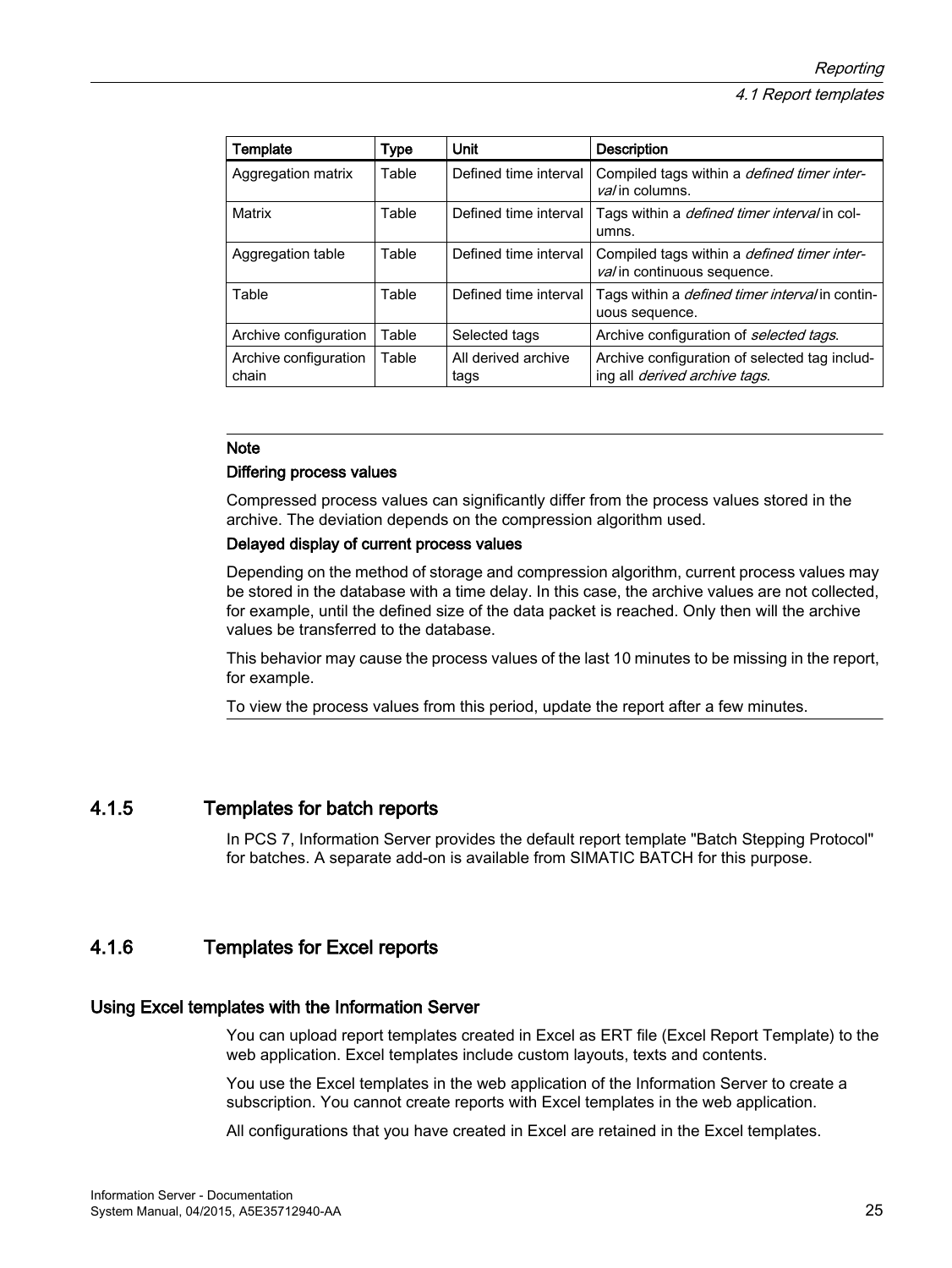#### Loading Excel template

You load the report template created in Excel to the Information Server by means of "Create Report > Excel Templates".

- 1. You select the required folder, the directory level 'Public' or 'Private'.
- 2. Click "Create Folder" and enter the folder name.
- 3. Confirm the action with "Create".
- 4. Enter a name for the template in the selected folder.
- 5. Click the "Browse ..." button and select the required Excel template from the computer.
- 6. Click "Upload".

#### Result

The template created in Excel is available to authorized users of the Information Server as ERT file (Excel Report Template).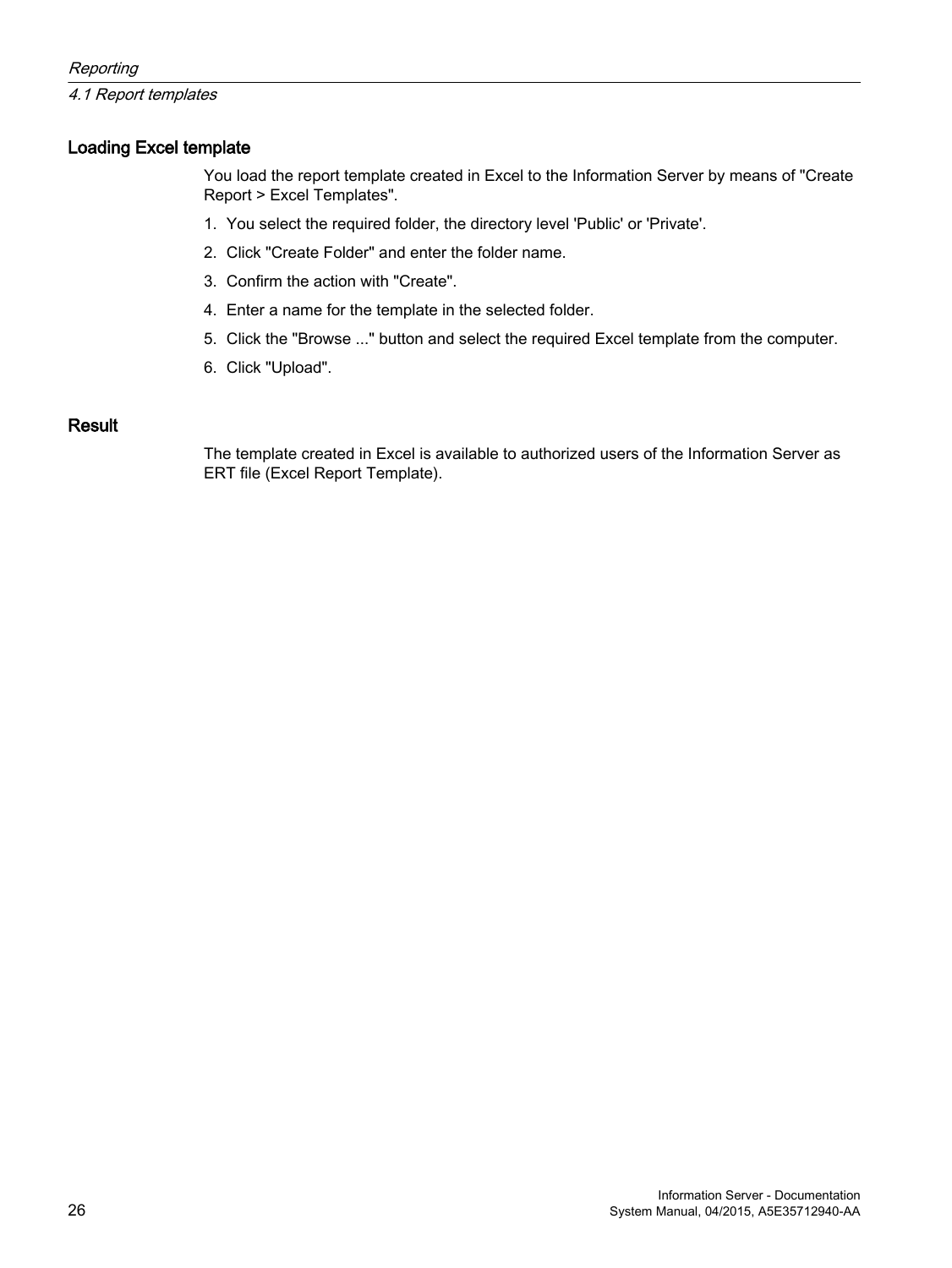## <span id="page-26-0"></span>4.2 Working with the Web application

#### 4.2.1 Working with the web application

The Information Server web application is designed for easy and intuitive operation. The basic operator actions are summarized in this section.

#### **Note**

#### Releasing licenses by logging off from the web application

Use the "Logoff" link to log off from the web application.

If you close the browser without logging off, the client license remains occupied until the session is closed.

#### Layout of the homepage

The frame remains unchanged during the use of the Information Server. This allows the user profile with the language settings and logoff to be performed at any time.

The menu navigation of the selected portal is displayed as title path in the header area of the frame.

You can see the Information Server portal in the work area:

- Dashboard
- Reporting (report creation)
- Download
- Administration

The applications and the start view can also be accessed via the left navigation bar.

Clicking on the arrow below the last icon expands or minimizes the bar to a desired size.

#### Basic commands

You can use the following basic commands in the Information Server:

- Move element to another folder
- Upload element
- Download element
- Edit element
- Delete element

The commands for processing an element are similar as those under Microsoft Windows.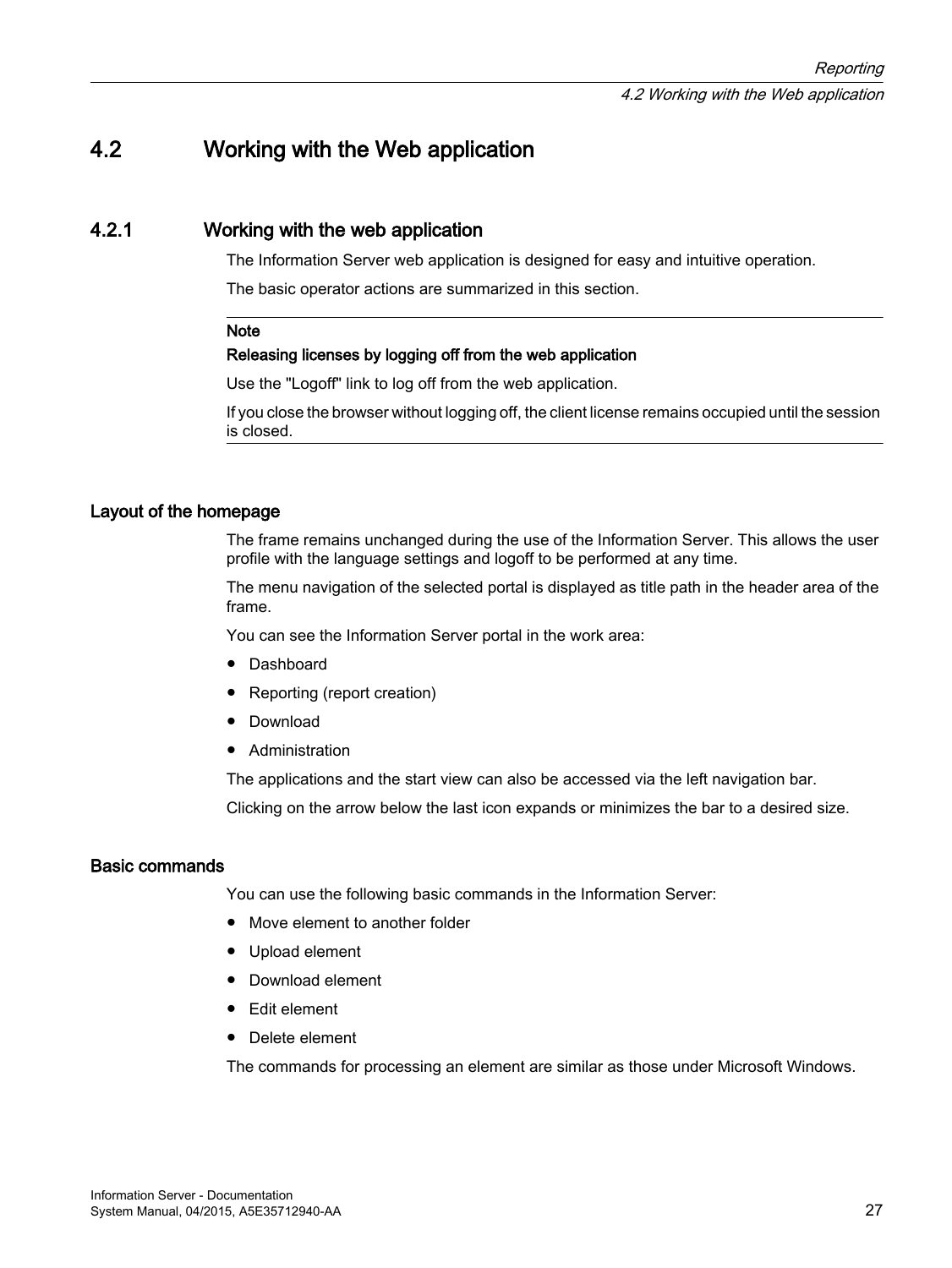<span id="page-27-0"></span>4.2 Working with the Web application

#### Language change

- 1. Click on on your user profile at the right top of the screen. The user profile is displayed.
- 2. Click on the currently selected language in the "Language" line. Select the desired language.
- 3. Click "Save". The web application is updated and takes on the current language settings.

#### Note

#### Changing the user interface language

If the user interface language is not displayed correctly, check to see if you have installed the operating system and Microsoft Office with the matching Multilingual User Interface.

#### See also

[Working with Office add-ins](#page-36-0) (Page [37\)](#page-36-0)

#### 4.2.2 Creating a report

#### Creating a report

You have the following options for creating reports:

- View online via the preview
- Save with "Create report" on the Information Server
- Local saving via downloading a created report
- Local saving via a subscription
- Sending via an e-mail via a subscription

#### Options for creating a report

If you save a report on the Information Server, you can specify the following settings:

- Name of the report
- Comment for describing the report
- Storage location If you disable the "Private" option, all Information Server users have access to the report.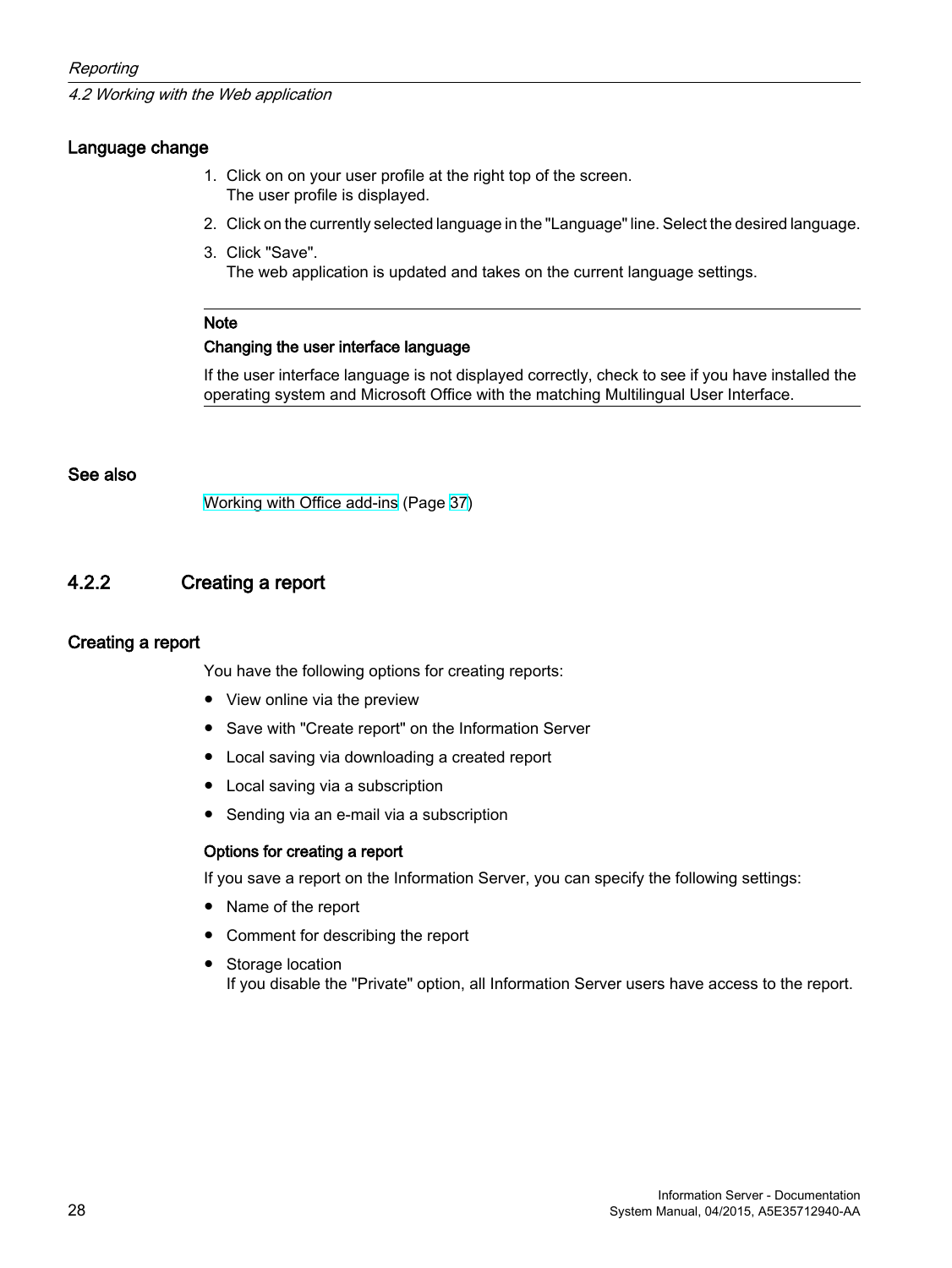#### ● Online report To view the report in the browser, select the "Online report" option.

- Export format Select the desired format for saving the report.
	- PDF
	- XML
	- HTML
	- MS Word
	- MS Excel

#### Saving parameter presets

When you create a report frequently with the same parameters, you can save these parameters as presets for the report template.

#### Procedure

- 1. Select "Create parameter preset" button after configuring the report.
- 2. In the "Create preset for report parameters" dialog, enter a name.
- 3. If the preset should be visible for all users, disable the "Private" option.

The configured report template is displayed with the "Create Report/Subscription" button from the drop-down list.

Click "Manage presets" to edit, sort and delete the parameter presets.

#### Requirement

● A connection to the Process Historian Server or PCS 7 OS/ WinCC OS has been established.

- 1. On the homepage of the Information Server, select the "Reporting" application.
- 2. Select a template under "Report templates" in the navigation bar. The reporting and subscription lists are displayed.
- 3. Select "Create report/subscription". The parameter input fields for the report template are displayed.
- 4. Select a project.
- 5. Assign the parameters to the report template with the required specifications, for example:
	- Start: Start time with date and time
	- End: End of the time period with date and time
	- Tags: Tag whose properties you want to display.
- 6. To create the report, click "Show preview".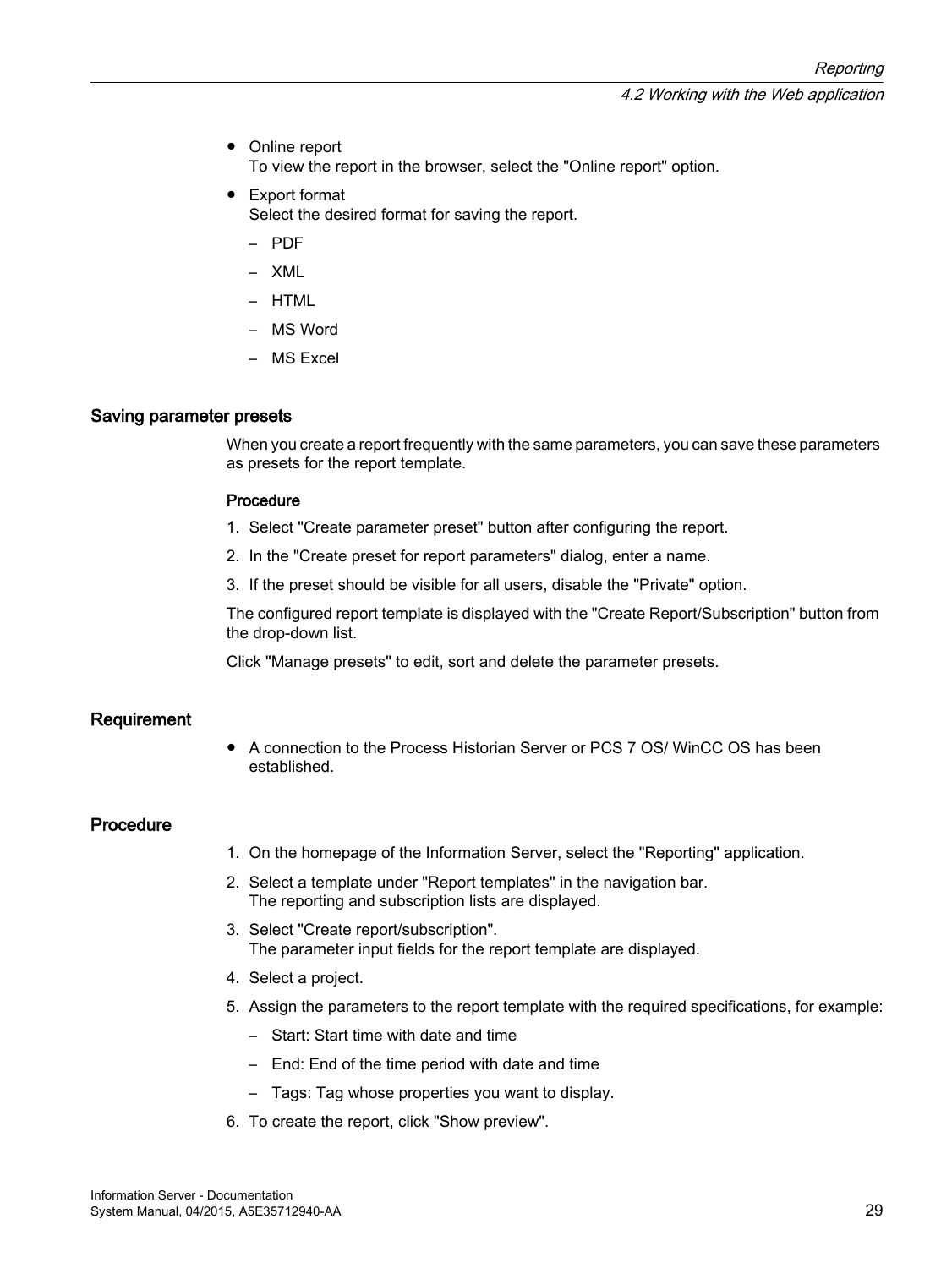<span id="page-29-0"></span>4.2 Working with the Web application

- 7. To save the report in the Information Server, click "Create report". The "Create report" dialog opens.
- 8. Specify the settings.
- 9. The report is created and displayed in the report list of the report template.

#### Alternative procedure: Apply presets

If a configured report template is saved, you can use "Manage presets" to apply these settings.

- 1. On the homepage of the Information Server, select the "Reporting" application.
- 2. Select a template under "Report templates" in the navigation bar.
- 3. Use the right arrow on "Create report/subscription" button to open the list of saved presets.
- 4. Select the desired preset. The parameter input fields for the report template are displayed.
- 5. If necessary, change the displayed parameters.
- 6. Follow the procedure for creating a report.

#### Result

The created report is now in the report list of the selected template.

You can view, download, edit or delete the report.

#### 4.2.3 Working with subscriptions

#### 4.2.3.1 Settings for subscriptions

To automatically create a report at a future point in time, you can create a subscription.

Reporting via a subscription can be started by various triggers:

- One-time creation of a report at a specific point in time, for example, by starting an analysis at the beginning or end of the week.
- Cyclic creation of a report at a recurring point in time, for example, to regularly obtain an analysis of the previous week every Monday.
- Reporting initiated by an event, for example, when a tag limit is exceeded or a specific message is triggered.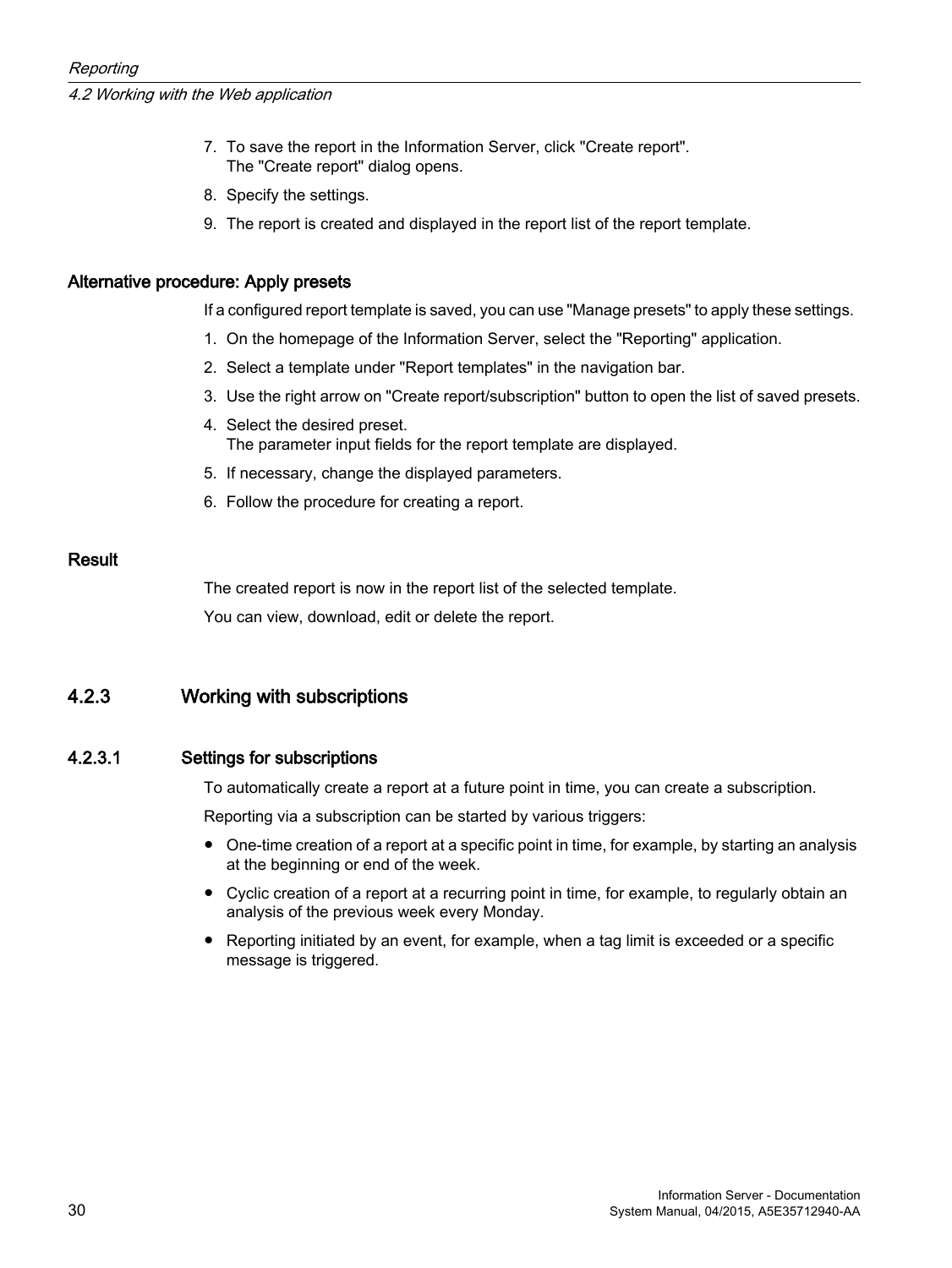#### General Settings

You can make the following settings for all subscriptions:

● Private

If you disable the "Private" option, all Information Server users have access to the subscription.

- Online report To view the report in the browser, select the "Online report" option.
- Enabled

If you disable the option, the subscription is paused. The reporting is not performed until the subscription is enabled again and the condition for the trigger occurs.

● Export format

Select the desired format for saving the report.

- PDF
- XML
- HTML
- MS Word
- MS Excel
- Storage location or settings for sending by e-mail

You cannot change the parameters of the subscribed report.

#### Notification via e-mail

You can also activate that the report is sent by e-mail.

The following options are available:

- E-mail The e-mail contains the report as an attachment.
- E-mail (with link) The e-mail contains a link to the report in the specified target directory.

Enter the following settings:

- Email address of the recipient If necessary, add more e-mail addresses under "CC" or "BCC".
- The subject of the e-mail
- Priority of the e-mail
- Message text in the "Message" field
- Return address (optional)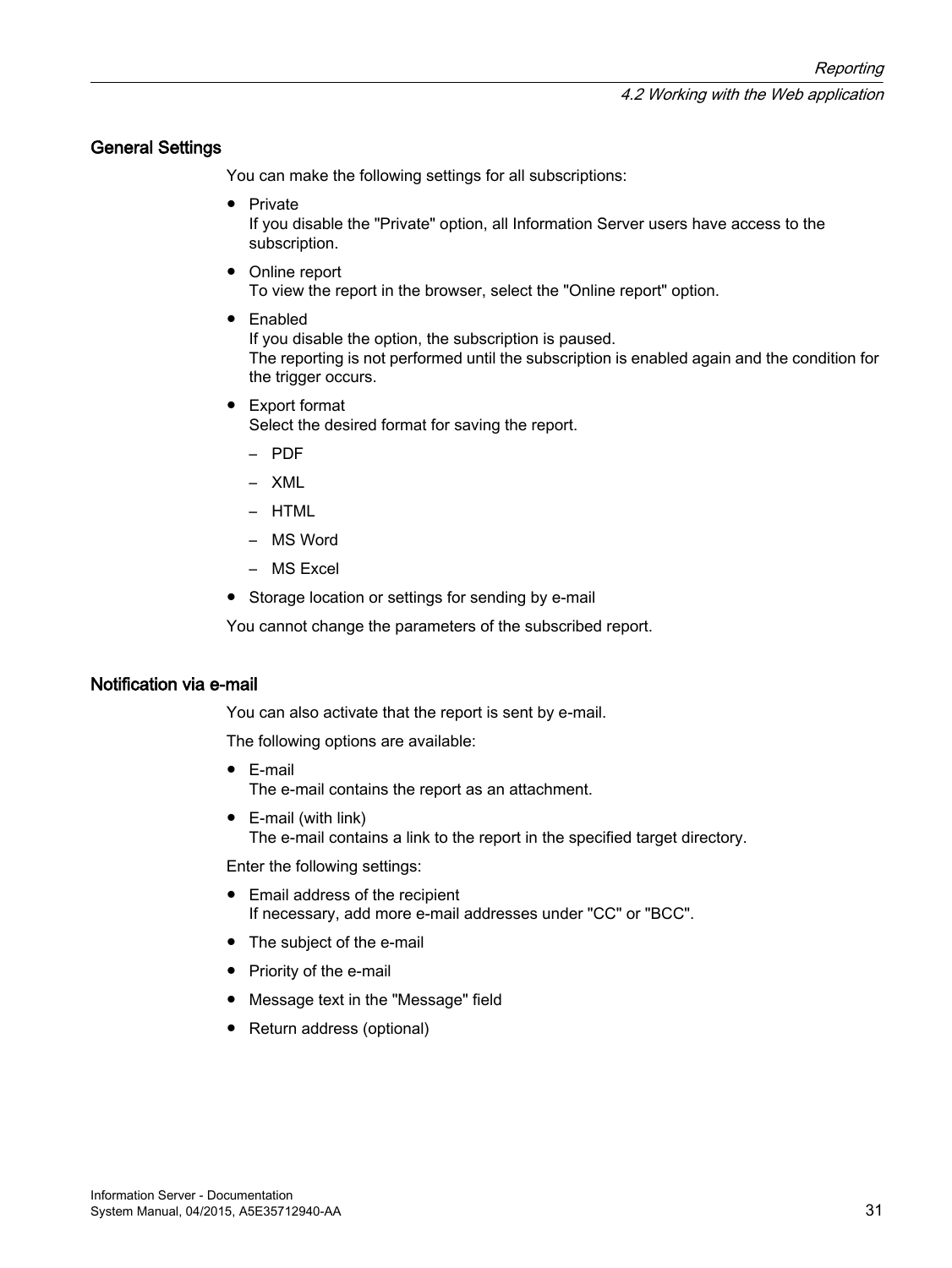4.2 Working with the Web application

#### **Trigger**

You can select the following triggers for a subscription:

- Tag trigger
- Message trigger
- Time trigger

#### Tag trigger

- 1. Select the data source and the desired project.
- 2. Use "Add" to select the triggering tag.
- 3. Select whether the tag trigger is triggered by any change or when a limit is reached. Enter the desired limits if needed.

#### Message trigger

- 1. Select the data source and the desired project.
- 2. Use "Add" to select the triggering message.

#### Time trigger

To trigger a report once, select the desired date and time.

To create a a report cyclically, select "Recurring" and specify the following settings:

- Beginning The starting time for the cyclic creation
- End (optional) Maximum period for which the subscription is active
- "Daily" or "Weekly" or "Monthly" field Maximum number of report creations, for example, three days in a row
- Frequency
	- Daily Once: At a specific time Recurring: At specific intervals of hours or minutes ("Delay" field) within the period between "Beginning" and "End"
	- Weekly on the selected days of the week Once or recurring (see settings under "Daily")
	- Monthly on a specific date, for example, on the 5th day of the month, or on a specific day, for example, every 3rd Monday of the month Once or recurring (see settings under "Daily")

Only relative time information is useful for configuring a recurring subscription.

For additional information, refer to "[Time specifications](#page-21-0) (Page [22](#page-21-0))".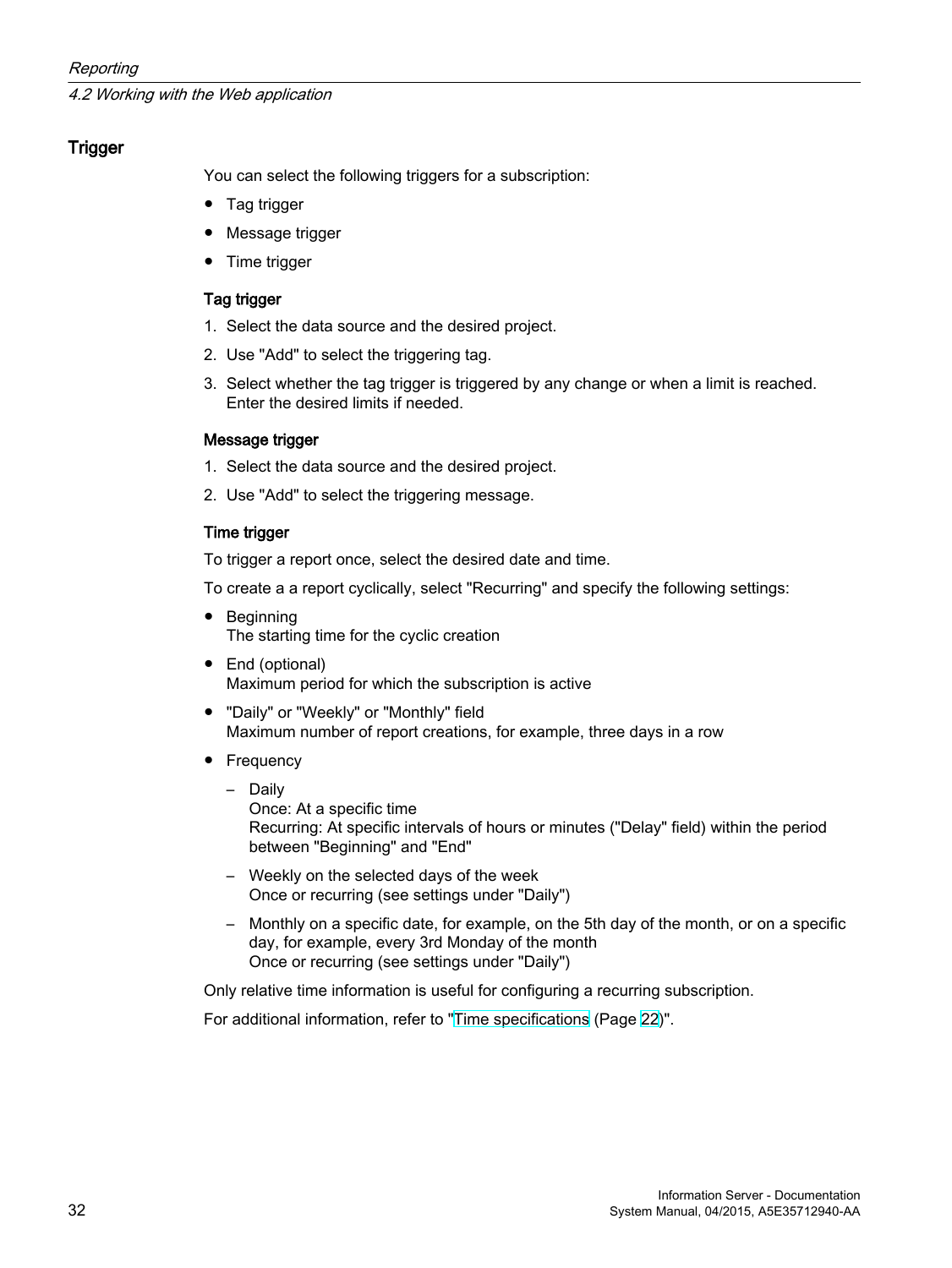4.2 Working with the Web application

#### <span id="page-32-0"></span>See also

Creating subscriptions (Page 33)

[Time specifications](#page-21-0) (Page [22](#page-21-0))

#### 4.2.3.2 Creating subscriptions

In a subscription, you specify the content- and time-based criteria for the creation of reports. You can find the available settings for a subscription under [Settings for subscriptions](#page-29-0) (Page [30](#page-29-0)).

Only relative time information is useful for configuring a recurring subscription.

#### List of subscriptions

To view all subscriptions, select the "Subscriptions" area in the "Reporting" portal.

To view the subscriptions for a specified report template, select the desired report template in the "Reporting" portal. The report list contains the subscriptions that are based on this report template.

You can edit and delete the subscription displayed in this list.

#### Requirement

● A connection to the Process Historian Server with PCS 7 OS/ WinCC OS has been established.

#### Procedure

- 1. On the homepage of the Information Server, select the "Reporting" application.
- 2. Select a template under "Report templates" in the navigation bar. The reporting and subscription lists are displayed.
- 3. Select "Create report/subscription". If presets have been saved for the report, you can optionally apply these settings.
- 4. Set the parameters for the subscription with the required specifications. You can view the report with "Show preview".
- 5. Click "Create subscription" and enter the desired settings.
- 6. Click "Save".

#### Result

A subscription is created for the selected report and shown in the list of subscriptions.

You can view, download, edit, disable, enable or delete the subscription.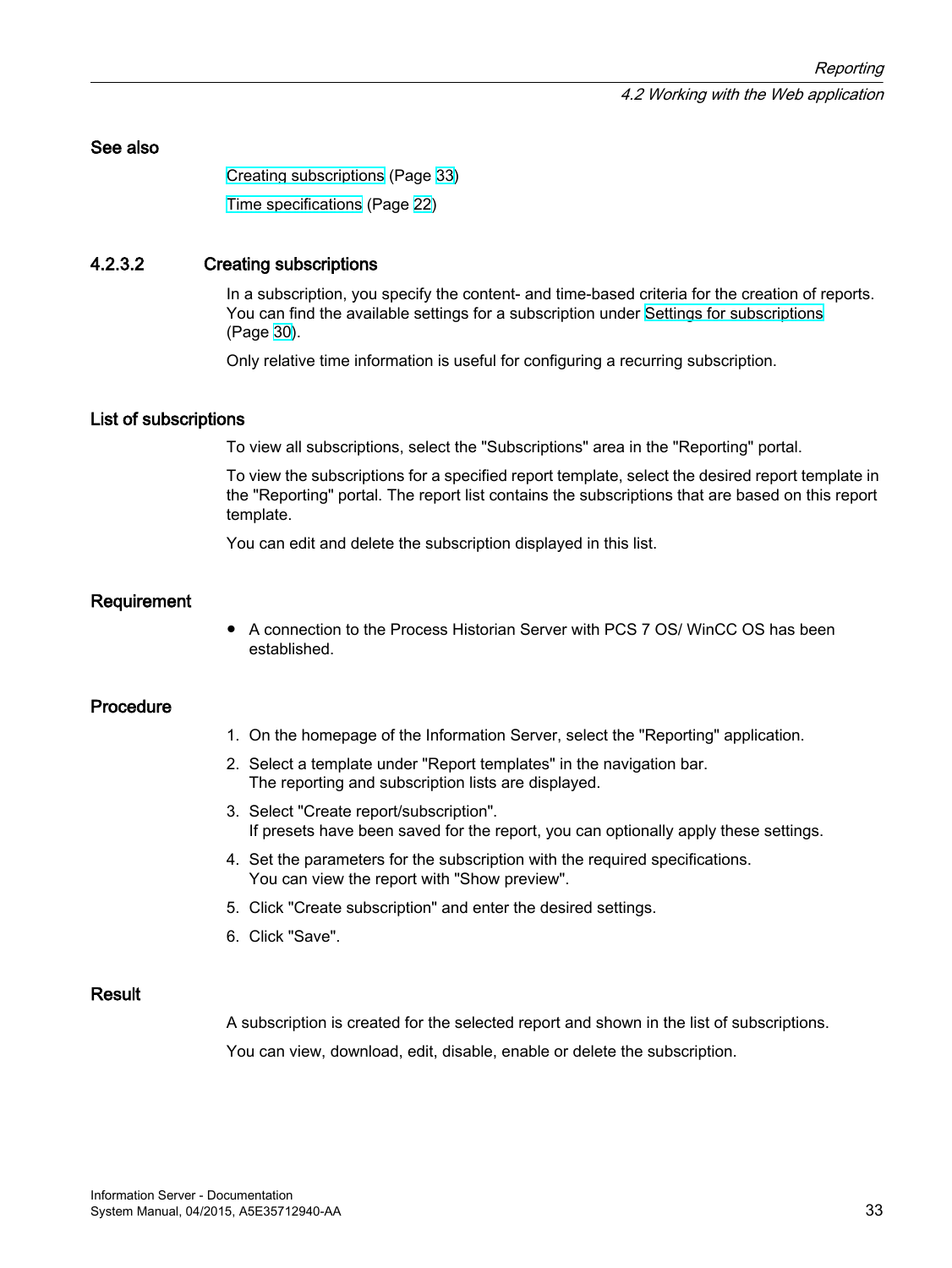<span id="page-33-0"></span>4.2 Working with the Web application

#### See also

[Creating a report](#page-27-0) (Page [28\)](#page-27-0) [Time specifications](#page-21-0) (Page [22\)](#page-21-0)

#### 4.2.4 Managing report templates

#### 4.2.4.1 Uploading report template

You can upload report templates from the PC to the Information Server.

#### Requirement

● A report template is saved locally on the PC.

#### Procedure

- 1. Select "Administration" in the navigation area.
- 2. Select "Configuration > Reporting". The configuration screen for the reporting is displayed.
- 3. Click on the target folder in the "Templates" view.
- 4. Click "Upload" in the "Templates" view. The existing report templates are loaded.
- 5. Select the desired report template.
- 6. Complete the process with "Upload".

#### Note

SQL queries affect the availability of the Process Historian and/or the WinCC server as well as the Information Server.

#### Result

The uploaded report template is located in the selected target folder.

#### 4.2.4.2 Downloading report templates

You can download report templates from the Information Server locally to the PC.

#### Requirement

● An report template is stored on the Information Server.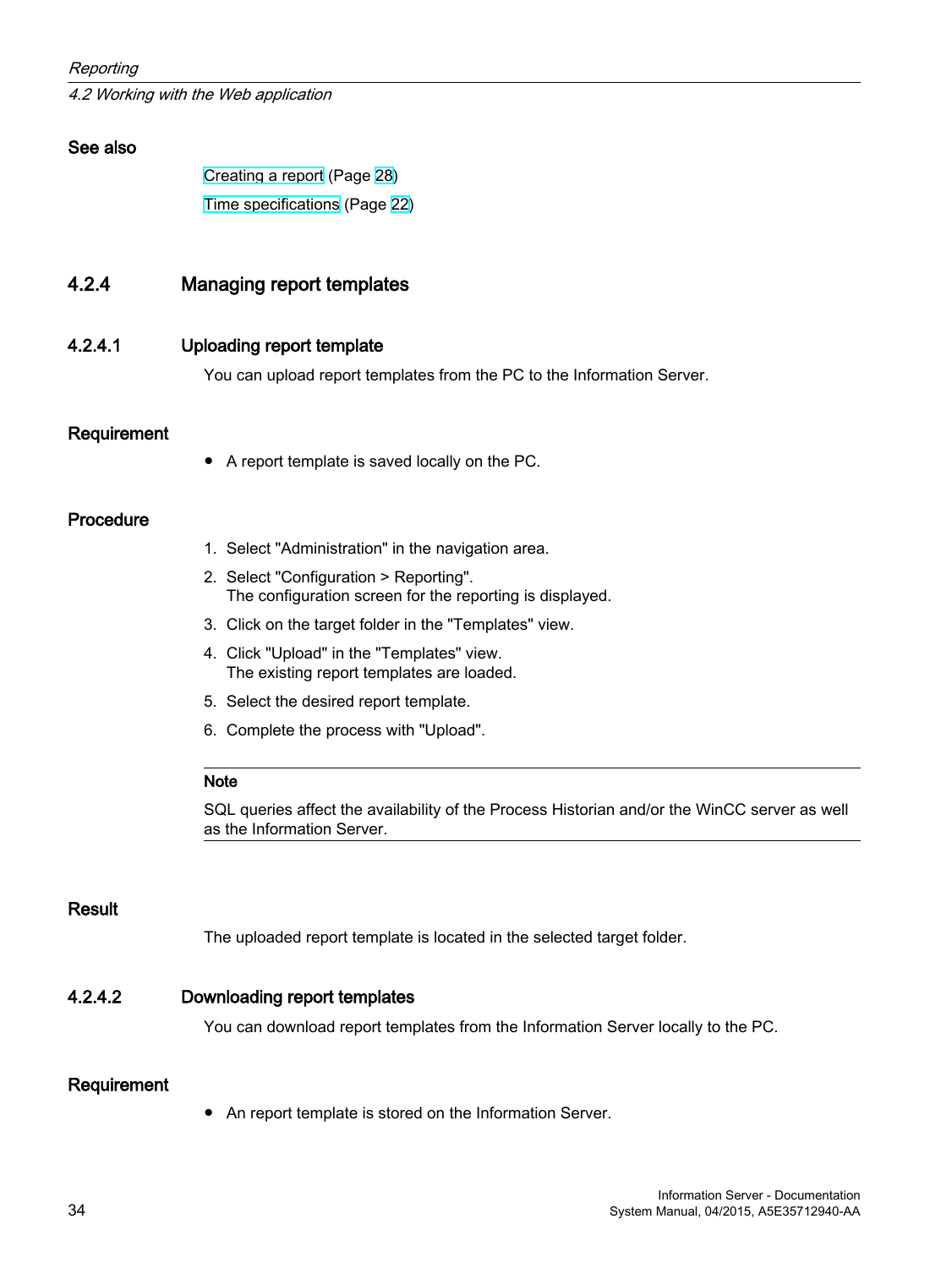4.2 Working with the Web application

<span id="page-34-0"></span>

| Procedure      |                                                                                                                                        |
|----------------|----------------------------------------------------------------------------------------------------------------------------------------|
|                | 1. Select "Administration" in the navigation area.                                                                                     |
|                | 2. Select "Configuration > Reporting".<br>The configuration screen for the reporting is displayed.                                     |
|                | 3. In the "Templates" view, click on the folder in which the report template is located.                                               |
|                | 4. Select the desired template and then click "Download" in the same line.<br>The template is downloaded.                              |
|                | 5. The remaining procedure depends on the browser used.<br>In most cases, the downloaded template is stored in the "Downloads" folder. |
| <b>Result</b>  |                                                                                                                                        |
|                | A report template is saved on the PC.                                                                                                  |
| 4.2.4.3        | Moving report templates                                                                                                                |
| Requirement    | An report template is stored on the Information Server.                                                                                |
| Procedure      |                                                                                                                                        |
|                | 1. Select "Administration" in the navigation area.                                                                                     |
|                | 2. Select "Configuration > Reporting".<br>The configuration screen for the reporting is displayed.                                     |
|                | 3. In the "Templates" view, click on the folder in which the report template is located.                                               |
|                | 4. Select the template and then click "Move" in the same line.<br>The "Move template" dialog opens.                                    |
|                | 5. Select the destination directory.                                                                                                   |
| <b>Result</b>  |                                                                                                                                        |
|                | The report template is located in the selected target folder.                                                                          |
| 4.2.4.4        | Deleting report templates                                                                                                              |
| <b>Effects</b> |                                                                                                                                        |
|                | When you delete a report template, the following associated objects are also deleted:                                                  |
|                | Created reports                                                                                                                        |
|                | Subscriptions                                                                                                                          |
|                |                                                                                                                                        |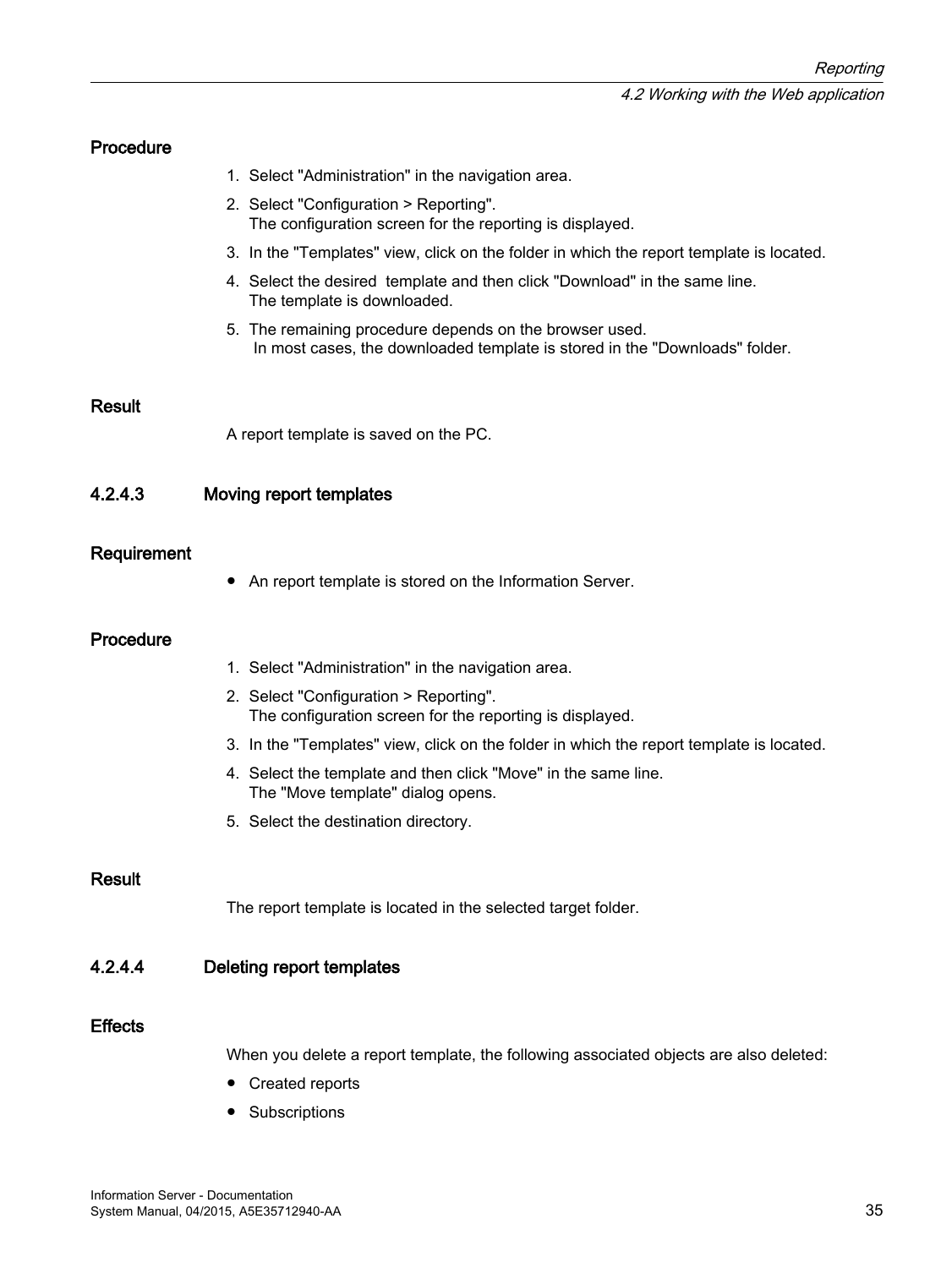<span id="page-35-0"></span>4.2 Working with the Web application

#### Requirement

|  |  |  |  |  | • An report template is stored on the Information Server. |  |
|--|--|--|--|--|-----------------------------------------------------------|--|
|--|--|--|--|--|-----------------------------------------------------------|--|

#### Procedure

- 1. Select "Administration" in the navigation area.
- 2. Select "Configuration > Reporting". The configuration screen for the reporting is displayed.
- 3. In the "Templates" view, click on the folder in which the report template is located.
- 4. Select the template and then click "Delete" in the same line.
- 5. Confirm the prompt with "Yes".

#### Result

The selected element is deleted.

#### 4.2.4.5 Uploading Excel templates

#### Requirement

● An Excel template is available.

#### Procedure

- 1. Select "Create report" in the navigation area.
- 2. Select the "Excel templates" tab.
- 3. Select the folder to which the Excel template is to be saved. To create a new folder, enter a folder name and then click "Create".
- 4. Click "Upload".
- 5. Navigate to the storage location for the Excel template.
- 6. Select the desired Excel template and then click "Upload".

#### Result

An Excel template is available in the web application.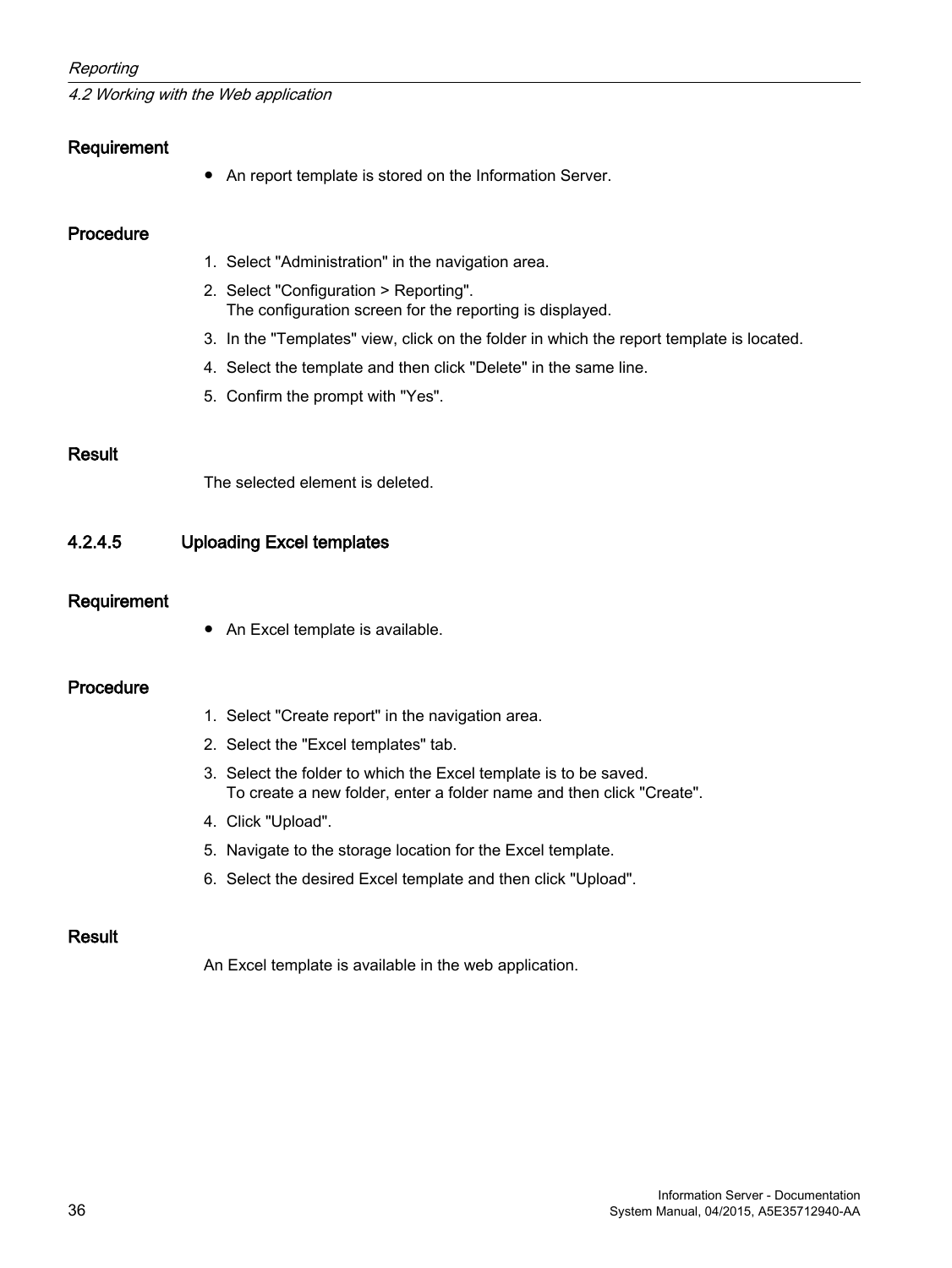## <span id="page-36-0"></span>4.3 Working with Office add-ins

#### 4.3.1 Integrating Office add-ins

You can download the installation files for Microsoft Office add-ins from the homepage of the Information Server web application.

The Office add-ins are a technical prerequisite for inserting reports in Microsoft Word, PowerPoint and Excel, or for editing in Excel.

The setup routine of the SIMATIC software guides you through the installation. For additional information, refer to the Installation Notes.

#### **Note**

The concurrent use of different Office versions on one computer is not supported.

#### Office add-ins

The Office add-in for Word and PowerPoint can be used to complete the following tasks:

- Creating a report
- Inserting a report
- Connecting Information Server

The Office add-in for Excel can be used to complete the following tasks:

- Configuring a report template
- Inserting a report
- Inserting and editing process values
- Inserting and editing messages
- Filling report templates with archive data
- Graphically evaluating process values
- Saving a report
- Opening saved reports
- Connecting Information Server

You may use the Office add-ins to insert reports you have already created as graphic image.

#### Requirement

- The Office applications Word, PowerPoint and Excel are installed on the system.
- The Office applications are closed.
- You have administrator rights on the local PC.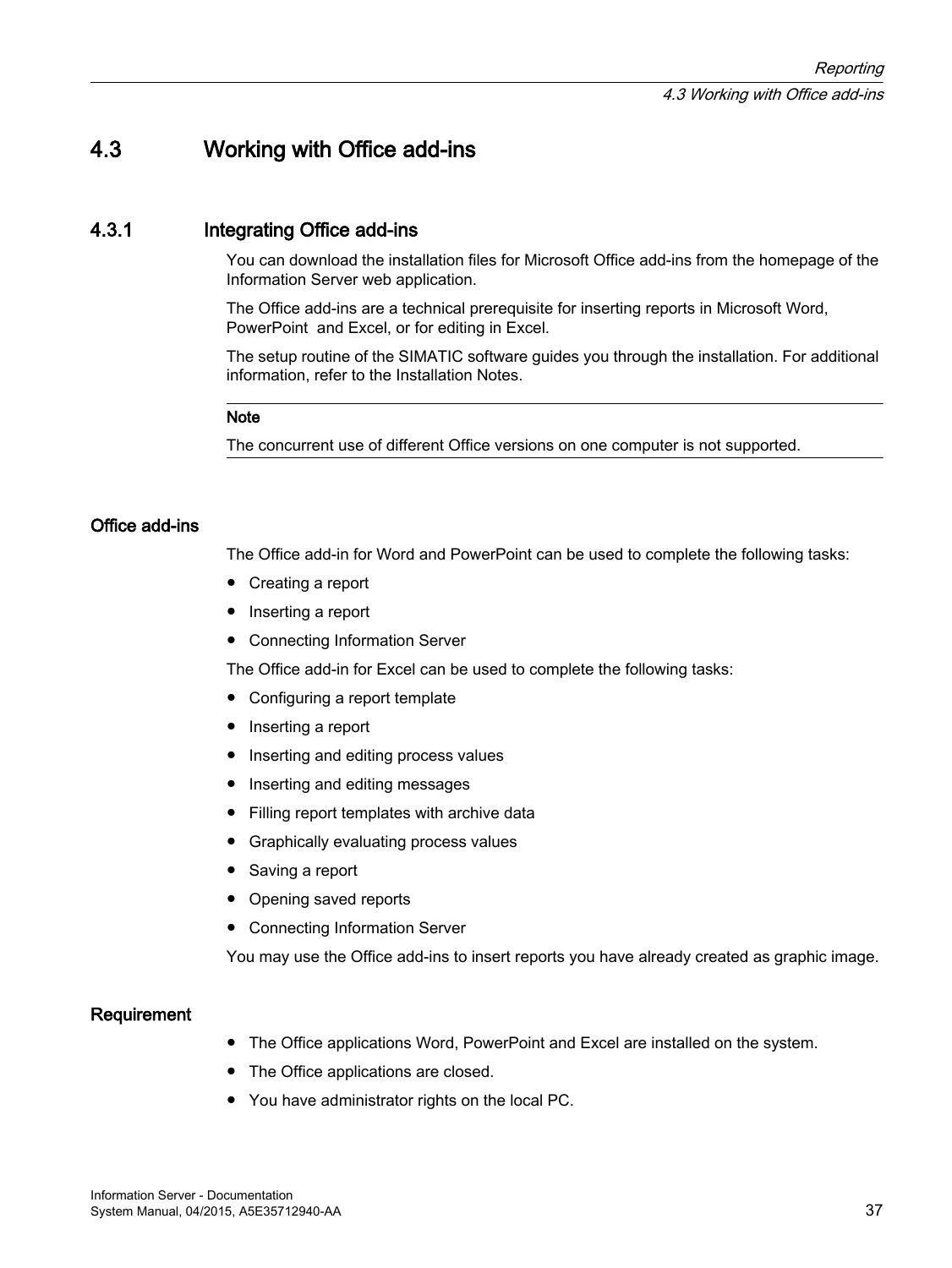<span id="page-37-0"></span>4.3 Working with Office add-ins

#### **Procedure**

- 1. Start the Information Server web application.
- 2. In the "Download" portal, download the installation package of the Office add-in.
- 3. Select a storage location for the EXE file.
- 4. Run the software setup.
- 5. Follow the instructions of the installation wizard.
- 6. Click "Finish" to complete installation.

#### Result

You have successfully integrated the Office add-ins in the installed Office applications. Once the Office application starts, the menu bar contains a new "Information Server" tab.

#### 4.3.2 Linking Office add-ins with the Information Server

#### Requirement

- Microsoft Word, PowerPoint and/ or Excel are installed.
- The Information Server and the Office add-ins are installed.

#### Procedure

- 1. Start the Office application. At the initial start after the installation of the Office add-ins, the "Select server" dialog box opens.
- 2. Enter the name of the computer on which the Information Server is installed to establish a connection. Confirm your selection with "OK". If you use an HTTPS connection, enter the PC name. Connection via "https://localhost" is not possible. A logon dialog for authentication opens.

#### **Note**

The structure of the connection string depends on the configuration of the Information Server website. The configuration of the website is described in the 'Configuration' section of the administration manual.

The following entries are possible:

- <Computer name>
- <Computer name>/Informationserver
- 3. Enter the user name and password and confirm with "OK". The settings for the connected server are still available the next time you open the Office applications.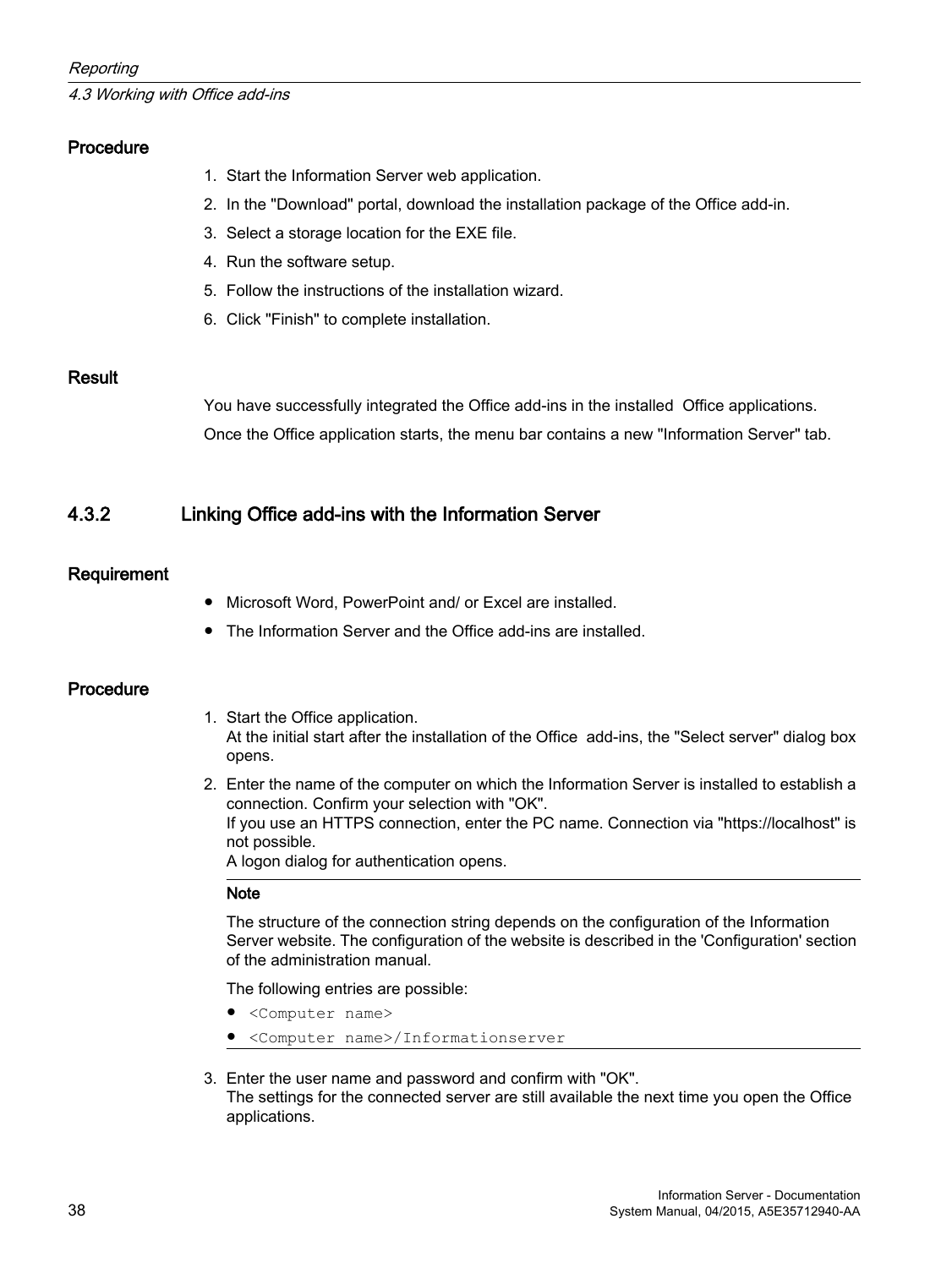#### <span id="page-38-0"></span>Result

You are connected to the Information Server. You can use Office applications to edit the report templates and create reports.

#### 4.3.3 Reports in Office applications

#### Introduction

The Information Server has add-ins for Excel, Word and PowerPointMicrosoft applications. These add-ins can be used to create and insert reports in Excel, Word and PowerPoint.

The Office applications distinguish between two types of reports:

● Report templates

You can create a report on the Information Server and integrate it as a graphic in an Excel, Word or PowerPoint file. The report creation corresponds to the procedure in the Information Server web application.

● Excel report templates

You can create report templates for Excel. Process values or messages are inserted into the cells of an Excel worksheet. You can update the cell contents when you use relative time information.

You can continue processing the data with the Excel functions. You can visualize the process value progress with the Excel graphic function, for example.

A connection to an Information Server must be established to call up information for a report.

#### Information Server tools for Excel, Word and PowerPoint

The following table explains the tool functions provided by the Excel or Word and PowerPoint add-ins:

| Symbol | Application                | <b>Function</b>                                                                                                |
|--------|----------------------------|----------------------------------------------------------------------------------------------------------------|
| ê      | Excel, Word and PowerPoint | Creating a new report based on a report template                                                               |
|        | Excel, Word and PowerPoint | Creating and inserting a report based on a configured report template                                          |
| ∢≡     | Excel                      | Inserting and editing tags                                                                                     |
|        | Excel                      | Inserting and editing messages                                                                                 |
| 轂      | Excel                      | Reading out data for configured tags or messages from the Process His-<br>torian database or PCS 7 or WinCC OS |
| 盁      | Excel                      | Opening an Excel report template from a file or from the Information Server                                    |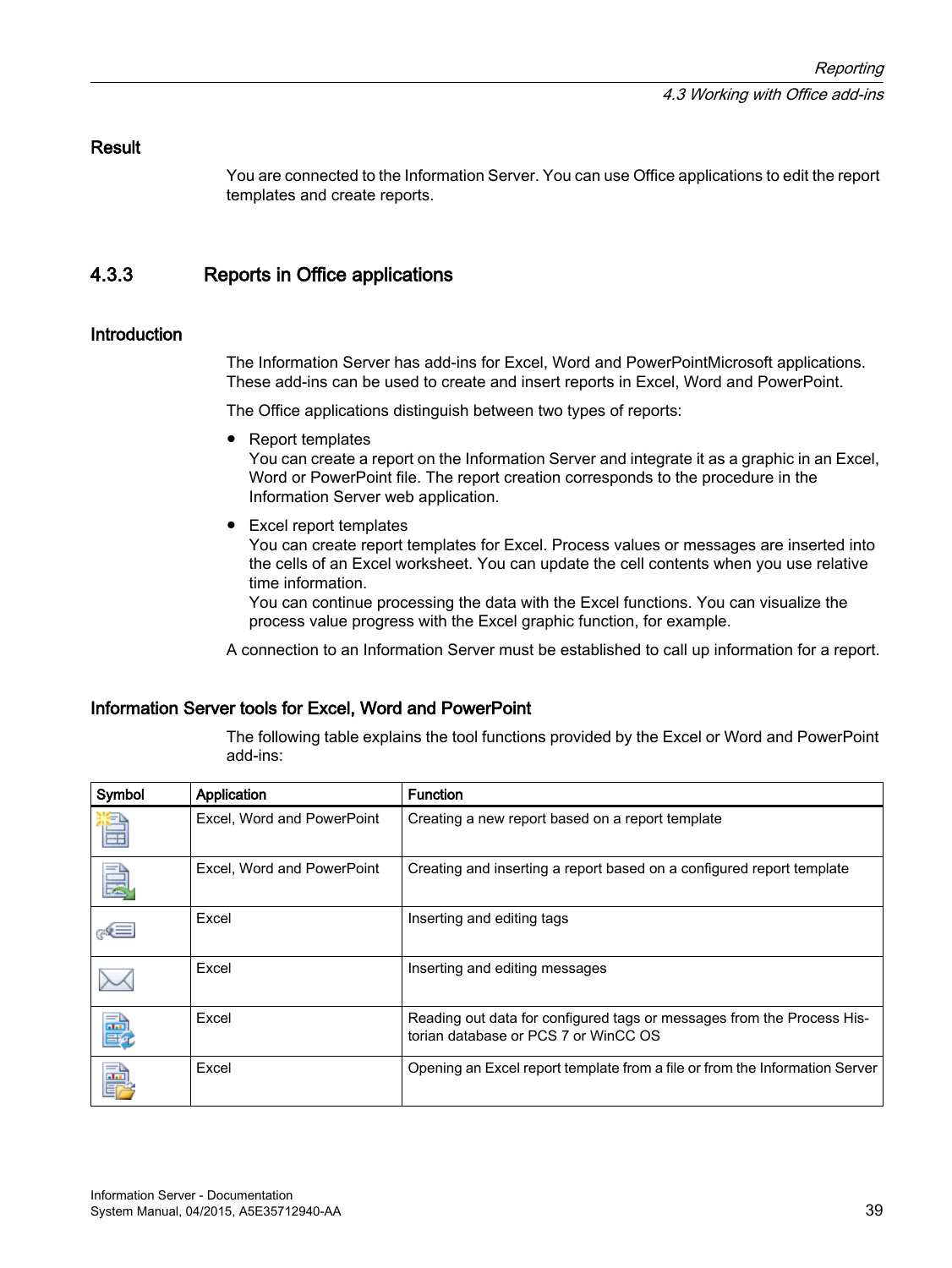#### <span id="page-39-0"></span>4.3 Working with Office add-ins

| Symbol | Application                | <b>Function</b>                                                           |
|--------|----------------------------|---------------------------------------------------------------------------|
| 鶝      | Excel                      | Storing an Excel report template into a file or on the Information Server |
| ஞ்ச    | Excel, Word and PowerPoint | Connecting Information Server                                             |

#### See also

[Linking Office add-ins with the Information Server](#page-37-0) (Page [38](#page-37-0))

#### 4.3.4 Configuring Properties of an Archive Tag

To insert a tag into an Excel spreadsheet, open the "Add Tag" dialog on the "Information Server > Tags > Insert" tab.

Specify the layout and configuration of the tags in the "Properties" area.

#### Layout settings of a tag

The layout settings are displayed by the "Insert Tag" dialog in the "Properties" area of the "Layout" tab.

The following table provides an overview of the layout settings of a tag:

| <b>Selection</b>  | <b>Settings</b> | <b>Description</b>                                                              |
|-------------------|-----------------|---------------------------------------------------------------------------------|
| Spreadsheet, cell | Coordinates     | Specifies the target cell of the tag.                                           |
| Alignment         | Vertical        | Specifies the representation of the determined process values.                  |
|                   | Horizontal      |                                                                                 |
| Heading           | Header          | Specifies if and where a heading for the tag is displayed.                      |
|                   | Footer          |                                                                                 |
| Timestamp         | Left            | Specifies where the timestamp of the process value is displayed, to the left    |
|                   | Right           | or right of the displayed process value.                                        |
| Quality code      | Left            | Specifies where the quality code of the process value is displayed, to the left |
|                   | Right           | or right of the displayed process value.                                        |

#### Tag configuration

The configuration settings are displayed in the "Insert Tag" dialog in the "Properties" area of the "Configuration" tab.

The following table provides an overview of the configuration settings of a tag:

| Selection | <b>Settings</b>                | <b>Description</b>                                                              |
|-----------|--------------------------------|---------------------------------------------------------------------------------|
| Start     | Option field for date and time | By selecting the date and time, you specify a start time for the data<br>query. |
| End       | Option field for date and time | By selecting the date and time, you specify an end time for the data<br>query.  |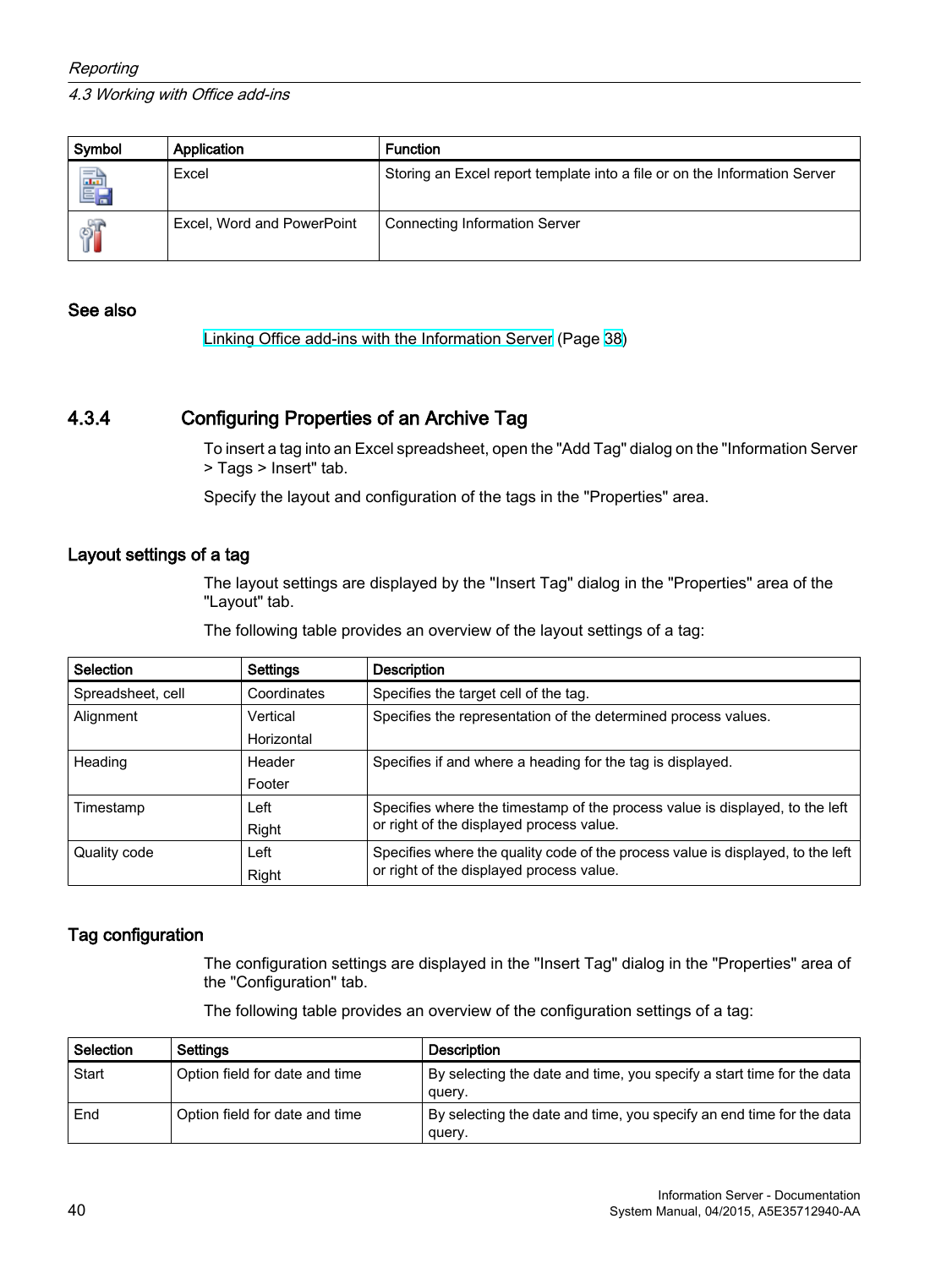<span id="page-40-0"></span>

| <b>Selection</b> | <b>Settings</b>                                 | <b>Description</b>                                                                                                                                                                                                                                                                 |
|------------------|-------------------------------------------------|------------------------------------------------------------------------------------------------------------------------------------------------------------------------------------------------------------------------------------------------------------------------------------|
| Time series      | "Settings" button<br>> "Time series" dialog box | In "Time series" mode, you specify if the determined process values<br>are to have an inner or outer time limit. You also specify the interval<br>in which the process values are to be interpolated.                                                                              |
| Calculation      | "Settings" button<br>"Calculation" dialog box   | In "Calculation" mode, you specify a "Time period" in seconds (s),<br>minutes (m) or hours (h). In the "Calculation type" field, you specify<br>the calculation mode that is used to determine the process values.<br>You can choose between "Min", "Max", "Average", and "Total". |

#### 4.3.5 Selecting an Information Server

You can use the multifunction bar to connect to a different server while working in Excel, Word or PowerPoint.

#### Requirement

- There is a network connection to the Information Server. Alternatively:
- The Office add-ins are installed locally on the client computer.

#### Procedure

- 1. Click the "Server" icon in the multifunction bar. The "Select server" dialog opens.
- 2. In the drop-down list, select the Information Server or enter the name of a server to which a connection is to be established. Click "OK". Alternatively, you can enter an IP address.

#### Result

You have made a connection to the selected server.

#### **Note**

#### No connection to Information Server

If you could not establish a connection to the Information Server, check whether an appropriate license is available and whether there are network problems.

#### Multifunction bar not active

If there is no connection to the Information Server or no connection could be created, the multifunction bar commands are disabled.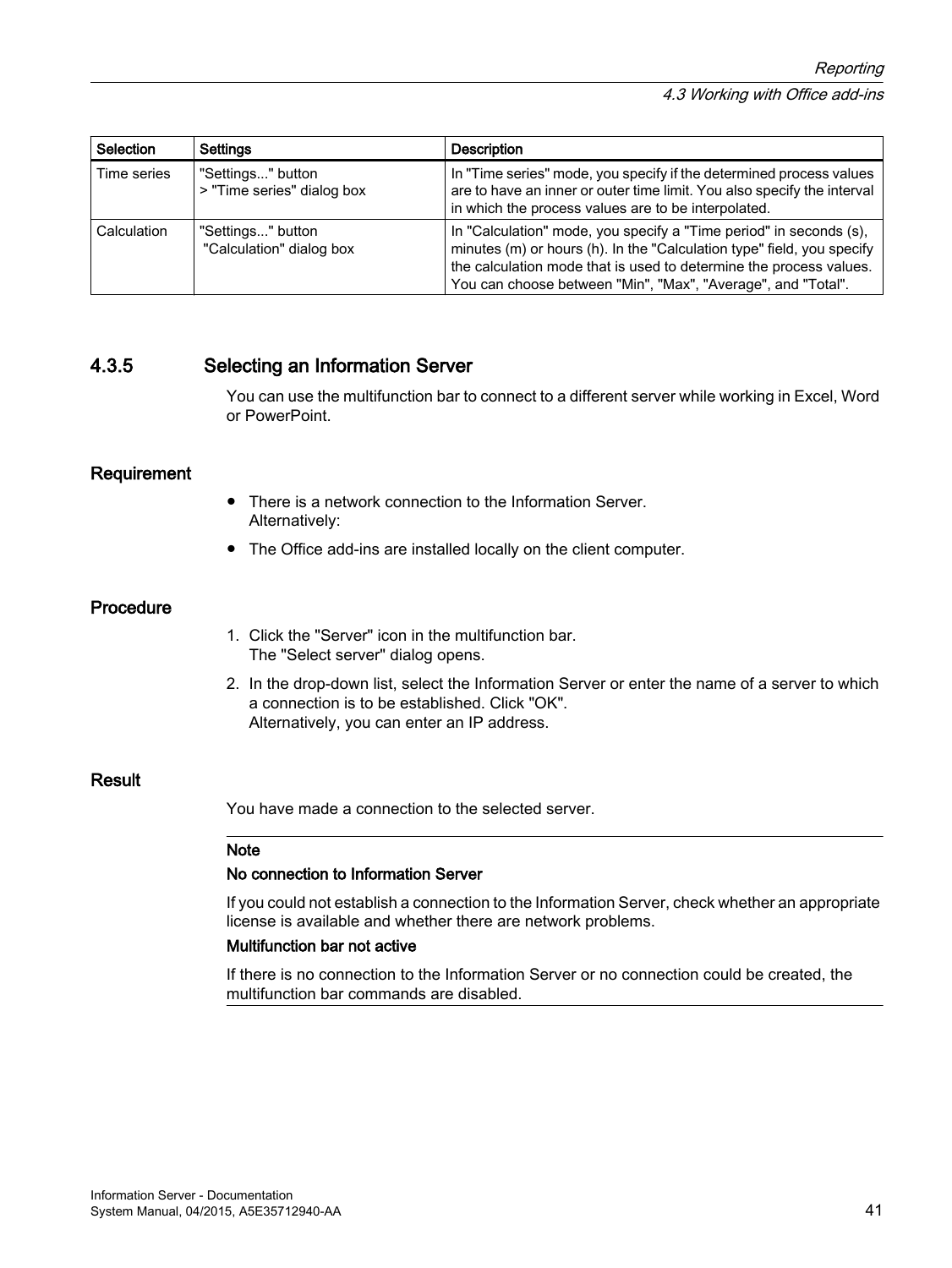<span id="page-41-0"></span>4.3 Working with Office add-ins

#### 4.3.6 Editing reports

#### 4.3.6.1 Inserting a report via Office add-ins

You can insert a report that is stored on the Information Server in an Office application. The function "Insert Report" of the Office add-ins for Excel, Word and PowerPoint is identical.

#### Requirement

- A report is available.
- You are connected to the Information Server.

#### Procedure

- 1. Click the "Insert" icon in the multifunction bar. The "Insert report" dialog opens.
- 2. Navigate to the required report and select it.
- 3. Click "Insert".

#### Result

A report is inserted into the active Office application.

#### 4.3.6.2 Creating a report

The Office add-ins of the Information Server can be used to insert reports in Excel, Word and PowerPoint.

With the Office add-ins, you create a report with the same report templates as in the web application. The function "Create Report" of the Office add-ins for Excel, Word and PowerPoint is identical.

#### Requirement

● You are connected to the Information Server.

- 1. Click the "Create" icon in the multifunction bar of the Information Server add-ins. The "Create report" dialog opens.
- 2. Select the report template you want to use. When you have selected a report template, the "Template settings" area lists the parameters of the selected report template.
- 3. If several projects are available, from the "Projects" drop-down list select the required project from which the values are to be retrieved. If only one project is available, this is automatically active.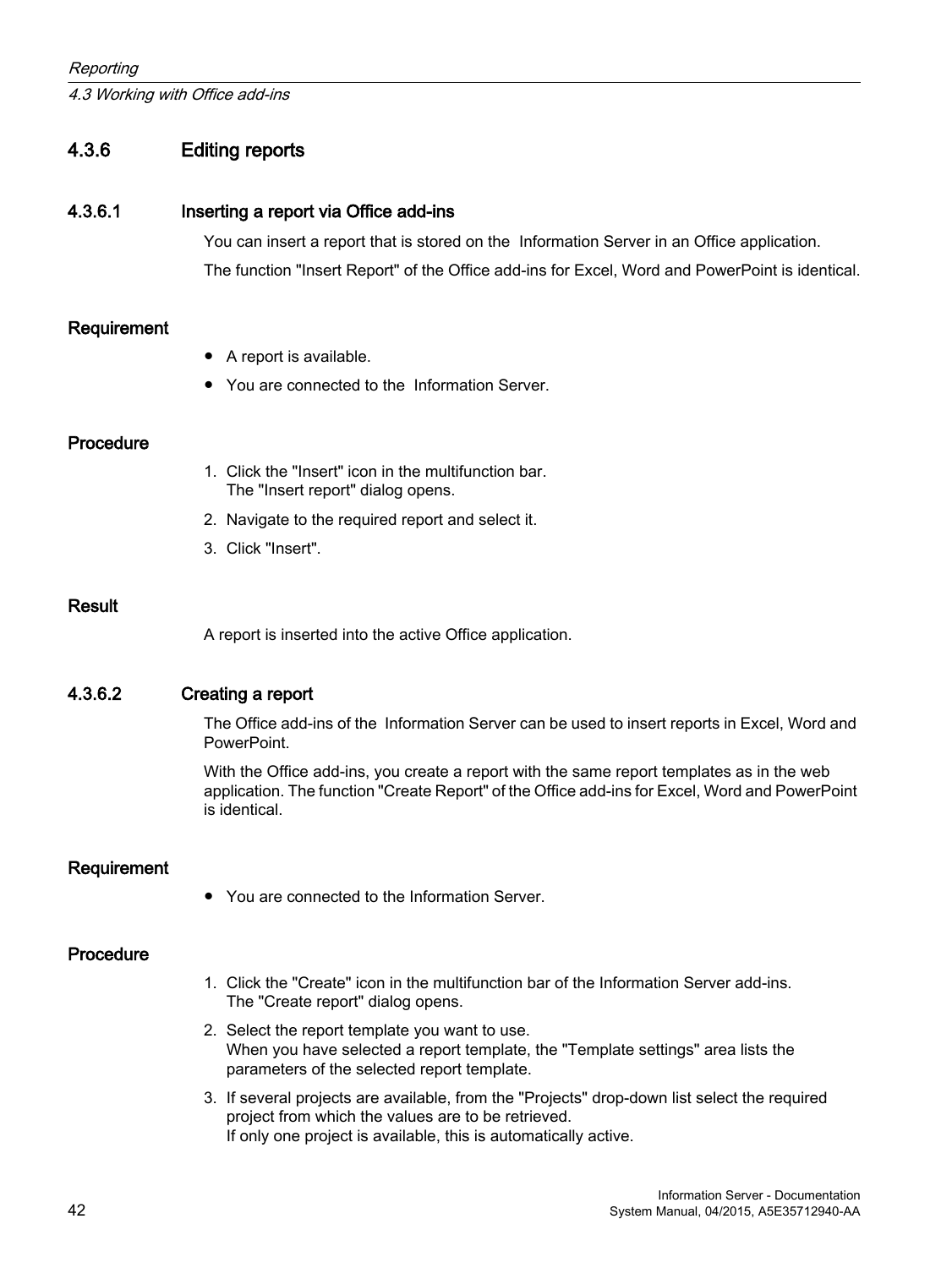4.3 Working with Office add-ins

- 4. Assign parameters to the report template.
- 5. Click "Create".

#### <span id="page-42-0"></span>Result

A report is created in the active Office application.

#### 4.3.6.3 Inserting a tag in Excel

#### Requirement

● You are connected to the Information Server.

#### Procedure

- 1. Click the "Tags > Insert tags" icon in the multifunction bar. The "Insert tag" dialog opens.
- 2. Select the project from which the process values are to be called from the drop-down list.
- 3. Select the required tag with a double-click/click. Confirm the action with "OK".
- 4. Click "Insert" and the selected tag is inserted into the highlighted cell.

#### **Result**

A tag is inserted in the Excel worksheet with a minimum configuration.

#### 4.3.6.4 Configuring a tag in Excel

#### Requirement

● You are connected to the Information Server

- 1. Click "Insert tag" in the multifunction bar. You can also select a tag in the Excel worksheet and click "Edit tag". The "Edit tag" dialog is displayed.
- 2. You can select tags from the process value archive or from the compressed archive.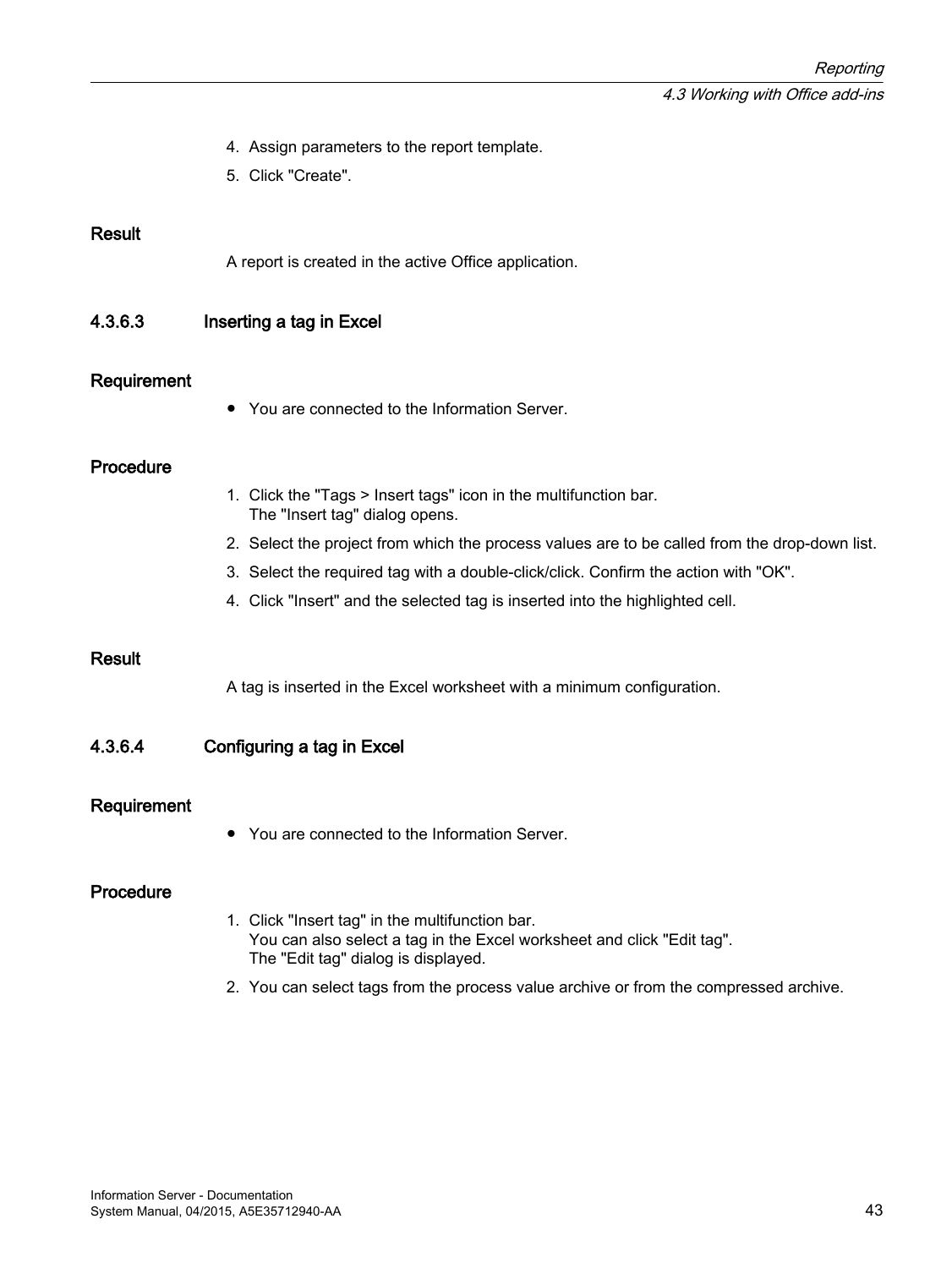<span id="page-43-0"></span>4.3 Working with Office add-ins

- 3. Configure the representation of tags in the "Properties" area in the "Layout" tab:
	- Target cell in the Excel worksheet
	- Orientation in the document
	- Display and orientation of the title
	- Position of the timestamp
	- Orientation of the quality code
- 4. Specify the following criteria of the process values in the "Configuration" tab:
	- Start time
	- End time
- 5. Specify how the process values are determined:
	- Sequence of process values
	- Calculation of process values

Click "Properties" to configure the sequence and the calculation of process values. Detailed information on the configurable properties of a tag are available in the section '[Configuring Properties of an Archive Tag](#page-39-0) (Page [40\)](#page-39-0)'.

6. Click "Add" to enter the configured tag in the Excel worksheet.

#### Result

A tag is configured in the Excel worksheet.

#### 4.3.6.5 Editing a tag in Excel

#### Requirement

- You are connected to the Information Server.
- A tag is inserted in the Excel worksheet.

- 1. Click the "Tag > Edit tag" icon in the multifunction bar.
- 2. Select the tag you want to edit.
- 3. Select the settings in the "Properties" area of the "Layout" tab.
- 4. Select the time settings for the tag in the "Configuration" tab.
- 5. Click "OK".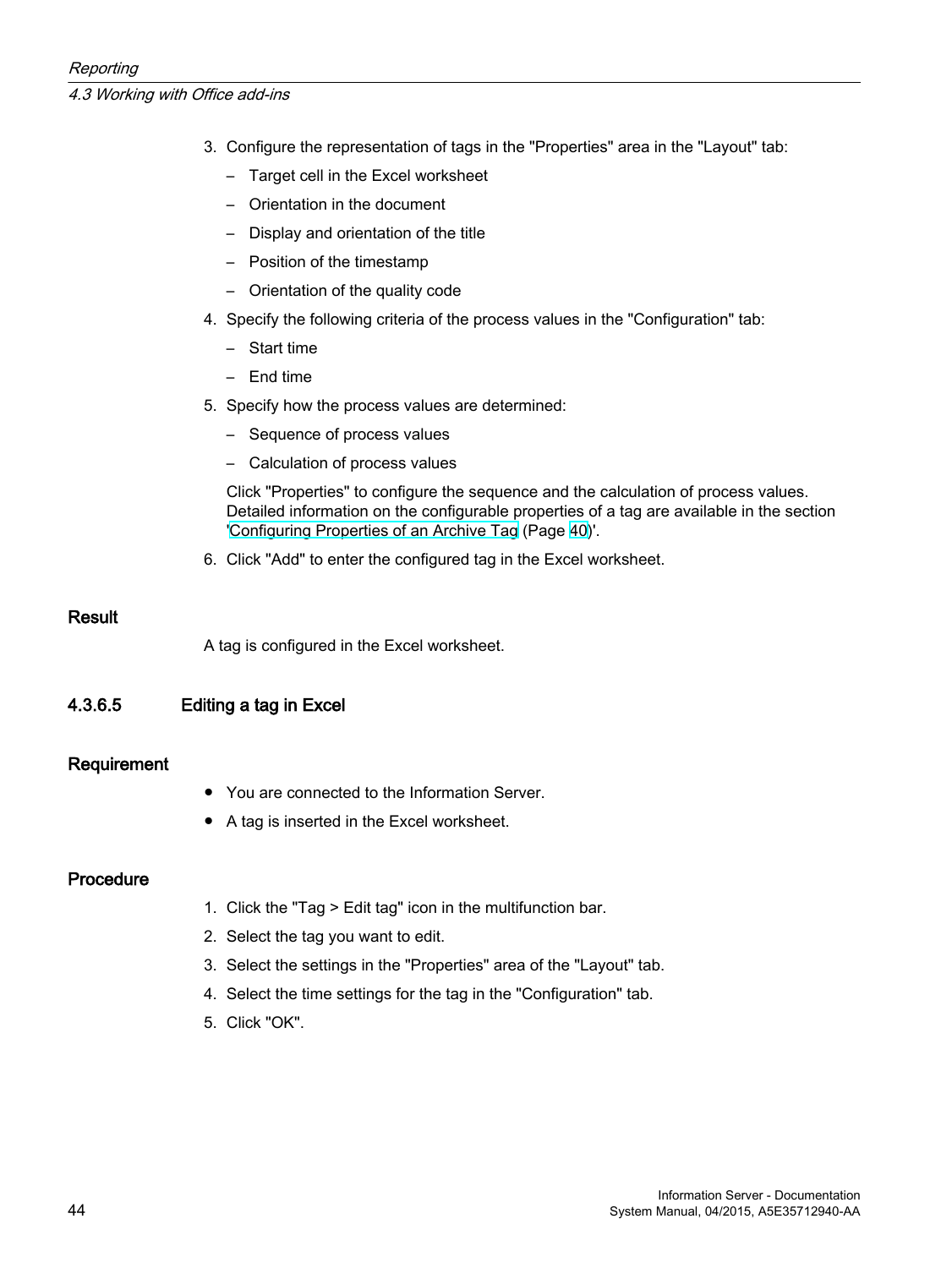#### <span id="page-44-0"></span>**Note**

#### Extended shortcut menu

The "Copy/ Paste" function is available for tags as of version 2013 in the shortcut menu; you open it with a right-click.

- Right-click of the mouse button > Information Server > Copy
- Right-click of the mouse button > Information Server > Paste

Do not confuse these functions with the standard function in Excel.

You can use additional functions with the shortcut menu in the "Edit element" window.

Right-click a tag:

- New
- Delete
- Change value mode
- Change tag ...
- Copy of ...

#### Result

You have modified the parameters of a process value.

#### 4.3.6.6 Deleting a tag in Excel

#### Requirement

● A tag is available in the Excel worksheet.

#### Procedure

- 1. Click the "Tag > Edit tag" command in the multifunction bar. The "Edit tags" dialog opens.
- 2. Select the tag you wish to delete in the list. You can only delete tags individually.
- 3. Open the shortcut menu with a right-click and click "Delete".

#### **Result**

A tag has been deleted from the Excel worksheet.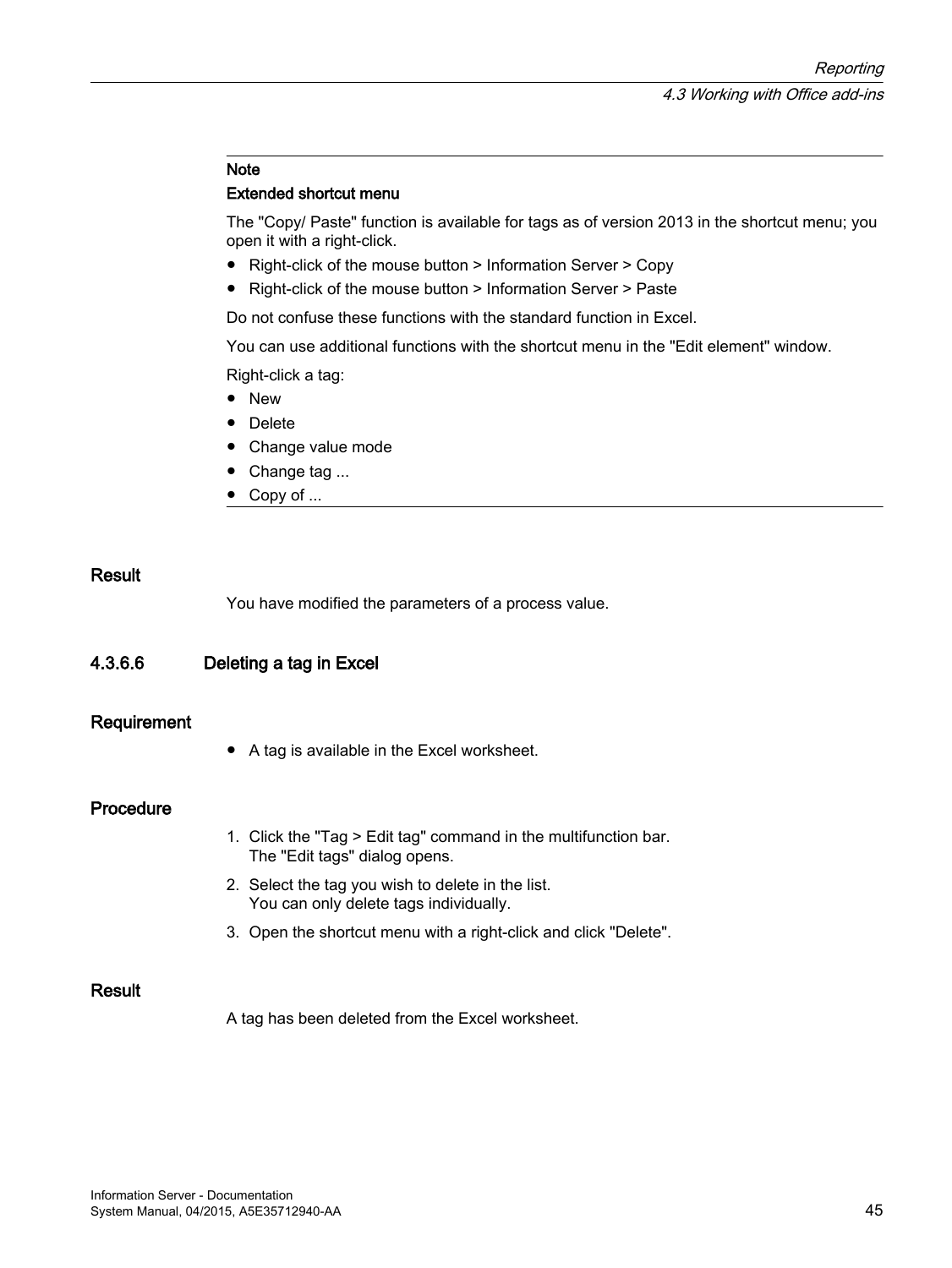<span id="page-45-0"></span>4.3 Working with Office add-ins

#### 4.3.6.7 Inserting message in Excel

#### Requirement

● You are connected to the Information Server.

#### Procedure

- 1. Click the "Message > Insert message" icon in the toolbar. The "Insert message" dialog opens.
- 2. Select a project from which messages are to be output.
- 3. Enter a name for the message block. You can specify the maximum number of messages that are to be entered in Excel.
- 4. Select the "Layout" tab in the "Properties" area.
- 5. Select the start cell for the messages.
- 6. Specify the arrangement of the messages. The messages can be entered horizontally or vertically.
- 7. Click the "Time range" tab.
- 8. Enter the start and end time for the messages.
- 9. Select the attributes for which you want to output messages.
- 10.Click "Add" to insert the message into the Excel worksheet.

#### Result

A message is created in the Excel worksheet.

#### **Note**

Position the mouse pointer on the input box for values to view a tooltip that informs you of the name of message block.

#### 4.3.6.8 Editing a message in Excel

#### Requirement

- A message block is inserted in the Excel worksheet.
- You are connected to the Information Server

- 1. Click the "Messages > Edit messages" icon in the multifunction bar.
- 2. Select the message block whose settings you want to change.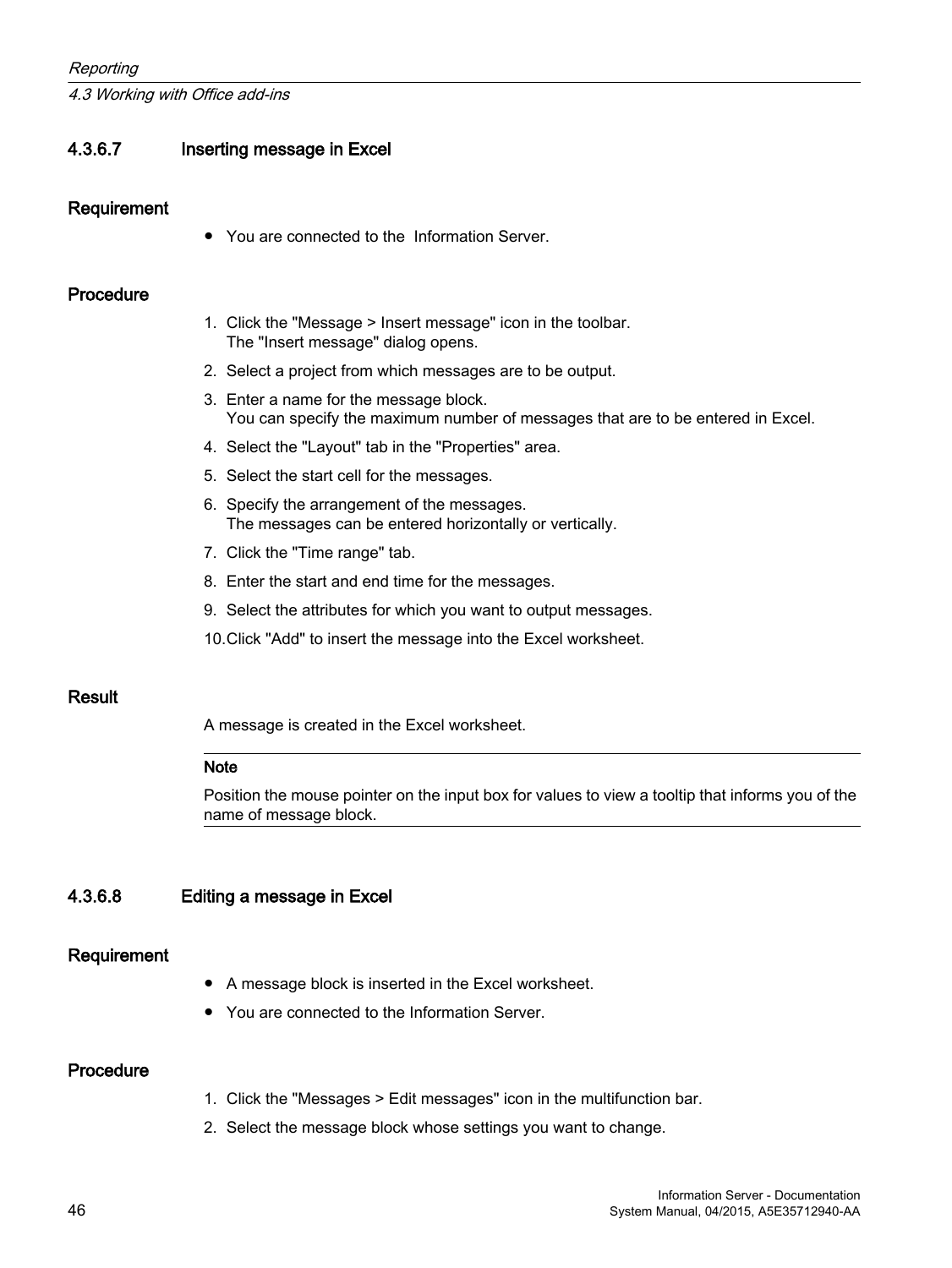- <span id="page-46-0"></span>3. Select the relevant tab in the "Properties" area.
- 4. Customize the name, layout, time range and the selection of attributes for the message. You can select several attributes in the "Attributes" tab. Enable the respective options.
- 5. Click "Accept" to accept the changes.

#### **Note**

#### Extended shortcut menu

The "Copy/ Paste" function is available for messages as of version 2013 in the shortcut menu; you open it with a right-click.

- Right-click of the mouse button > Information Server > Copy
- Right-click of the mouse button > Information Server > Paste

Do not confuse these functions with the standard function in Excel.

#### **Result**

The changes to the message block are applied.

#### 4.3.6.9 Opening archive data in Excel

#### Requirement

- You are connected to the Information Server
- A tag or a message block is inserted in the Excel worksheet.

#### Procedure

1. Click the "Execute" icon in the multifunction bar.

#### Result

Data is retrieved from the Process Historian server or PCS 7 or WinCC OS for the configured tags and message blocks.

#### 4.3.6.10 Saving a report

#### Requirement

- A report is configured in an Excel sheet.
- You are connected to the Information Server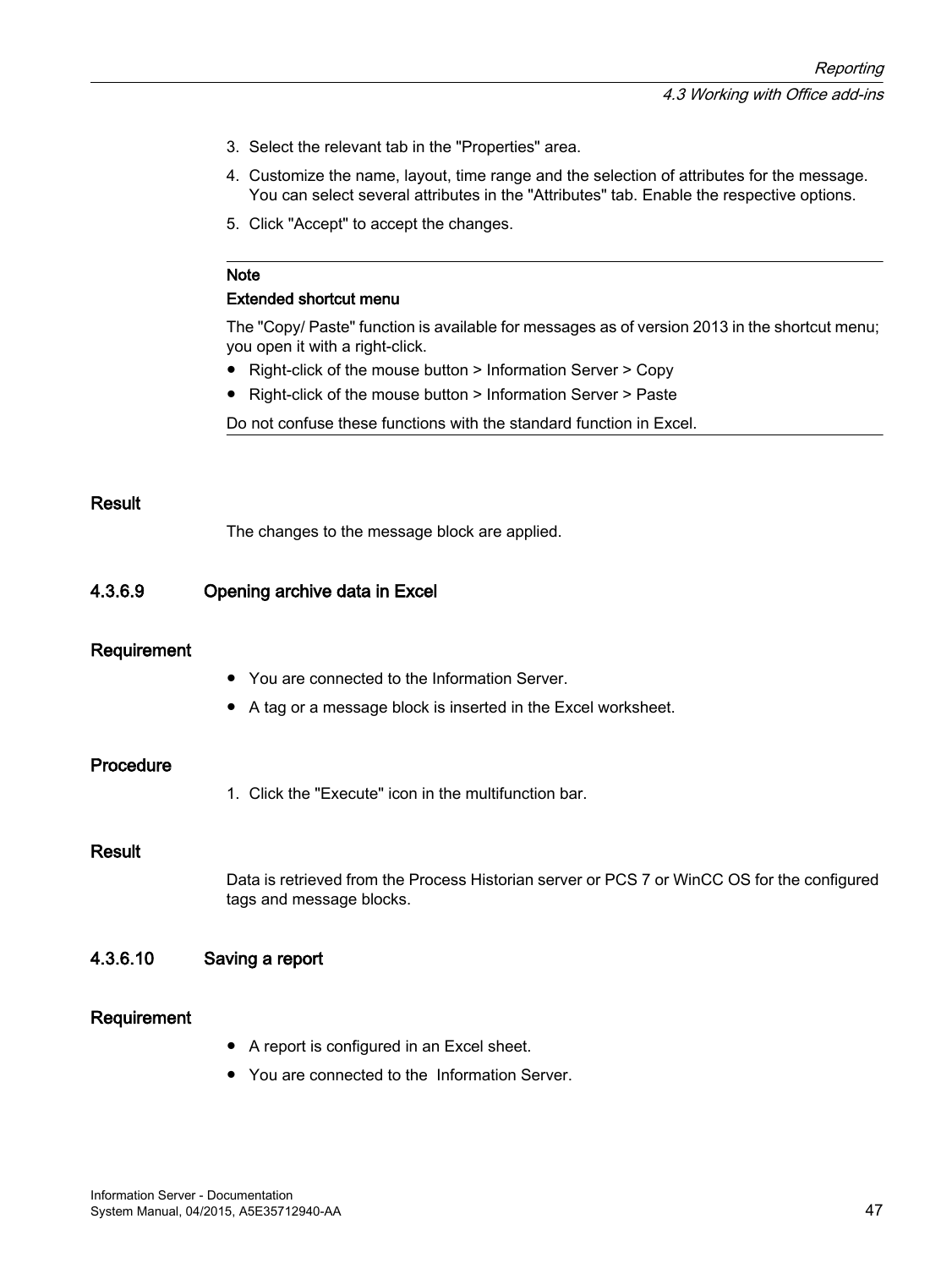<span id="page-47-0"></span>4.3 Working with Office add-ins

#### Procedure

- 1. Click the "Store" icon in the multifunction bar.
- 2. Select the area to which you want to save the report. You can save reports locally or online on the Information Server.
- 3. Navigate to the relevant storage location.
- 4. Click "Save".

#### Result

An Excel report is stored with the selected settings and the defined layout.

#### 4.3.7 Graphically evaluating process values

You can graphically display process values in Excel.

#### Requirement

- A tag has been configured.
- Process values are available in the Excel worksheet.

#### Procedure

- 1. Select the process values and the associated timestamps you want to evaluate graphically.
- 2. Select the chart type you want to use in the Excel chart function.
- 3. Place the chart at the required location in the Excel worksheet. If you have selected relative time specifications and click "Run", you update the process values displayed in the chart.

#### Result

The process values read are displayed graphically.

#### 4.3.8 Providing templates

#### 4.3.8.1 Exporting Excel templates

You can upload templates for Excel reports on an Information Server.

You use the templates for Excel reports on the Information Server to create subscriptions.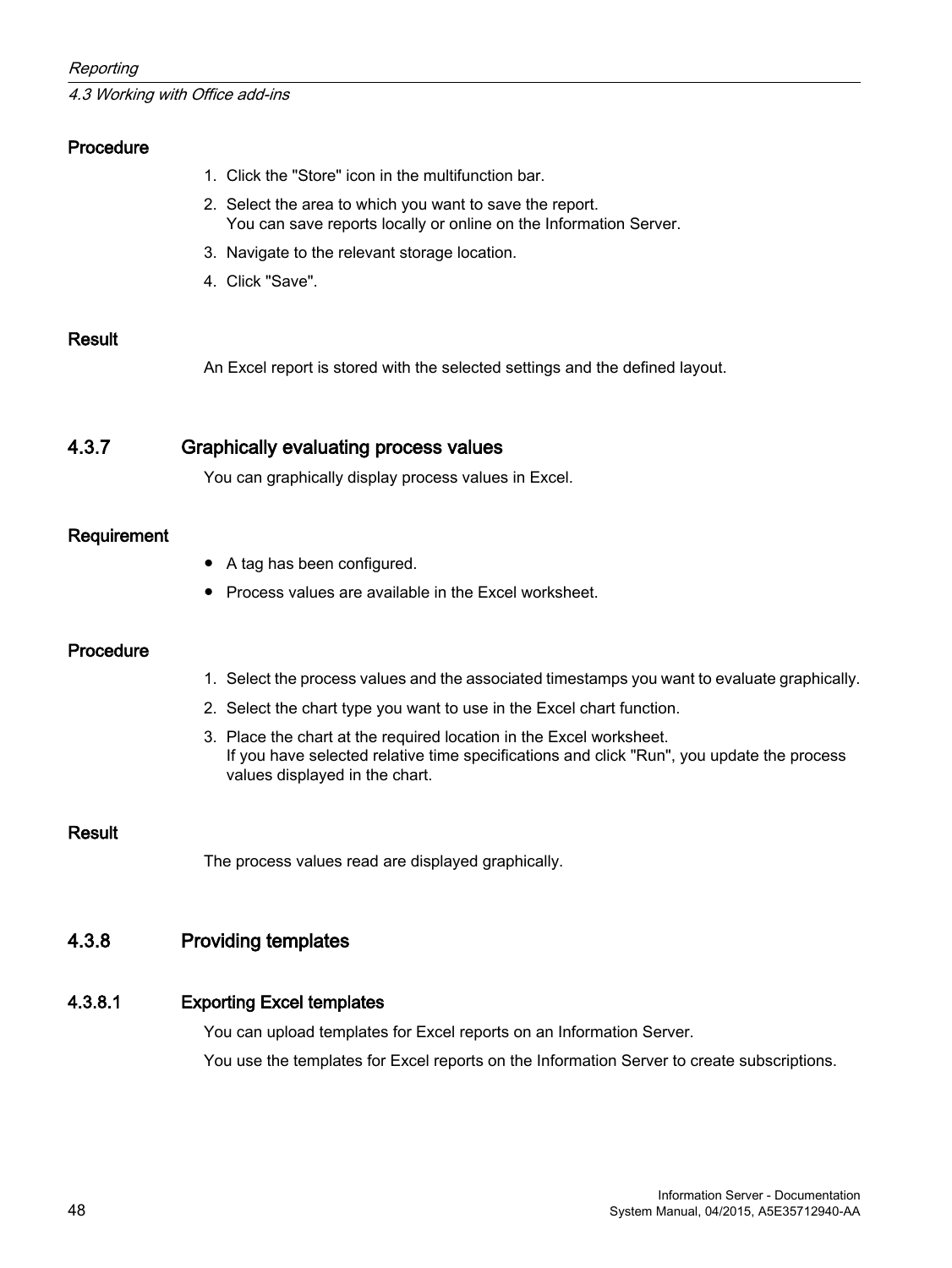4.3 Working with Office add-ins

<span id="page-48-0"></span>

| Requirement   |                                                                                                                                                |
|---------------|------------------------------------------------------------------------------------------------------------------------------------------------|
|               | An Excel template is open.<br>$\bullet$                                                                                                        |
|               | You are connected to the Information Server.                                                                                                   |
|               |                                                                                                                                                |
| Procedure     |                                                                                                                                                |
|               | 1. Click "Save > On Information Server" in the multifunction bar.                                                                              |
|               | 2. Select a target folder for saving the Excel template.                                                                                       |
|               | 3. Click "Upload".                                                                                                                             |
|               |                                                                                                                                                |
| <b>Result</b> |                                                                                                                                                |
|               | An Excel template is saved on the Information Server.                                                                                          |
| 4.3.8.2       | <b>Opening Excel templates</b>                                                                                                                 |
|               |                                                                                                                                                |
| Requirement   |                                                                                                                                                |
|               | A template for an Excel report is saved locally on the PC or on the Information Server.                                                        |
|               | You are connected to the Information Server.                                                                                                   |
|               |                                                                                                                                                |
| Procedure     |                                                                                                                                                |
|               | 1. Click the "Open" icon in the multifunction bar.                                                                                             |
|               | 2. Select the area from which you want to open the report.<br>You may open reports from a local folder or online from the Information Server.  |
|               | 3. Navigate to the desired report.                                                                                                             |
|               | 4. Select the report and click "Open".                                                                                                         |
|               |                                                                                                                                                |
| <b>Result</b> |                                                                                                                                                |
|               | A preconfigured Excel report is opened.                                                                                                        |
|               |                                                                                                                                                |
| 4.3.9         | Using the alarm filter                                                                                                                         |
|               |                                                                                                                                                |
|               | The message filter can be used to specify criteria for the attributes of the messages. The criteria<br>limit the number of messages displayed. |
|               |                                                                                                                                                |
| Requirement   |                                                                                                                                                |
|               | You are connected to the Information Server.                                                                                                   |
|               |                                                                                                                                                |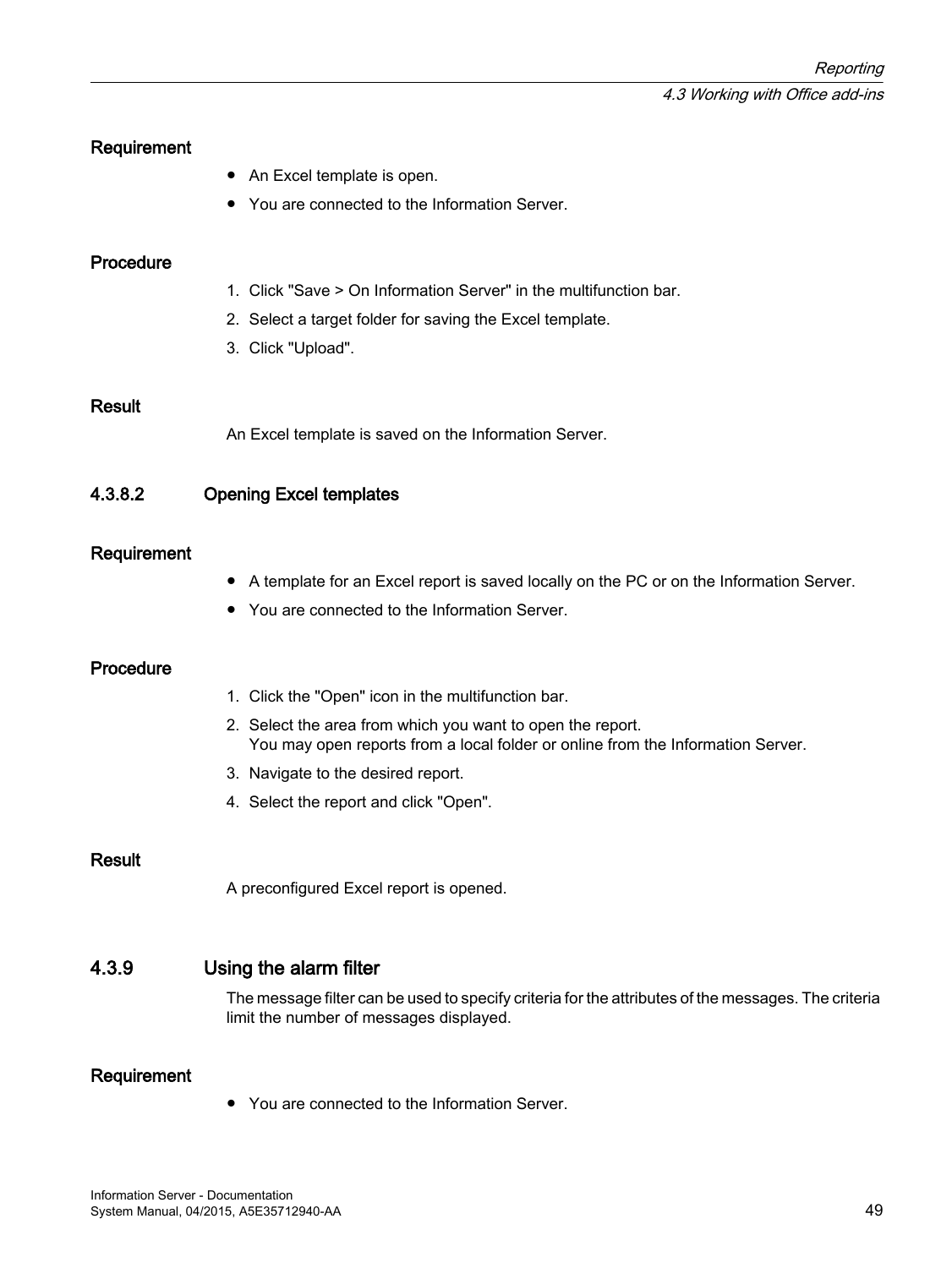4.3 Working with Office add-ins

#### Procedure

- 1. Click the "Messages > Edit message" icon in the multifunction bar. The "Edit message" dialog opens.
- 2. Open the "Name" tab and click the "Filter" button. The "Message filter" dialog opens.
- 3. Select an attribute as filter criterion in the "Attribute" column.
- 4. Make your entries in the "Operator" and "Value" columns. Set conditions to restrict the attributes output.
- 5. Click "OK" to accept the filter settings.
- 6. Click "Accept" to accept the filter settings for the current message block.

#### Result

You have successfully specified the filter settings for a message.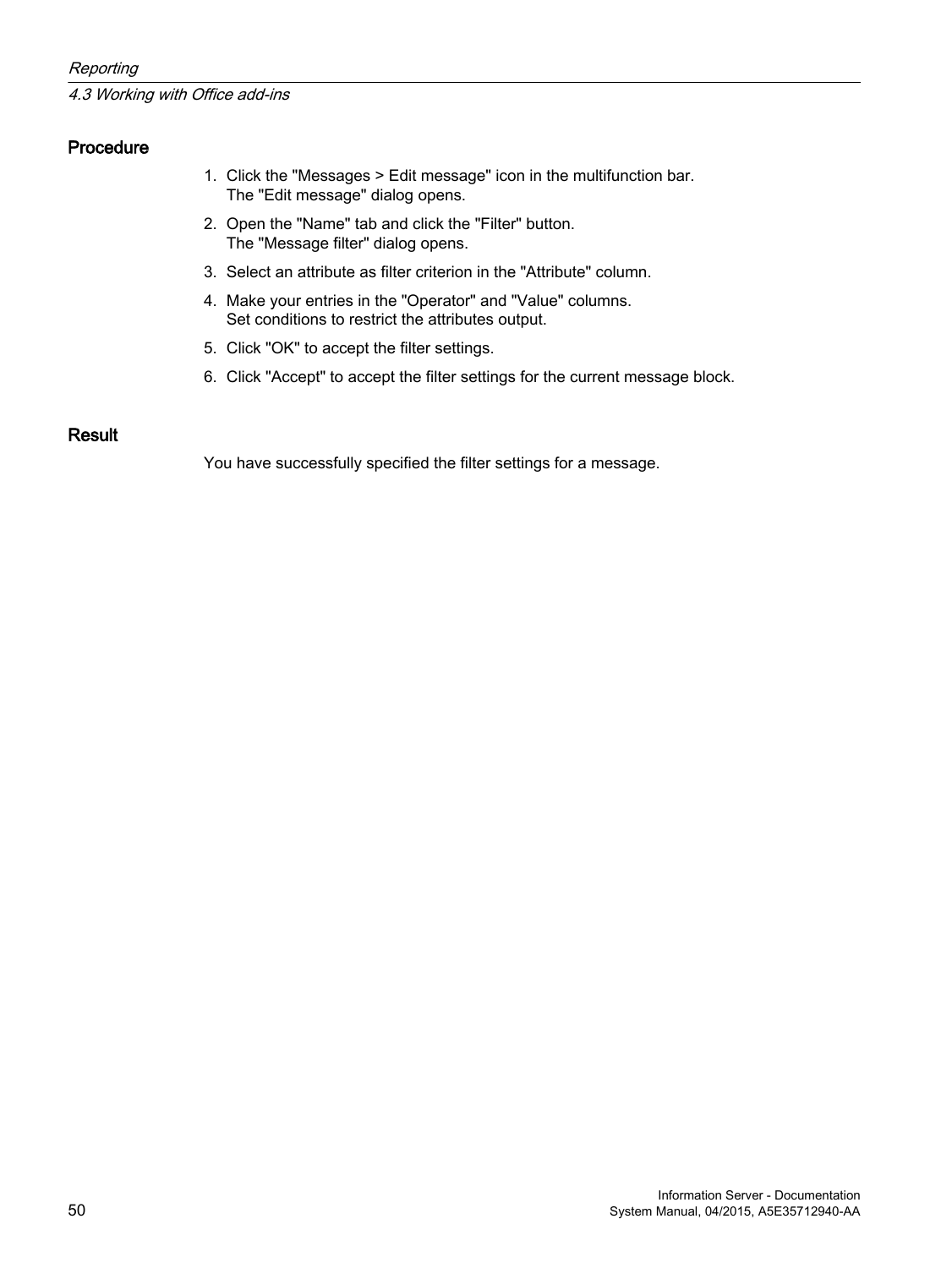## <span id="page-50-0"></span>Working with dashboards 5

In the "Dashboard" portal you can create your own pages for display in a web environment.

The Information Server provides preconfigured layouts and widgets for this.

#### Layout of a dashboard

To create a dashboard, select a template (layout) and the widgets that should be displayed as content.

A dashboard consists of one or more web parts that are filled with the widgets made available. The widgets contain a variety of information from projects and reports. This functionality allows you to view process values and data from message archives in parallel across various periods of time.

The templates define the number and position of the web parts that appears in the dashboard.

#### **Widgets**

To fill a web part with content, drag a widget onto the web part from the list on the left. A web part can only contain one widget at a time.

You can use a widget as often as you want and configure it differently for each web part.

Information Server 2014 SP1 provides the following widgets:

#### Text editor

You can make headers and add explanatory text, for example. The following functions are available for formatting.

To include graphics or HTML pages, import the file to the Information Server or create a link to the file.

You can also create tables and add links.

#### Report template

If you drag the "Report template" widget onto a web part, the "Settings" dialog opens.

Select a report template and set the desired report parameters.

If the dashboard page opens in the browser, the widget calls up the current values from the connected data source. The report is displayed as a static snapshot. To update the values, reload the dashboard page.

The widget does not provide access to reports or subscriptions that were created via the "Reporting" portal.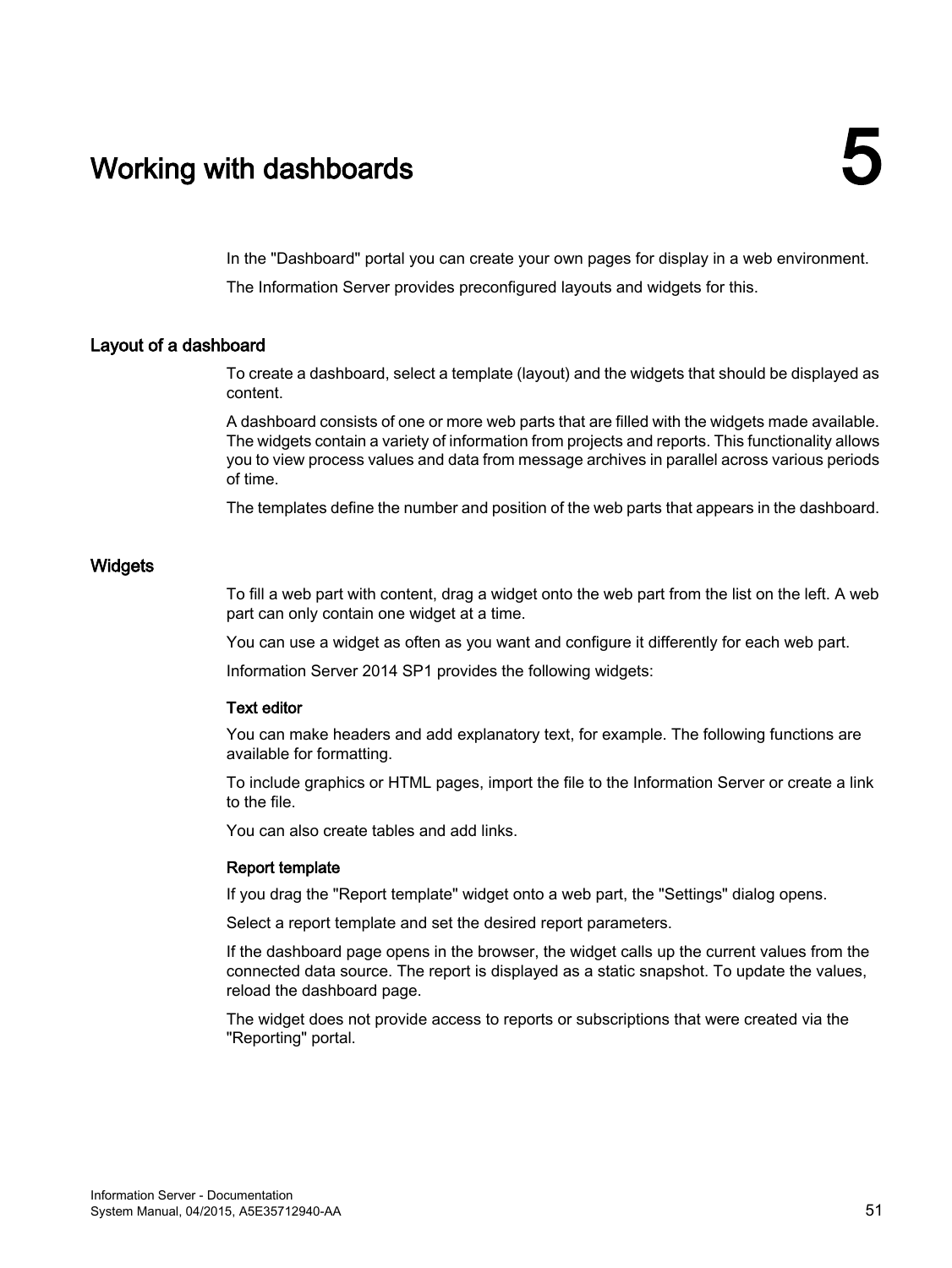#### Managing templates and dashboards

On the homepage of the "Dashboard" portal, you can see the existing dashboards and a preview using "Display".

You can create and edit existing dashboards, as well as delete, import or export them.

To import or export templates, click "Manage templates" in the top menu bar.